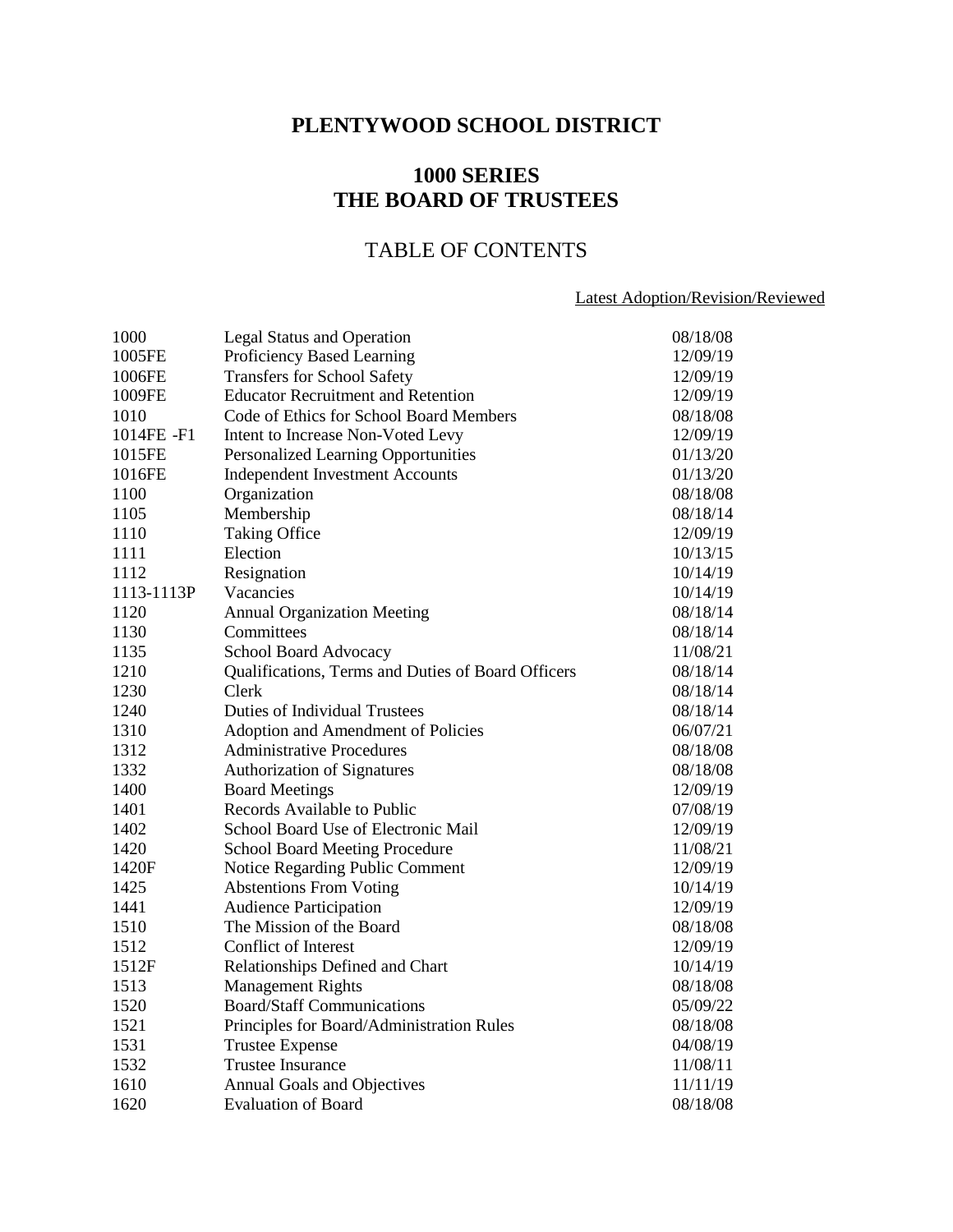| 1621 | In-Service Conference for Trustees | 08/18/08 |
|------|------------------------------------|----------|
| 1635 | Internships                        | 08/18/14 |
| 1640 | Board Participation in Activities  | 08/18/08 |
| 1700 | <b>Uniform Complaint Procedure</b> | 04/12/21 |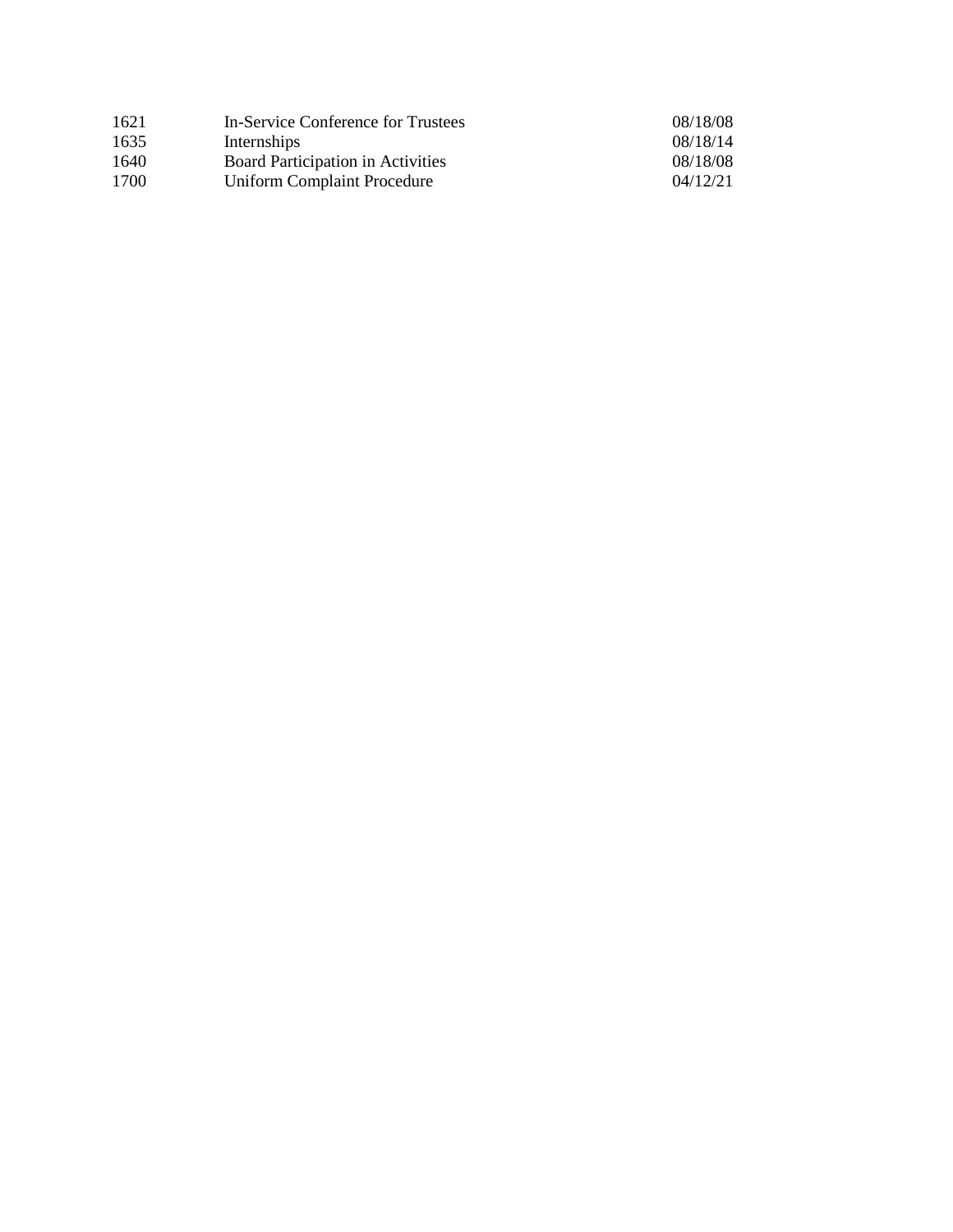## **THE BOARD OF TRUSTEES** 1000

#### Legal Status and Operation

The Board of Trustees of Plentywood School District is the governmental entity established by the state of Montana to plan and direct all aspects of the District's operations, to the end that students shall have ample opportunity to achieve their individual and collective learning needs.

The policies of the Board define the organization of the Board and the manner of conducting its official business. The operating policies are those that the Board adopts from time to time to facilitate the performance of its responsibilities.

| Legal Reference: | $$20-3-323$ , MCA | Distric |
|------------------|-------------------|---------|
|                  | $$20-3-324, MCA$  | Powers  |

t policy and record of acts s and duties

Policy History: Adopted on: 09/09/97 Revised on: Reviewed on: 08/18/2008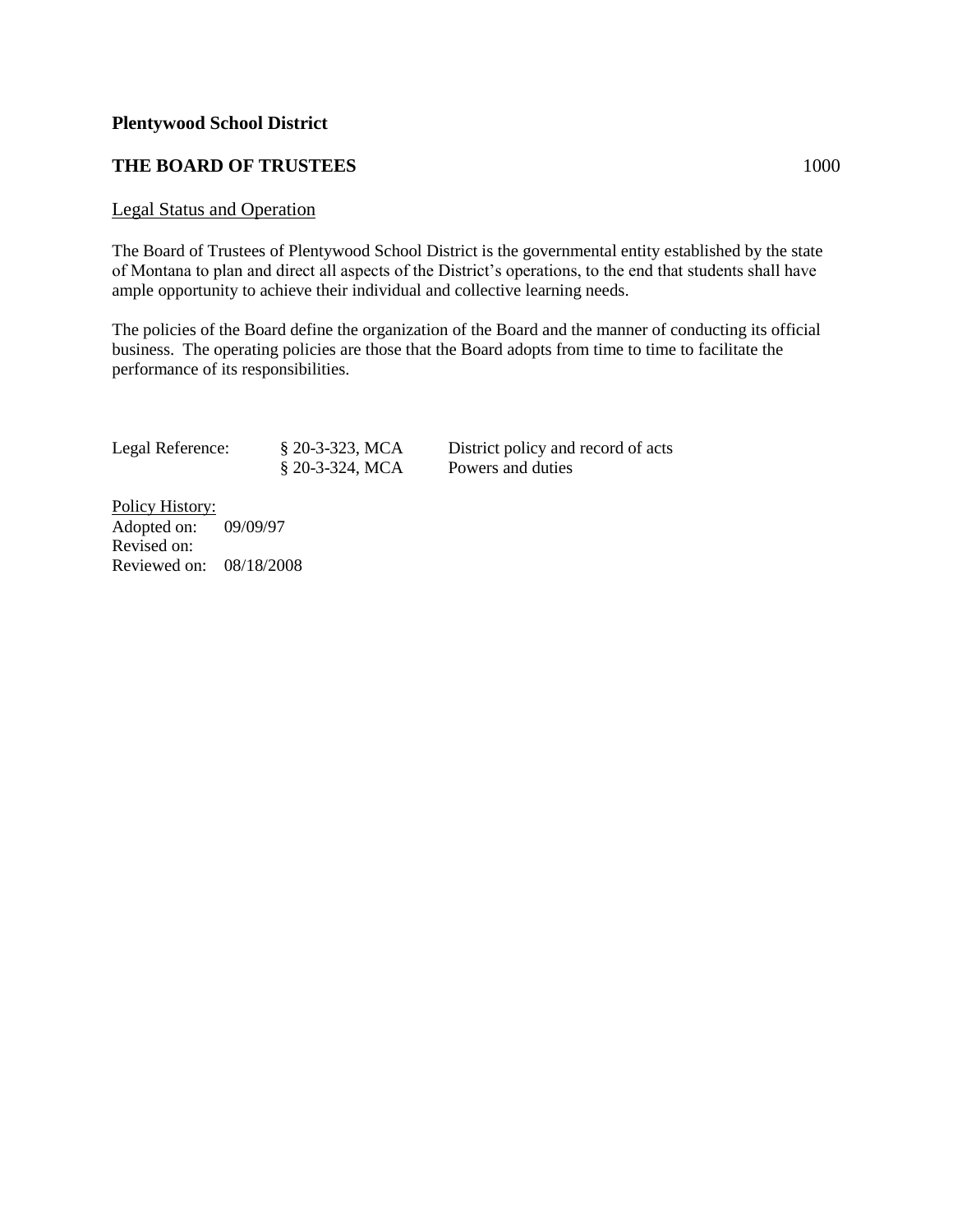## **THE BOARD OF TRUSTEES** 1005FE

## FLEXIBILITY AND EFFICIENCY

### Proficiency-Based ANB

It is the policy of the District to increase the flexibility and efficiency of the District's resources by utilizing the provision of law allowing proficiency-based ANB.

The school district has a definition of proficiency within the meaning of that term as used in 20- 9-311(4)(d). The definition must not require seat time as a condition or other element of determining proficiency. The definition must be incorporated in the district's policies and must be used for purposes of determining content and course mastery and other progress, promotion from grade to grade, grades, and graduation for pupils enrolled in the district's transformational learning program.

### Definition of Proficiency

For purposes of this policy, the term "proficiency" means a degree of mastery of the underlying content for a course that is reflective of a final grade, in the professional opinion of the teacher of record, of not less than a "B". The determination of proficiency by a teacher must not require seat time as a condition or other element of determining proficiency.

The determination of proficiency for a pupil enrolled in a course shall be made no earlier than the deadline for submitting the final grade for the course. The determination of proficiency for a pupil not enrolled in a course shall be based on the pupil's mastery of the underlying content of the course, demonstrated through completion of a final exam designed by the teacher of record for the applicable course with a minimum grade of a "B".

Teachers of record have full professional discretion in determining proficiency of pupils in courses taught. Teachers of record are encouraged to integrate trial and error into the learning process and to incorporate continued opportunity for practice and revision of assignments until a pupil reaches a performance level that demonstrates to the teacher's satisfaction that mastery of learning expectations has been attained.

The District may include in its calculation of ANB a pupil who is enrolled in a program providing fewer than the required aggregate hours of pupil instruction required under Montana law if the pupil has demonstrated proficiency in the content ordinarily covered by the instruction as determined by the school board using district assessments. The ANB of a pupil who demonstrates proficiency in any content/subject matter will be converted to an hourly equivalent based on the hours of instruction ordinarily provided for the content over which the student has demonstrated proficiency.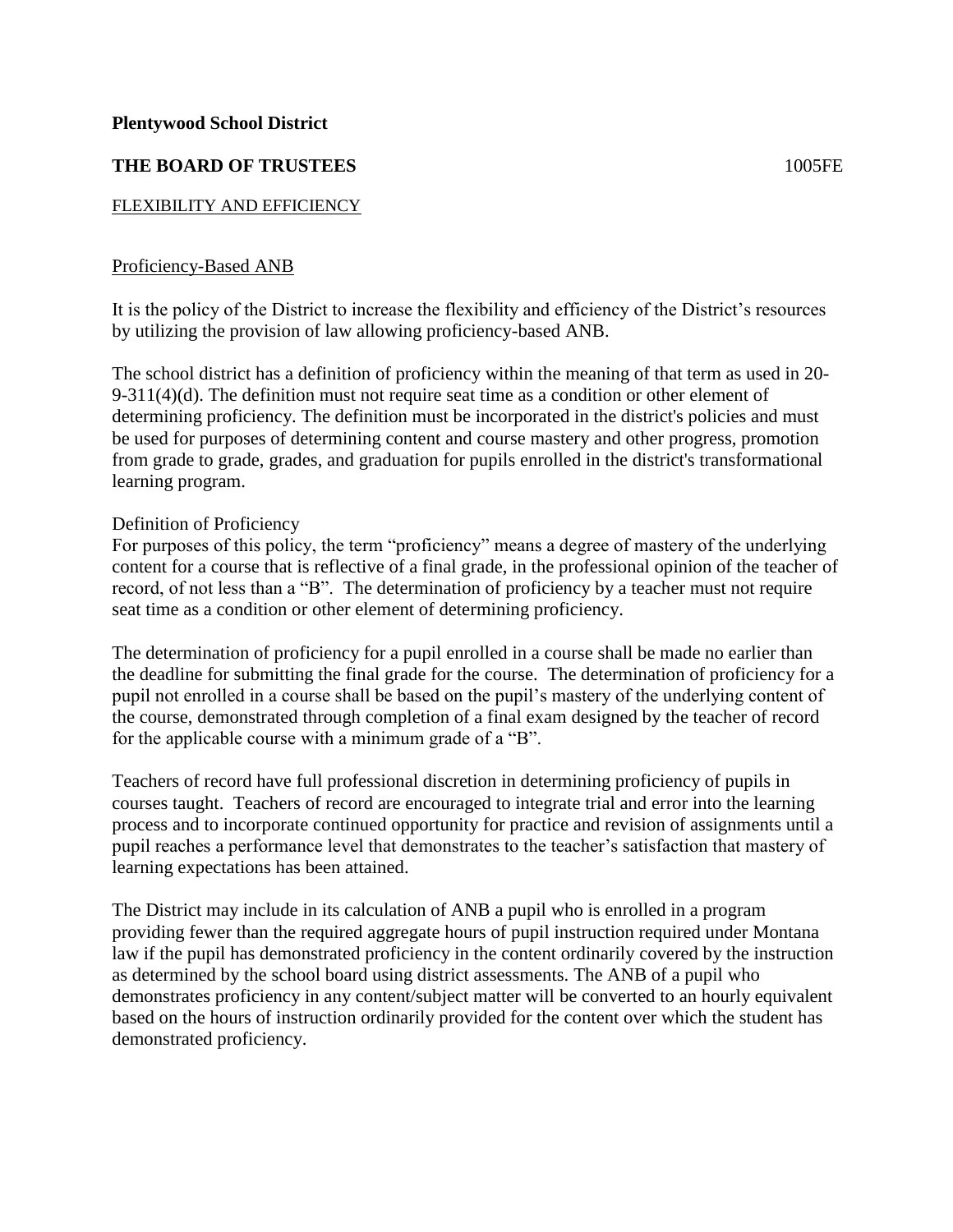The District may waive specific course requirements based on individual student needs and performance levels. Waiver requests shall also be considered with respect to age, maturity, interest, and aspirations of the students and shall be in consultation with the parents or guardians.

At the discretion of the District, a student may be given credit for a course satisfactorily completed in a period of time shorter or longer than normally required and, provided that the course meets the District's curriculum and assessment requirements, which are aligned with the content standards stated in the education program. Examples of acceptable course work include, but are not necessarily limited to, those delivered through correspondence, extension, and distance learning courses, adult education, summer school, work study, specially designed courses, and challenges to current courses.

Legal Reference: 20-1-301, MCA School fiscal year

 20-3-324, MCA Powers and duties 10.55.906 ARM High School Credit

 $20-9-311(4)(a)(b)(d)$ , MCA Calculation of average number belonging  $(ANB) - 3$ -year averaging Chapter 402 (2019) Transformational Learning Incentives

Policy History:

Adopted on: Revised on: 12/10/18, 12/09/19 Reviewed on: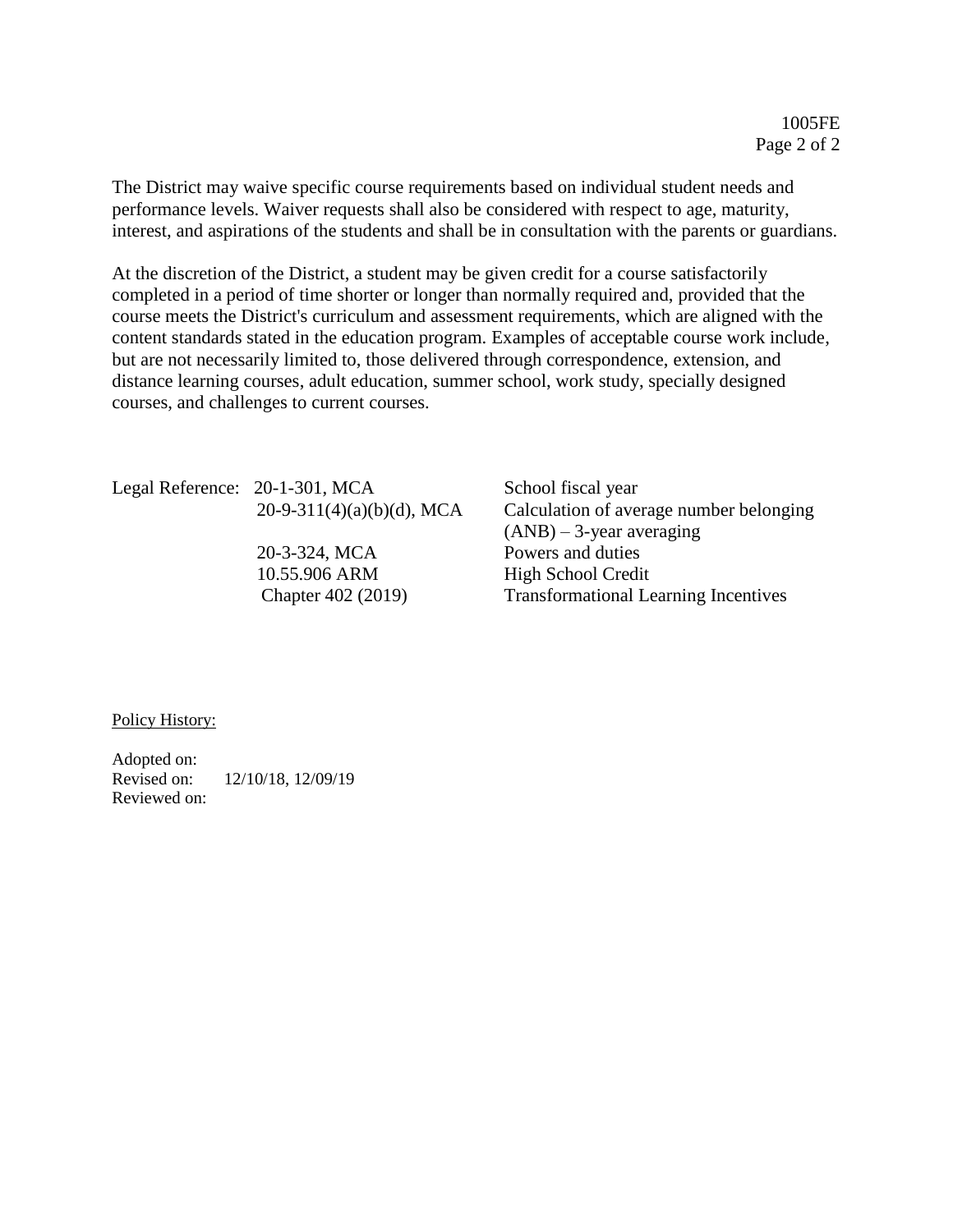## **THE BOARD OF TRUSTEES** 1006FE

## FLEXIBILITY AND EFFICIENCY

Transfers for School Safety

It is the policy of the District to increase the flexibility and efficiency of the District's resources by utilizing the provision of law allowing transfers of funds to improve school safety and security.

The District may transfer state or local revenue from any budgeted or non-budgeted fund, other than the debt service fund or retirement fund, to its building reserve fund in an amount not to exceed the school district's estimated costs of improvements to school and student safety and security

The transfer of such funds can be for:

- 1. planning for improvements to and maintenance of school and student safety, including but not limited to the cost of services provided by architects, engineers, school resource officers, counselors, and other staff or consultants assisting with improvements to school and student safety and security;
- 2. programs to support school and student safety and security, including but not limited to active shooter training, threat assessments and restorative justice;
- 3. installing or updating locking mechanisms and ingress and egress systems at public school access points, including but not limited to systems for exterior egress doors and interior passageways and rooms, using contemporary technologies;
- 4. installing or updating bullet-resistant windows and barriers; and
- 5. installing or updating emergency response systems using contemporary technologies

Any transfers made under this policy and Montana law are not considered expenditures to be applied against budget authority. Any revenue transfers that are not encumbered for expenditures in compliance with the four reasons stated above, within 2 full school fiscal years after the funds are transferred, must be transferred back to the originating fund from which the revenue was transferred.

If transfers of funds are made from a District fund supported by a non-voted levy, the District may not increase its non-voted levy for the purpose of restoring the transferred funds.

| Legal Reference: | 20-9-503, MCA | Budgeting, tax levy, and use of building reserve<br>fund.         |
|------------------|---------------|-------------------------------------------------------------------|
|                  | 20-9-236, MCA | Transfer of funds – improvements to school<br>safety and security |
| $\mathbf{r}$ 1.  |               |                                                                   |

Policy History:

Adopted on: Revised on: 12/10/18, 12/09/19 Reviewed on: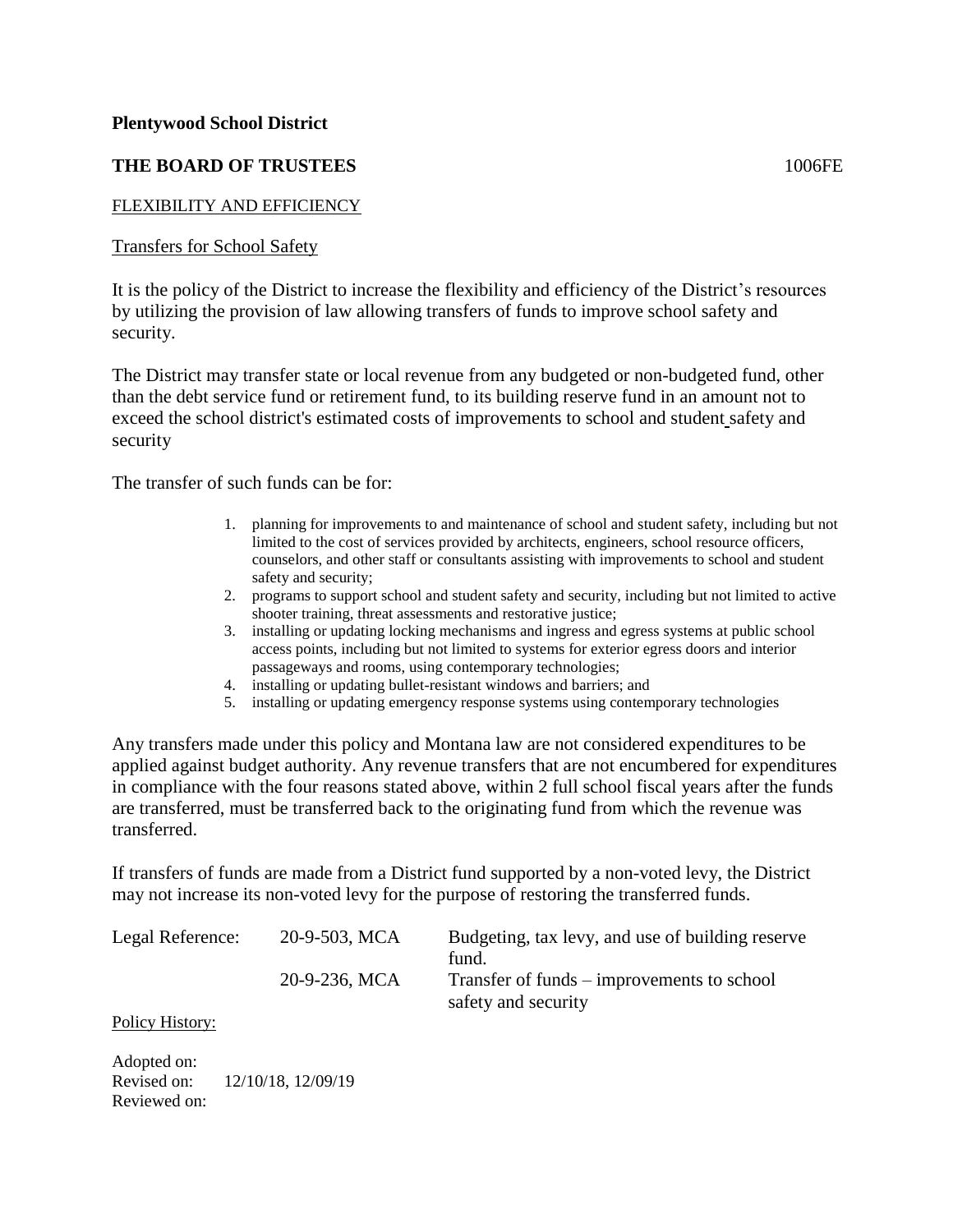## **THE BOARD OF TRUSTEES** 1009FE

Page 1 of 3

### FLEXIBILITY AND EFFICIENCY

### Recruitment and Retention

It is the policy of the District to utilize all resources available to meet the District's objective of recruiting and retaining high quality staff focused on the individual success of each student. To meet this objective the District will utilize the flexible instructor licensure opportunities available to the District.

### Flexible Instructor Licensing

It is the policy of the District to increase the flexibility and efficiency of the District's resources by utilizing the provision of law allowing flexibility in licensure of instructors and as a means of addressing recruitment and retention of staff. Flexibilities in the following areas are available for the District's enhancement of its programs and services with a focus on individual student success:

- Internships
	- o Available to anyone with a current license and endorsement in one subject who wants to move to a new licensed role/endorsed area.
	- o Requirements must be satisfied within 3 years
	- o Must include a plan between the intern, the school district and an accredited preparation program
- Provisionally Certified
	- o May be issued to an otherwise qualified applicant who can provide satisfactory evidence of:
		- The intent to qualify in the future for a class 1 or class 2 certificate and
		- Who has completed a 4-year college program or its equivalent, and
		- Holds a bachelor's degree from a unit of the Montana university system or its equivalent.
- Substitutes
	- o Must have a GED or high school diploma
	- o Will have completed 3 hours of training by the district
	- o Will have submitted a fingerprint background check
		- (All requirements can be waived by the district if the substitute has prior substitute teaching experience in another public school from November 2002 to earlier)
	- o May not substitute more than 35 consecutive days for the same teacher, however the same substitute can be used for successive absences of different staff as long as each regular teacher for whom the substitute is covering is back by 35 consecutive teaching days
- Retired Educators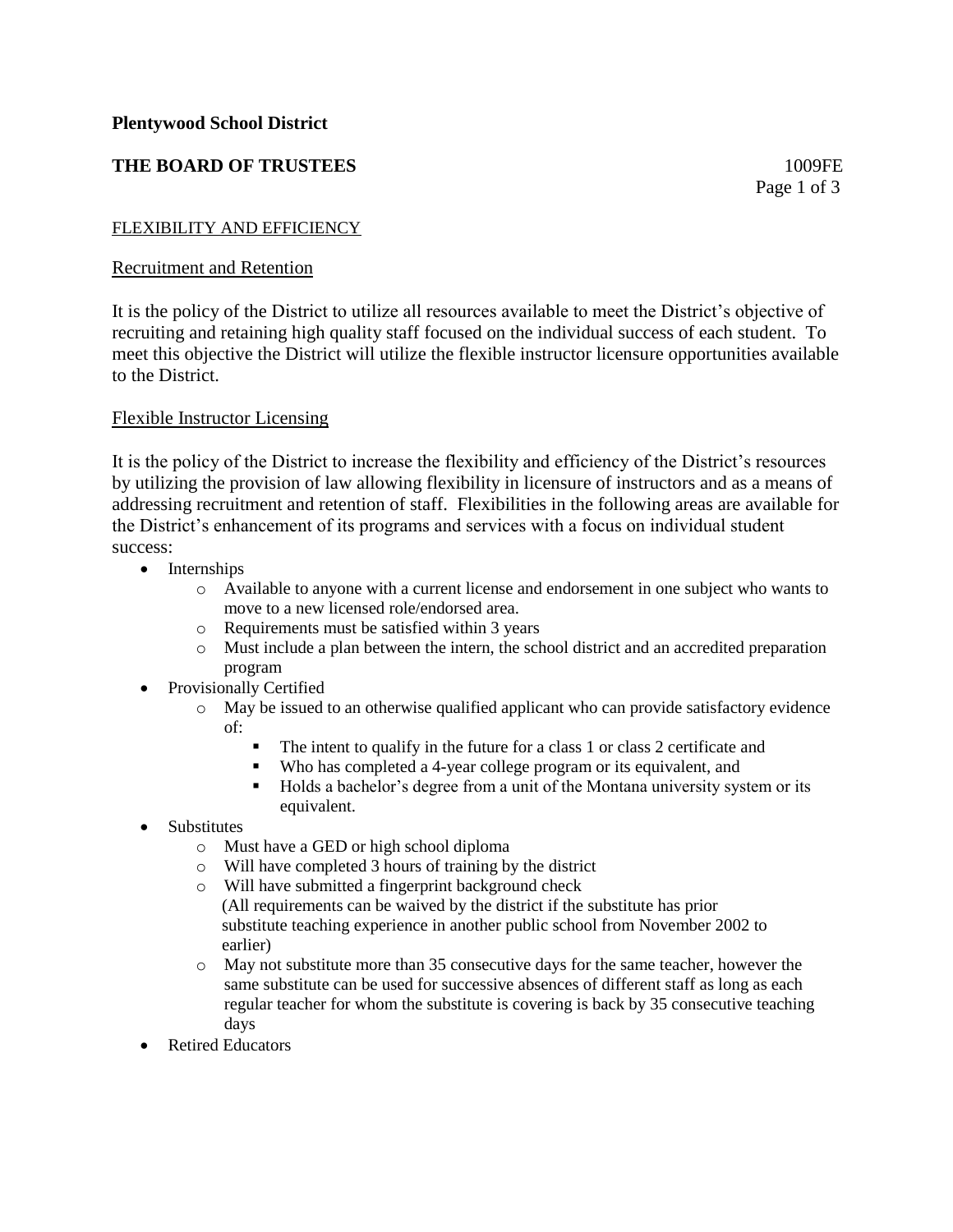- o School district must certify to OPI and TRS that the district has been unable to fill the position due to no qualified applications or no acceptance of offer by a non-retired teacher
- $\Theta$  Limited to employment in a second or third class elementary district or a second or third class high school district.
- o Retired teacher must have 27 years of experience in TRS
- o There is a 3-year lifetime limit on the retired individual going to work under this provision
- Class 3 Administrative License
	- o Valid for a period of 5 years
	- o Appropriate administrative areas include: elementary principal, secondary principal, K-12 principal, K-12 superintendent, and supervisor.
	- o Must be eligible for an appropriately endorsed Class 1,2 or 5 license to teach in the school(s) in which the applicant would be an administrator or would supervise, and qualify as set forth in ARM 10.57414 through 10.57.418
	- o An applicant for a Class 3 administrative license who completed an educator preparation program which does not meet the definition in ARM 10.57.102(2), who is currently licensed in another state at the same level of licensure, may be considered for licensure with verification of five years of successful administrative experience as defined in ARM 10.57.102 as documented by a recommendation from a state accredited P-12 school employer on a form prescribed by the Superintendent of Public Instruction and approved by the Board of Public Education. The requirements of ARM  $10.57.414(1)(c)(i-iii)$  must be met by an applicant seeking a superintendent endorsement.
- Class 4 for CTE
	- o Valid for a period of 5 years
	- o Renewable pursuant to the requirements of 10.57.215, ARM and the requirements specific to each type of Class 4 license.
	- o 4A for licensed teachers without a CTE endorsement
	- $\circ$  4B for individuals with at least a bachelor's degree
	- $\circ$  4C for individuals with a minimum of a high school diploma or GED
- Class 5 alternatives
	- o Good for a maximum of 3 years
	- o Requirements dependent upon the alternative the district is seeking
- Emergency authorization of employment
	- o Individual must have previously held a valid teacher or specialist certificate or have met requirements of rule 10.57.107, ARM
	- o Emergency authorization is valid for one year, but can be renewed from year to year provided conditions of scarcity continue to persist

## Loan Repayment Program

The District will assist any quality educator who meets the qualifications for the state's loan repayment program. Loan repayment assistance may be provided on behalf of a quality educator who: (1) is employed newly hired in an identified impacted school described in a critical quality educator shortage area as defined in 20-4-502; and (2) has an educational loan that is not in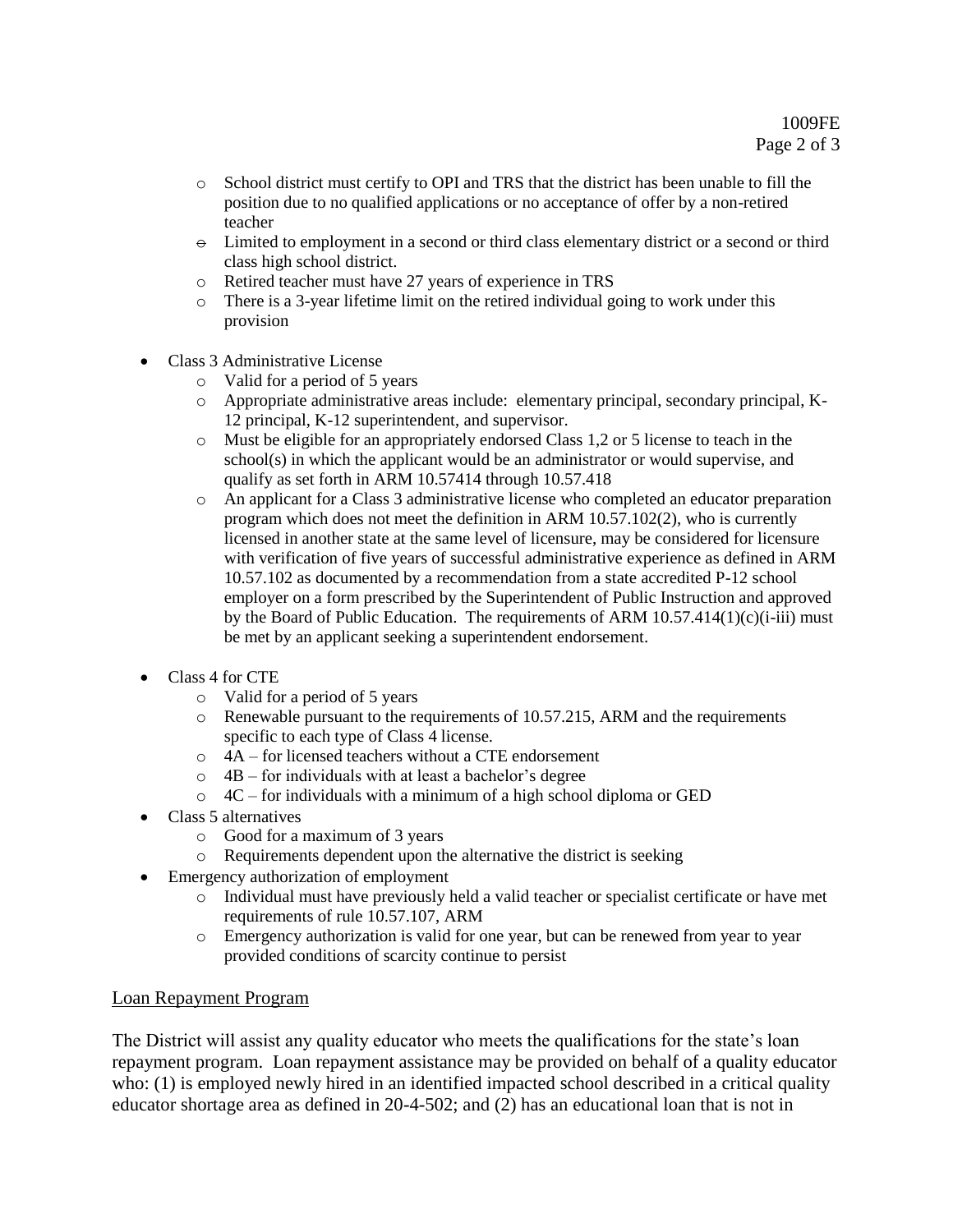default and that has a minimum unpaid current balance of at least \$1,000 at the time of application.

A quality educator is eligible for state-funded loan repayment assistance for no more than 3 years and an additional 1 year of loan repayment assistance voluntarily funded by the impacted school or the district under which the impacted school is operated, with the maximum annual loan repayment assistance not to exceed:

- \$3,000 of state-funded loan repayment assistance after the first complete year of teaching in an impacted school;
- \$4,000 of state-funded loan repayment assistance after the second complete year of teaching in the same impacted school or another impacted school within the same school district;
- \$5,000 of state-funded loan repayment assistance after the third complete year of teaching in the same impacted school or another impacted school within the same school district; and
- up to \$5,000 of loan repayment assistance funded by the impacted school or the district under which the impacted school is operated after the fourth complete year of teaching in the same impacted school or another impacted school within the same school district.

| Legal References: | 10.55.716, ARM    | <b>Substitute Teachers</b>                     |
|-------------------|-------------------|------------------------------------------------|
|                   | 10.55.607, ARM    | Internships                                    |
|                   | 10.57.107, ARM    | <b>Emergency Authorization of Employment</b>   |
|                   | 10.57.215, ARM    | <b>Renewal Requirements</b>                    |
|                   | 10.57.420, ARM    | Class 4 Career and Technical Education License |
|                   | 10.57.424, ARM    | <b>Class 5 Provisional License</b>             |
|                   | 19-20-732, MCA    | Reemployment of certain retired teachers,      |
|                   |                   | specialists and administrators – procedure –   |
|                   |                   | definitions                                    |
|                   | 20-4-501-20-4-505 | Loan Repayment Assistance for Quality Educator |

Policy History:

Adopted on: Revised on: 12/10/18, 12/09/19 Reviewed on: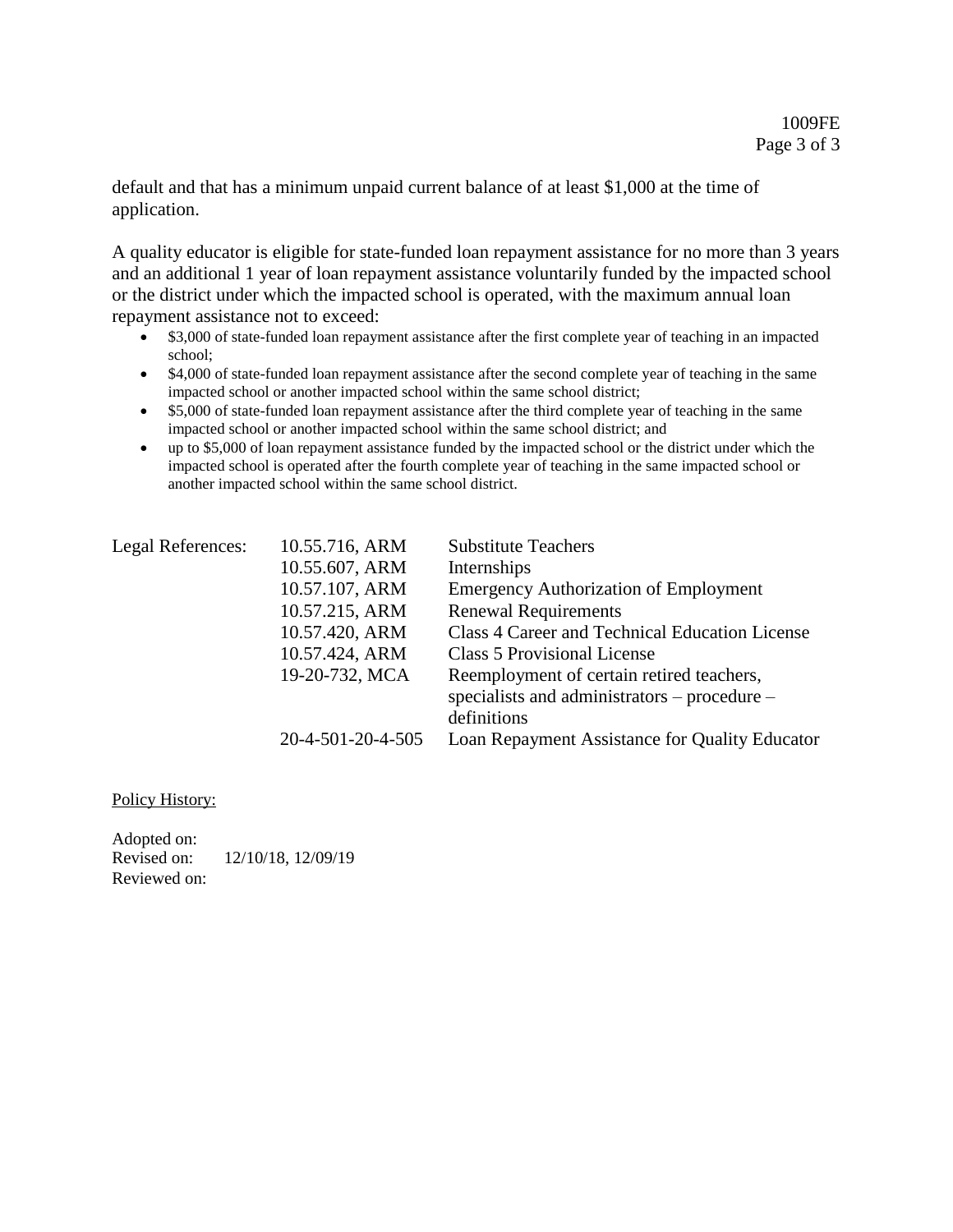## **THE BOARD OF TRUSTEES**

### Code of Ethics for School Board Members

### AS A MEMBER OF MY LOCAL BOARD OF TRUSTEES, I WILL STRIVE TO IMPROVE PUBLIC EDUCATION, AND TO THAT END I WILL:

Attend all regularly scheduled Board meetings insofar as possible, and become informed concerning the issues to be considered at those meetings;

Recognize that I should endeavor to make policy decisions only after full discussion at publicly held Board meetings;

Render all decisions based on the available facts and my independent judgment, and refuse to surrender that judgment to individuals or special interest groups;

Encourage the free expression of opinion by all Board members, and seek systematic communications between the Board and students, staff, and all elements of the community;

Work with other Board members to establish effective Board policies and to delegate authority for the administration to the Superintendent;

Recognize and respect the responsibilities that properly are delegated to the Superintendent;

Communicate to the Superintendent expression of public reaction to Board policies, school programs, or staff;

Inform myself about current educational issues by individual study and through participation in programs providing needed information;

Support the employment of those persons best qualified to serve as school staff, and insist on regular and impartial evaluation of staff;

Avoid being placed in a position of conflict of interest, and refrain from using my Board position for personal or partisan gain;

Avoid compromising the Board of administration by inappropriate individual action or comments, and respect the confidentiality of information that is privileged under applicable law;

Remember always that my first and greatest concern must be the educational welfare of the students attending public schools.

#### Policy History:

Adopted on: 09/09/97 Revised on: Reviewed on: 08/18/2008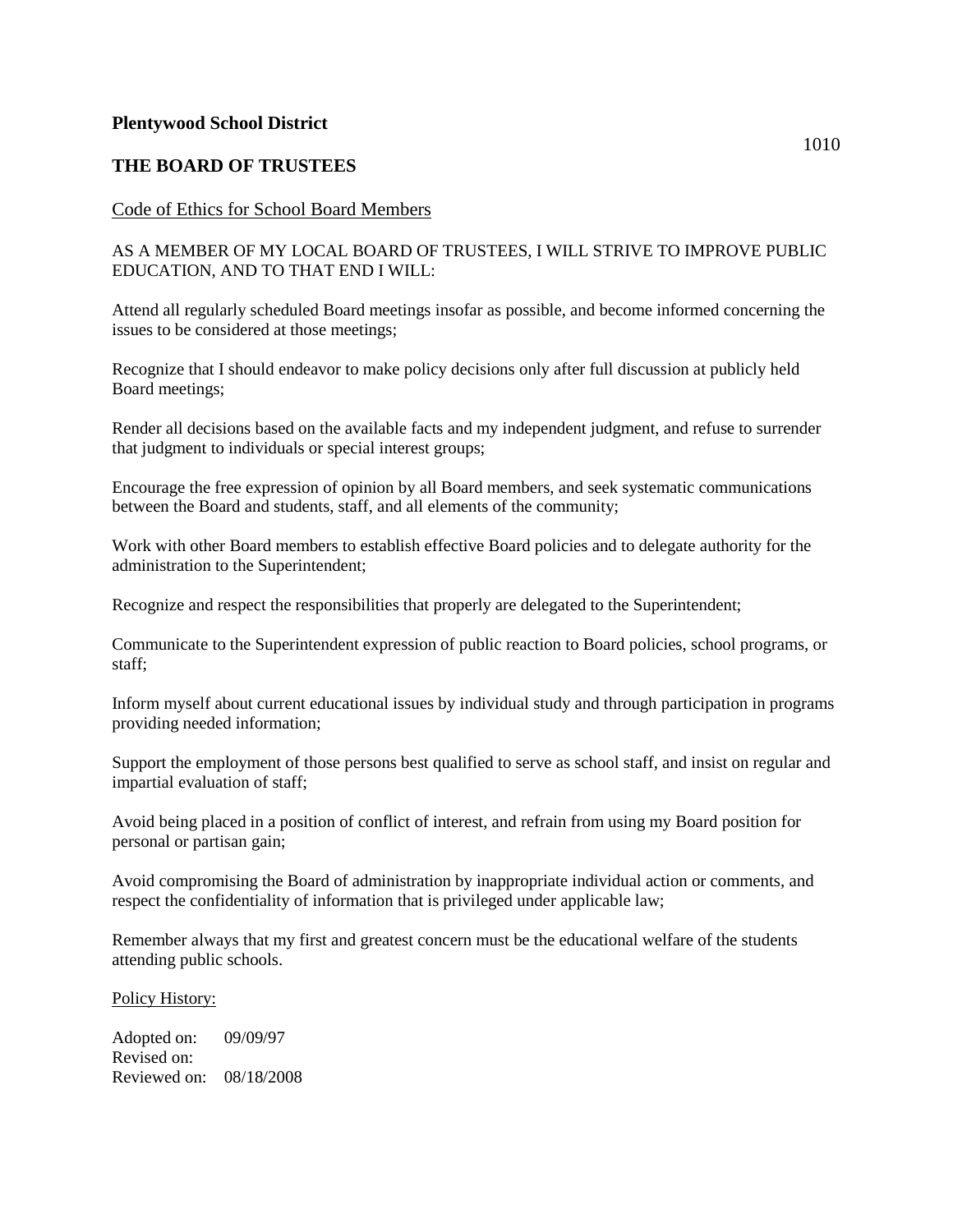## **THE BOARD OF TRUSTEES**

## FLEXIBILITY AND EFFICIENCY

### Intent to Increase Non-Voted Levy

The trustees shall adopt a resolution no later than March 31 whenever the trustees intend to impose an increase in a non-voted levy in the ensuing school fiscal year for the purposes of funding any of the funds listed below:

- a) Tuition fund under 20-5-324;
- b) Adult education fund under 20-7/705;
- c) Building reserve fund under 20-9-502 and 20-9-503;
- d) Transportation fund under 20-10-143 and 20-10-144;
- e) Bus depreciation reserve fund under 20-10-147; and
- f) Flexibility fund for purposes of transformational learning.

The trustees shall provide notice of intent to impose an increase in a non-voted levy for the ensuing school fiscal year by:

- a) Adopting a resolution of intent to impose an increase in a non-voted levy that includes, at a minimum, the estimated number of increased or decreased mills to be imposed and the estimated increased or decreased revenue to be raised compared to non-voted levies under a-e imposed in the current school fiscal year and, based on the district's taxable valuation most recently certified by the department of revenue under 15-10-202, the estimated impacts of the increase or decrease on a home valued at \$100,000 and a home valued at \$200,000, and
- b) Publish a copy of the resolution in a newspaper that will give notice to the largest number of people of the district as determined by the trustees and posting a copy of the resolution to the school district's website.

The resolution and publication of same must take place no later than March 31.

The Superintendent shall keep the trustees informed of any changes that may have occurred, which may have an effect on the estimated change in the mills and revenue, between the adoption of the resolution and the final adoption of the budget.

| Legal Reference:<br>notice                 | 20-9-116, MCA        | Resolution of intent to increase nonvoted $levy -$      |
|--------------------------------------------|----------------------|---------------------------------------------------------|
| Policy History:                            |                      | Chapter 402 (2019) Transformational Learning Incentives |
| Adopted on:<br>Revised on:<br>Reviewed on: | 12/10/18<br>12/09/19 |                                                         |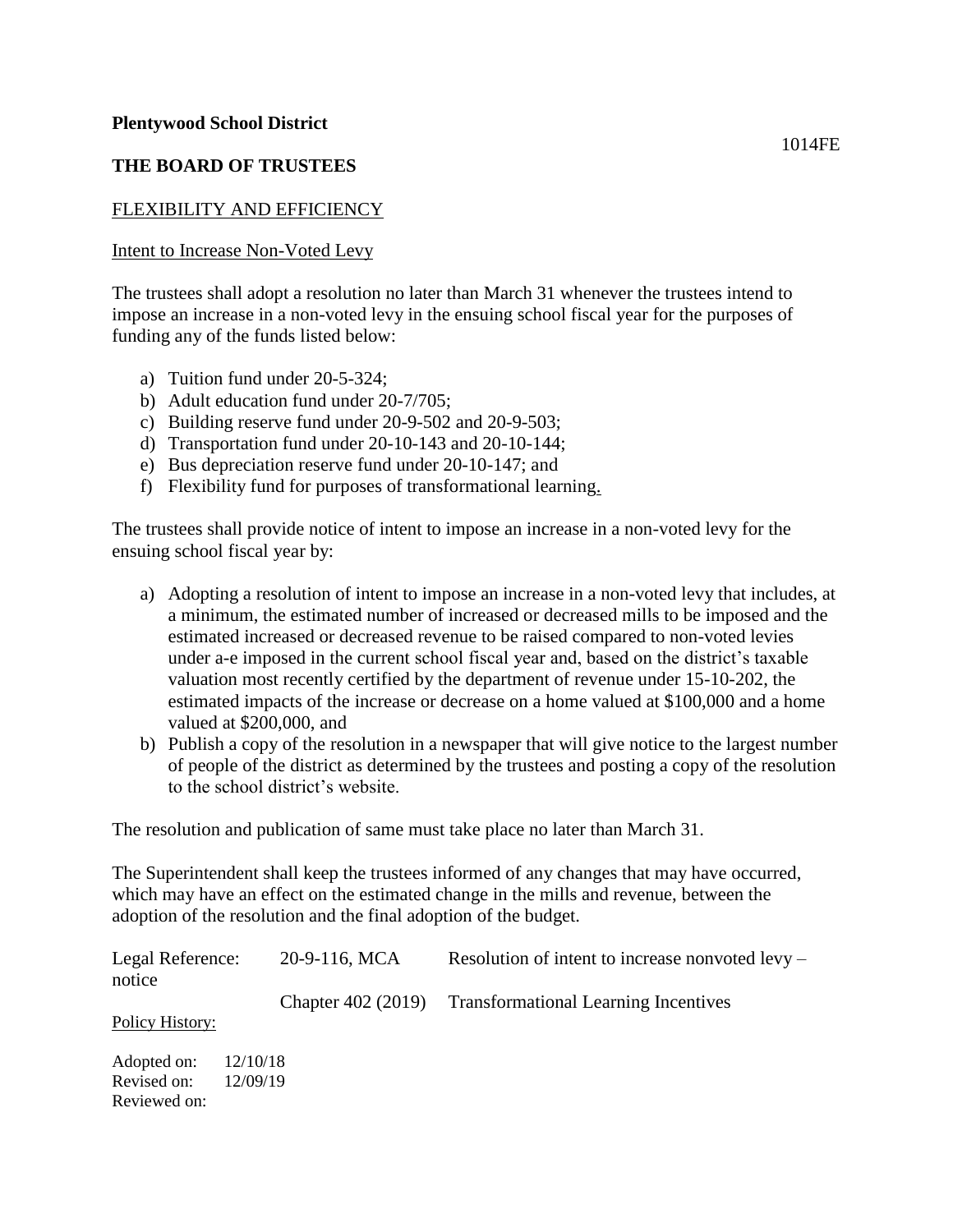## **THE BOARD OF TRUSTEES**

## FLEXIBILITY AND EFFICIENCY

## Notice of Intent to Impose an Increase in Levies Form

As an essential part of its budgeting process, the Plentywood Board of Trustees is authorized by law to impose levies to support its budget. The Plentywood Board of Trustees estimates the following increases/decreases in revenues and mills for the funds noted below for the next school fiscal year beginning July 1, \_\_\_\_\_\_\_\_\_\_, using certified taxable valuations from the current school fiscal year as provided to the district:

| <b>Fund Supported</b> | Estimated Change in             | Estimated Change in                 | Estimated Impact,                                               | Estimated Impact,               |
|-----------------------|---------------------------------|-------------------------------------|-----------------------------------------------------------------|---------------------------------|
|                       | Revenues <sup>*</sup>           | $Mills^*$                           | Home of \$100,000*                                              | Home of \$200,000*              |
|                       |                                 |                                     |                                                                 |                                 |
| Adult Education       | $\frac{1}{2}$ increase/decrease | \$ increase/decrease                | \$ increase/decrease                                            | \$ increase/decrease            |
| <b>Bus</b>            | $\frac{1}{2}$ increase/decrease | $\frac{1}{2}$ increase/decrease     | $\frac{1}{2}$ increase/decrease $\frac{1}{2}$ increase/decrease |                                 |
| Depreciation          |                                 |                                     |                                                                 |                                 |
| Transportation        | \$ increase/decrease            | \$ increase/decrease                | \$ increase/decrease                                            | \$ increase/decrease            |
| Tuition               | \$ increase/decrease            | \$ increase/decrease                | \$ increase/decrease                                            | $\frac{1}{2}$ increase/decrease |
| <b>Building</b>       | \$ increase/decrease            | \$ increase/decrease                | \$ increase/decrease                                            | $\frac{1}{2}$ increase/decrease |
| Reserve               |                                 |                                     |                                                                 |                                 |
| Flexibility           | \$<br>increase/decrease         | $\mathsf{S}^-$<br>increase/decrease | \$.<br>increase/decrease                                        | \$<br>increase/decrease         |
| Total                 | \$ increase/decrease            | \$ increase/decrease                | \$ increase/decrease                                            | \$ increase/decrease            |

**\*Impacts above are based on** current certified taxable valuations from the current school fiscal year

Regarding the increase in the building reserve levy referenced above, the following are school facility maintenance projects anticipated to be completed at this time:

- 2. \_\_\_\_\_\_\_\_\_\_\_\_\_\_\_\_\_\_\_\_\_\_\_\_\_\_\_\_\_\_ 3. \_\_\_\_\_\_\_\_\_\_\_\_\_\_\_\_\_\_\_\_\_\_\_\_\_\_\_\_\_\_
- 4. \_\_\_\_\_\_\_\_\_\_\_\_\_\_\_\_\_\_\_\_\_\_\_\_\_\_\_\_\_\_

notice

Legal Reference: 20-9-116, MCA Resolution of intent to increase nonvoted levy -

Revised on: 12/09/19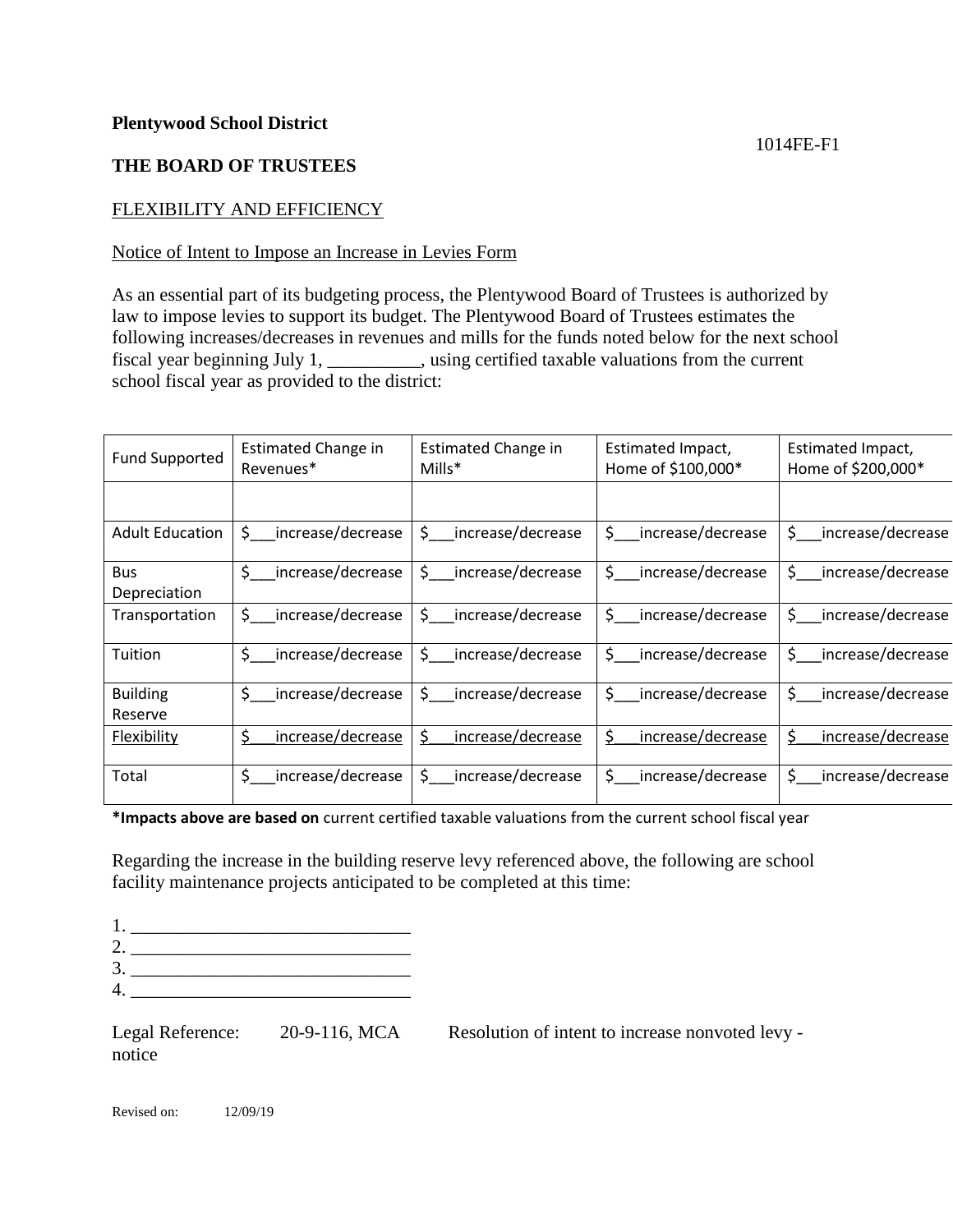## **THE BOARD OF TRUSTEES**

## FLEXIBILITY AND EFFICIENCY

## Personalized Learning Opportunities

It is the policy of the District to create an environment and culture that supports and meets the individual needs, skills and interests of each student, provides advanced opportunities for students and supports transformational learning. As a result of the collective efforts of Trustees, Administrators, and Educators, the District ensures equality of educational opportunity for each student and have fully developed the potential of each student in District schools. In addition to other initiatives/strategies, the District is committed to the following:

- 1. Expanding the personalized learning opportunities for each student to accelerate in their career and college readiness, reduce the out-of-pocket costs for families and empower students to actively engage in forming successful post-secondary pathways by:
	- a. developing an advanced opportunity plan for students in grades 6-12 that
		- i. fosters individualized pathways for career and postsecondary educational opportunities and that honors individual interests, passions, strengths, needs, and culture and is supported through relationships among teachers, family, peers, the business community, postsecondary education officials, and other community stakeholders; and
		- ii. embeds community-based, experiential, online, and work-based learning opportunities and foster a learning environment that incorporates both face-to-face and virtual connections.
- 2. Supporting and embracing a culture of transformational learning by:
	- a. developing a transformational learning plan for each participating student that
		- i. honors individual interests, passions, strengths, needs, and culture, and that is rooted in relationships with teachers, family, peers, and community members;
		- ii. embeds community-based, experiential, online, and work-based learning opportunities and foster a learning environment that incorporates both face-to-face and virtual connections; and
		- iii. provide effective professional development to assist employees in transitioning to a transformational learning model.

Policy History:

Adopted on: 01/13/20 Revised on: Reviewed on: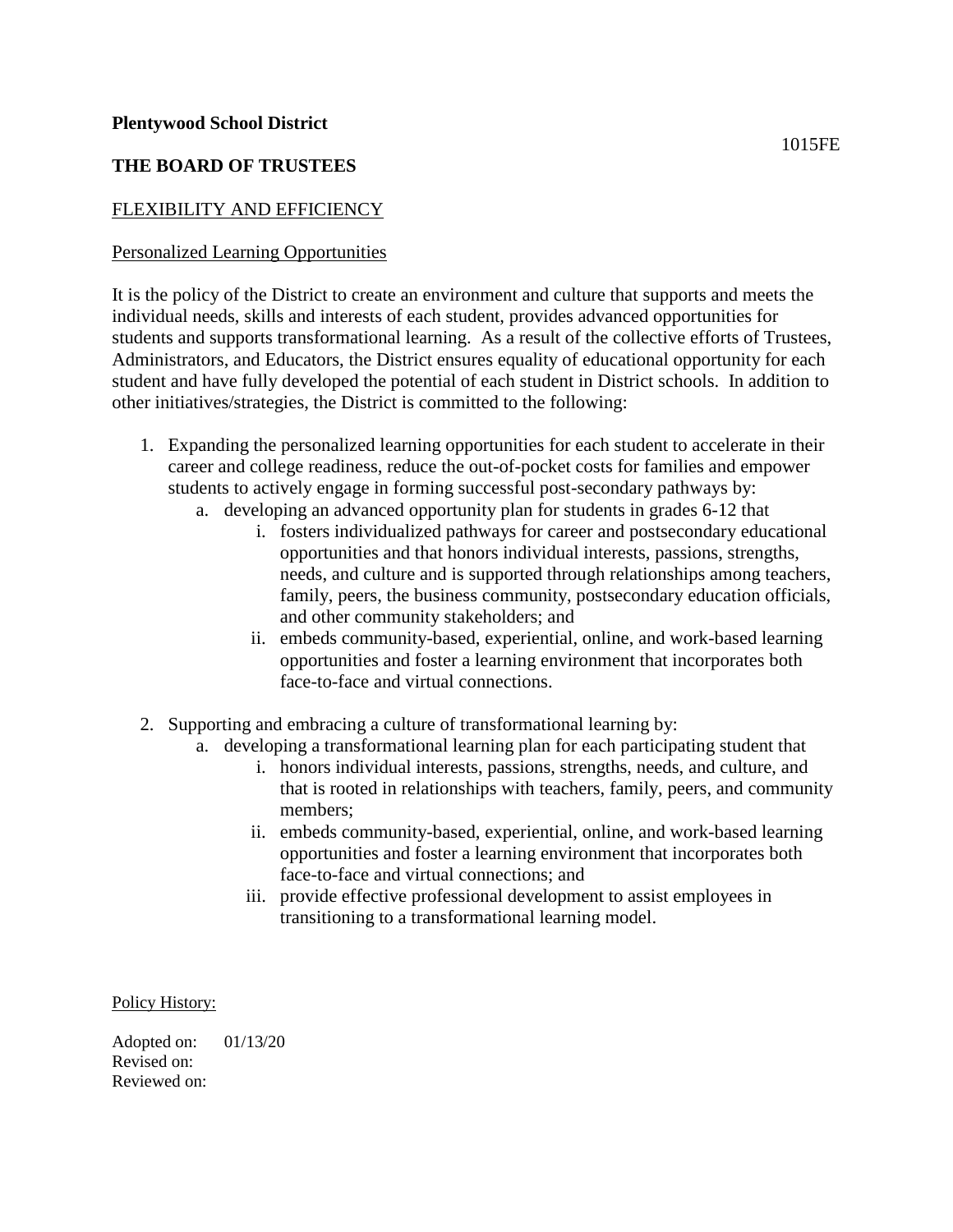## **THE BOARD OF TRUSTEES**

## FLEXIBILITY AND EFFICIENCY

## Independent Investment Accounts

The Board may establish independent investment accounts separate and apart from those funds maintained by the county treasurer. The Board may transfer cash into an independent investment account from any budgeted or non-budgeted funds. A separate account shall be established for each fund from which transfers are made. The principal and any interest earned must be reallocated to the fund from which the deposit was originally made. Unless otherwise provided by law, all other revenue may be sent directly to a participating district's investment account.

The District may either:

- 1. Establish and use the account as a non-spending account, returning sufficient funds to the county treasurer in time to pay all claims against the applicable fund; or
- 2. Establish a subsidiary checking account and make expenditures from the investment account, provided all transactions are accounted for and reported, as required by applicable accounting principles. If the District desires to establish a subsidiary checking account for purposes of paying for expenditures directly from an investment account, the District must enter into a written agreement with the county treasurer, in accordance with § 20-9-235, MCA.

Legal Reference: § 20-9-235, MCA Authorization for school district investment account

Policy History: Adopted on: 01/13/20 Reviewed on: Revised on: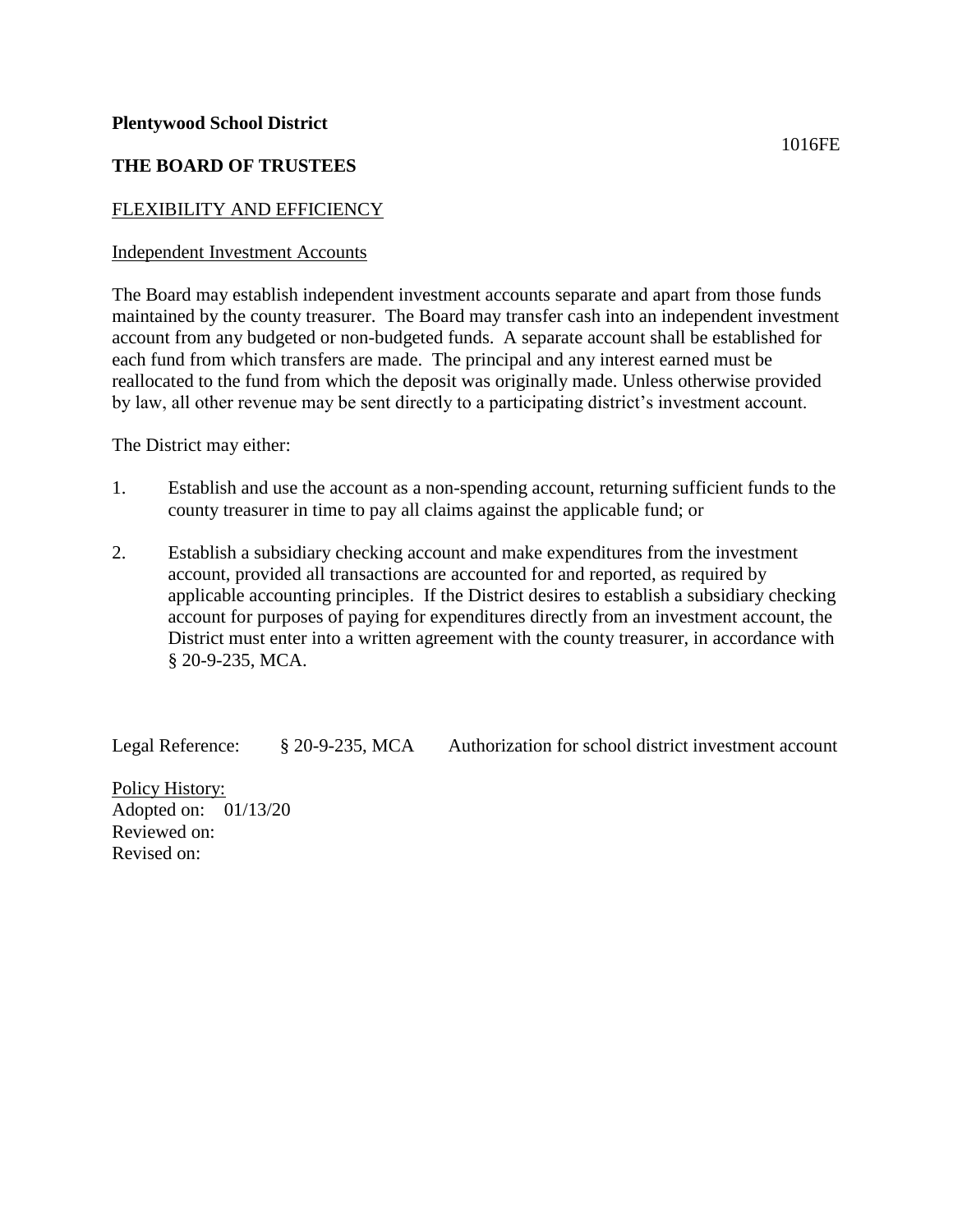## **THE BOARD OF TRUSTEES** 1100

### **Organization**

The legal name of this District is Plentywood School District No. 20, Sheridan County, State of Montana. The District is classified as a second class district and is operated according to the laws and regulations pertaining to elementary and high school districts.

In order to achieve its primary goal of providing each child with the necessary skills and attitudes to become effective citizens, the Board shall exercise the full authority granted to it by the laws of the state. Its legal powers, duties, and responsibilities are derived from the Montana Constitution and state statutes and regulations. Sources such as *School Laws of Montana* and the administrative rules of the Board of Public Education and the Office of Superintendent of Public Instruction delineate the legal powers, duties, and responsibilities of the Board.

The Plentywood School District No. 20 maintains the Plentywood Public Schools.

The District constitutes that taxable basis for purposes of construction, operation, and maintenance of Plentywood High School.

| Legal References: | $$20-3-324, MCA$<br>$$20-6-101, MCA$ | Powers and duties<br>Definition of elementary and high school districts   |
|-------------------|--------------------------------------|---------------------------------------------------------------------------|
|                   | $$20-6-201, MCA$<br>$$20-6-301, MCA$ | Elementary district classification<br>High school district classification |

Policy History: Adopted on: 09/09/97 Revised on: Reviewed on: 08/18/2008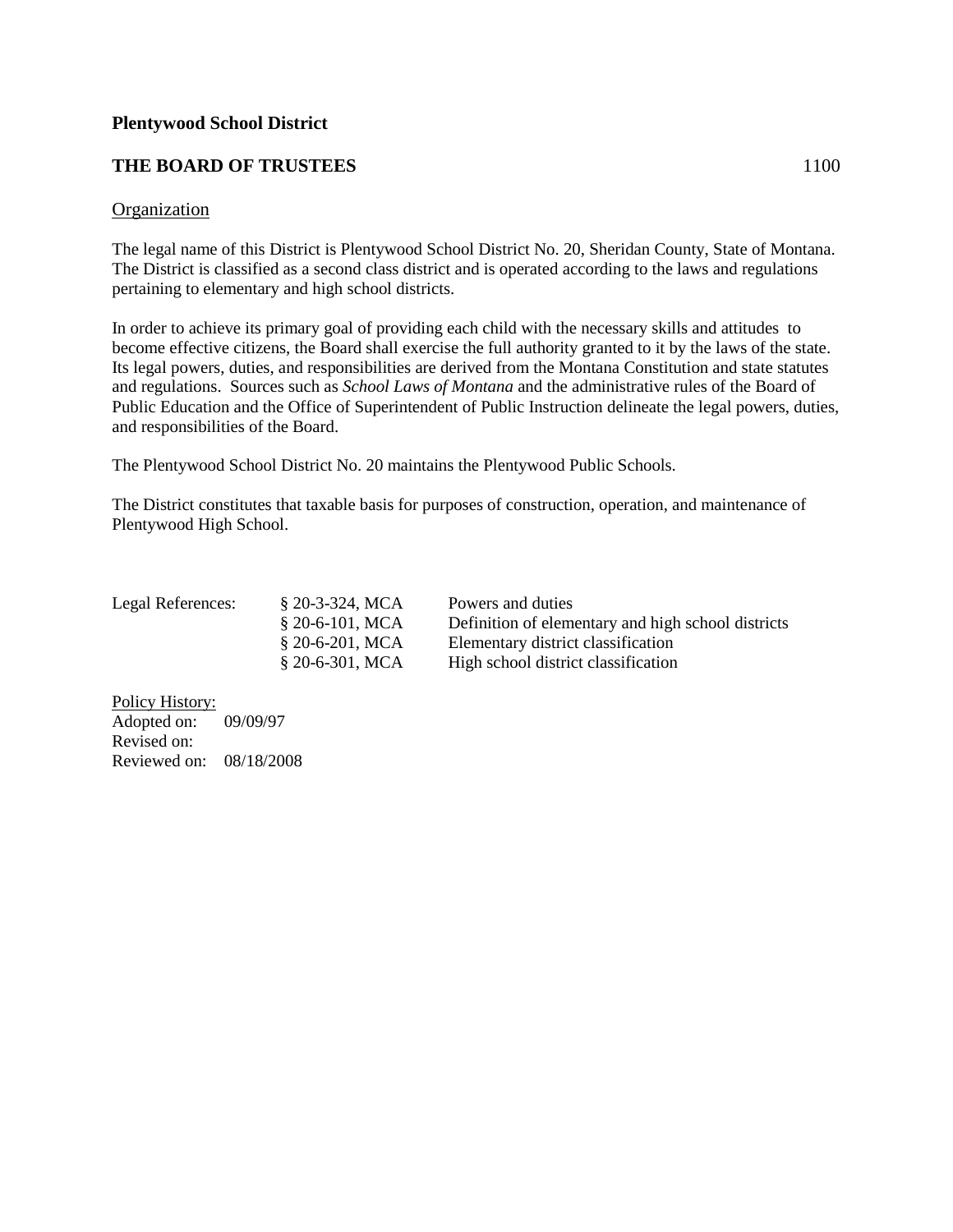#### **THE BOARD OF TRUSTEES** 1105

### Membership

The District is governed by a Board of Trustees consisting of five (5) members. The powers and duties of the Board include the broad authority to adopt and enforce all policies necessary for the management, operations and governance of the District. Except as otherwise provided by law, trustees shall hold office for terms of three (3) years, or until their successors are elected and qualified. Terms of trustees shall be staggered as provided by law.

All trustees shall participate on an equal basis with other members in all business transactions pertaining to the high school maintained by the District. Only those trustees elected from the elementary district may participate in business transactions pertaining to the elementary schools maintained by the District.

| <b>Legal References:</b> | $$20-3-301, MCA$  | Election and term of office.                                                                                       |
|--------------------------|-------------------|--------------------------------------------------------------------------------------------------------------------|
|                          | § 20-3-302, MCA   | Legislative intent to elect less than majority of                                                                  |
|                          |                   | trustees                                                                                                           |
|                          | $$20-3-305$ , MCA | Candidate qualification and nomination                                                                             |
|                          | $$20-3-306$ , MCA | Conduct of election                                                                                                |
|                          | $$20-3-307$ , MCA | Qualification and oath                                                                                             |
|                          | $$20-3-341, MCA$  | Number of trustee positions in elementary districts<br>– transition                                                |
|                          | § 20-3-344, MCA   | Nomination of candidates by petition in first-class<br>elementary district                                         |
|                          | $$20-3-351, MCA$  | Number of trustee positions in high school districts                                                               |
|                          | § 20-3-352, MCA   | Request and determination of number of high<br>school district additional trustee positions –<br>nonvoting trustee |
| $T1'$ $T1'$              | § 20-3-361, MCA   | Joint board of trustees organization and voting<br>membership                                                      |

Policy History:

Adopted on: 09/09/97 Reviewed on: Revised on: 10/09/01, 08/22/2008, 08/18/14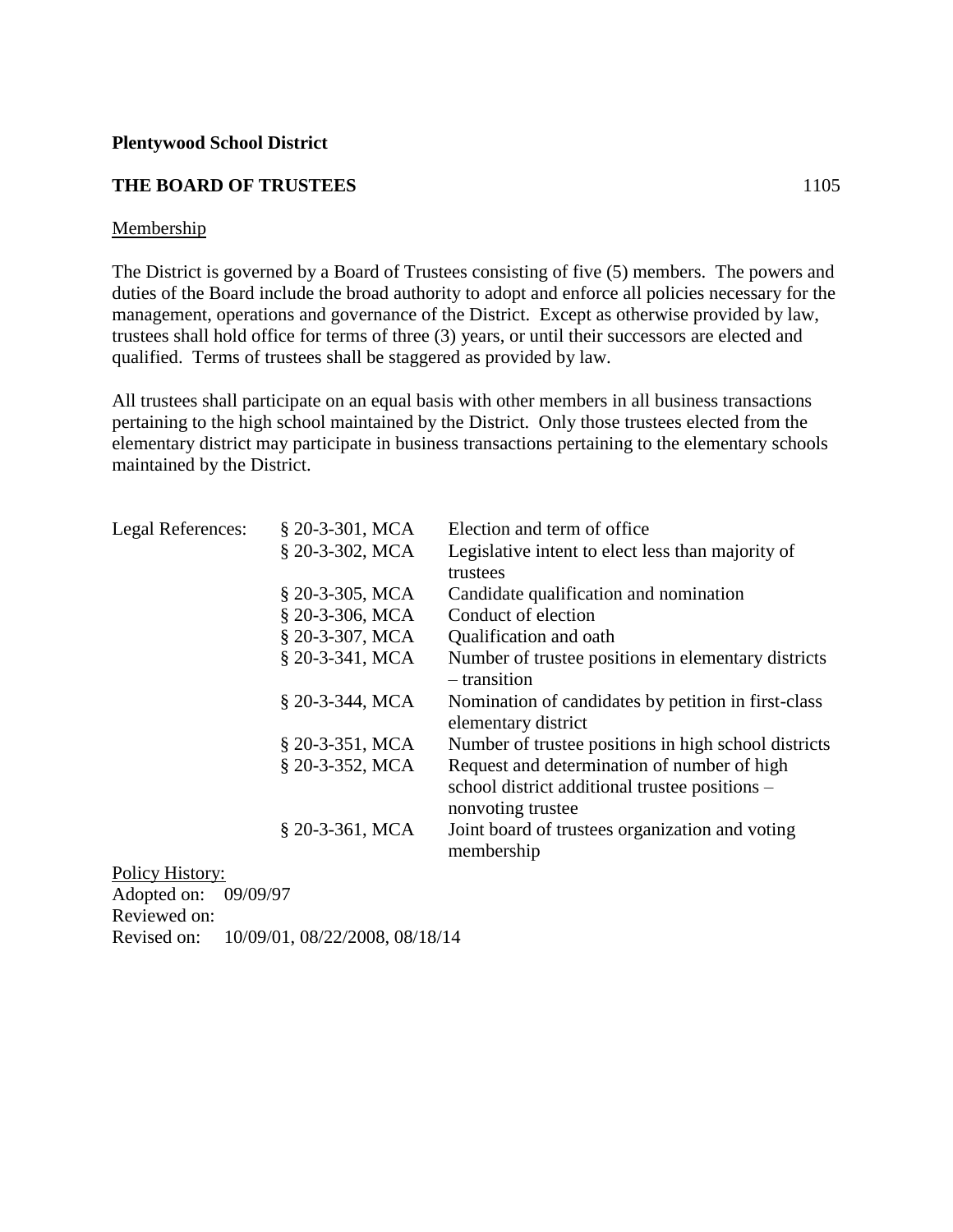## **THE BOARD OF TRUSTEES** 1110

## Taking Office

A newly elected trustee shall take office as soon as election results have been certified and the newly elected trustee has taken and subscribed to an oath to faithfully and impartially discharge the duties of the office to the best of his/her ability.

A newly appointed trustee shall take office, after the trustee has taken and subscribed to an oath to faithfully and impartially discharge the duties of the office to the best of his/her ability.

The person shall qualify by taking an oath of office administered by the county superintendent, the superintendent's designee, or any officer provided for in 1-6-101, MCA or 2-16-116, MCA. Such oath must be filed with the county superintendent not more than fifteen (15) days after the receipt of the certificate of election or the appointment.

| Cross Reference:  | Policy 1113                                                                   | Vacancies                                                                                                  |
|-------------------|-------------------------------------------------------------------------------|------------------------------------------------------------------------------------------------------------|
| Legal References: | $$1-6-101$ , MCA<br>$$2-16-116$ , MCA<br>§ 20-1-202, MCA<br>$$20-3-307$ , MCA | Officers who may administer oaths<br>Power to administer oaths<br>Oath of office<br>Qualification and oath |

Policy History: Adopted on: 09/09/97 Reviewed on: Revised on: 08/22/08, 11/08/11, 08/18/14, 12/09/19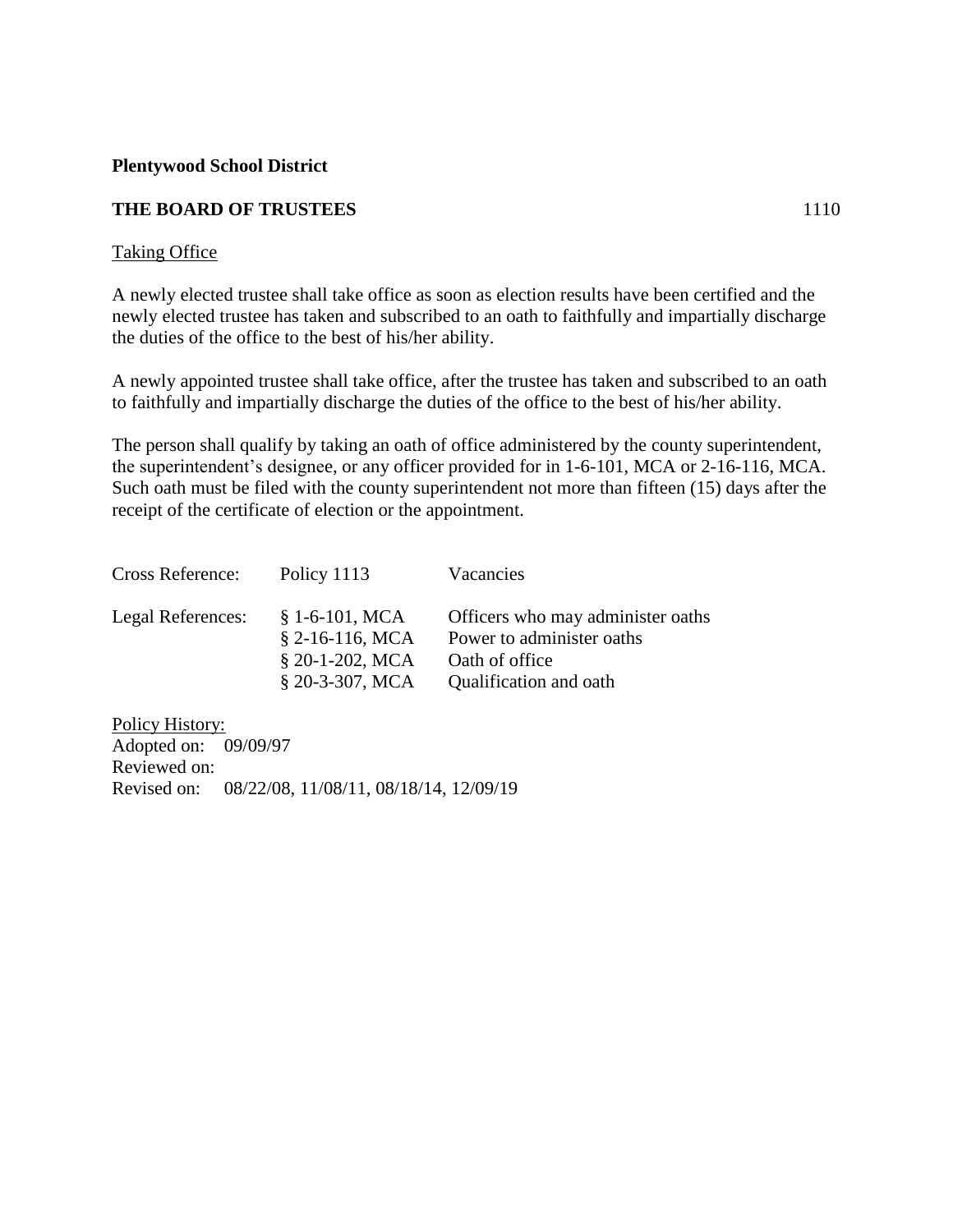## **THE BOARD OF TRUSTEES** 1111

Page 1 of 2

## **Election**

Elections conducted by the District are nonpartisan and are governed by applicable election laws as found in Titles 13 & 20 of the Montana Code Annotated. The ballot at such elections may include candidates for trustee positions, various public policy propositions, and advisor questions.

Board elections shall take place on the first  $(1<sup>st</sup>)$  Tuesday after the first  $(1<sup>st</sup>)$  Monday in May of each year. Any person who is a qualified voter of the District is legally qualified to become a trustee. A declaration of intent to be a candidate must be submitted to the District Clerk at least forty (40) days before the regular school election day. If different terms are to be filled, the term for the position for which the candidate is filing must also be indicated. Any person seeking to become a write-in candidate for a trustee position shall file a declaration of intent no later than 5:00 p.m. on the day before the ballot certification deadline in 20-20-401. If the number of candidates filing for vacant positions or filing a declaration of intent to be a write-in candidate is equal to or less than the number of positions to be elected, the trustees may give notice no later than thirty (30) days before the election that a trustee election will not take place. If a trustee election is not held, the trustees shall declare the candidates elected by acclamation and shall issue a "certificate of election" to each candidate.

A candidate intending to withdraw from the election shall send a statement of withdrawal to the clerk of the district containing all information necessary to identify the candidate and the office for which the candidate filed. The statement of withdrawal must be acknowledged by the clerk of the district. A candidate may not withdraw after 5:00 p.m. the day before the ballot certification deadline in 20-20-401.

In the event of an unforeseen emergency occurring on the date scheduled for the funding election, the district will be allowed to reschedule the election for a different day of the calendar year.

In years when the Legislature meets in regular session or in a special session that affects school funding, the trustees may order the election on a date other than the regular school election day in order for the electors to consider a proposition requesting additional funding under § 20-9- 353, MCA.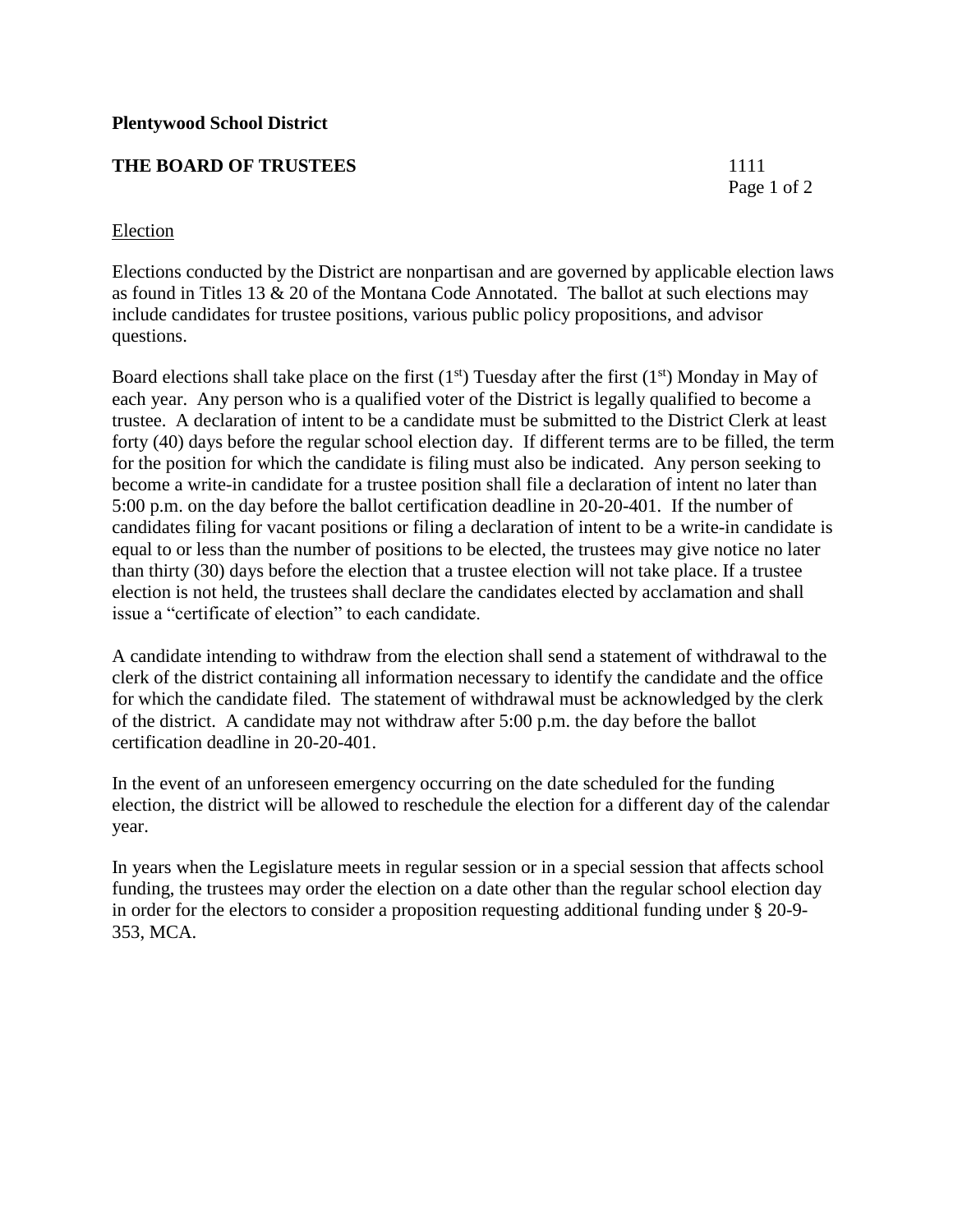| Legal Reference: | § 13-10-211, MCA    | Declaration of intent for write-in candidates                |  |
|------------------|---------------------|--------------------------------------------------------------|--|
|                  | $$20-3-304, MCA$    | Annual election                                              |  |
|                  | § 20-3-305, MCA     | Candidate qualification, nomination and withdrawal           |  |
|                  | § 20-3-313, MCA     | Election by acclamation – notice                             |  |
|                  | $$20-3-322, MCA$    | Meetings and quorum                                          |  |
|                  |                     | § 20-3-322(5), MCA Meetings and quorum (unforeseen emergency |  |
|                  |                     | definition)                                                  |  |
|                  | $$20-3-324(4), MCA$ | Powers and duties                                            |  |
|                  | § 20-3-344, MCA     | Nomination of candidates by petition in first-               |  |
|                  |                     | district<br>class elementary                                 |  |
|                  | § 20-9-353, MCA     | Additional financing for general fund – election for         |  |
|                  |                     | authorization to impose                                      |  |
|                  | § 20-20-105, MCA    | Regular school election day and special school               |  |
|                  |                     | Elections                                                    |  |
|                  | $$20-20-204, MCA$   | <b>Election Notice</b>                                       |  |
|                  | § 20-20-301, MCA    | Qualifications of elector                                    |  |
| Policy History:  |                     |                                                              |  |

Adopted on: 09/09/97

Revised on: 09/14/99, 09/11/01, 10/13/03, 08/22/2008, 11/08/11, 10/13/2015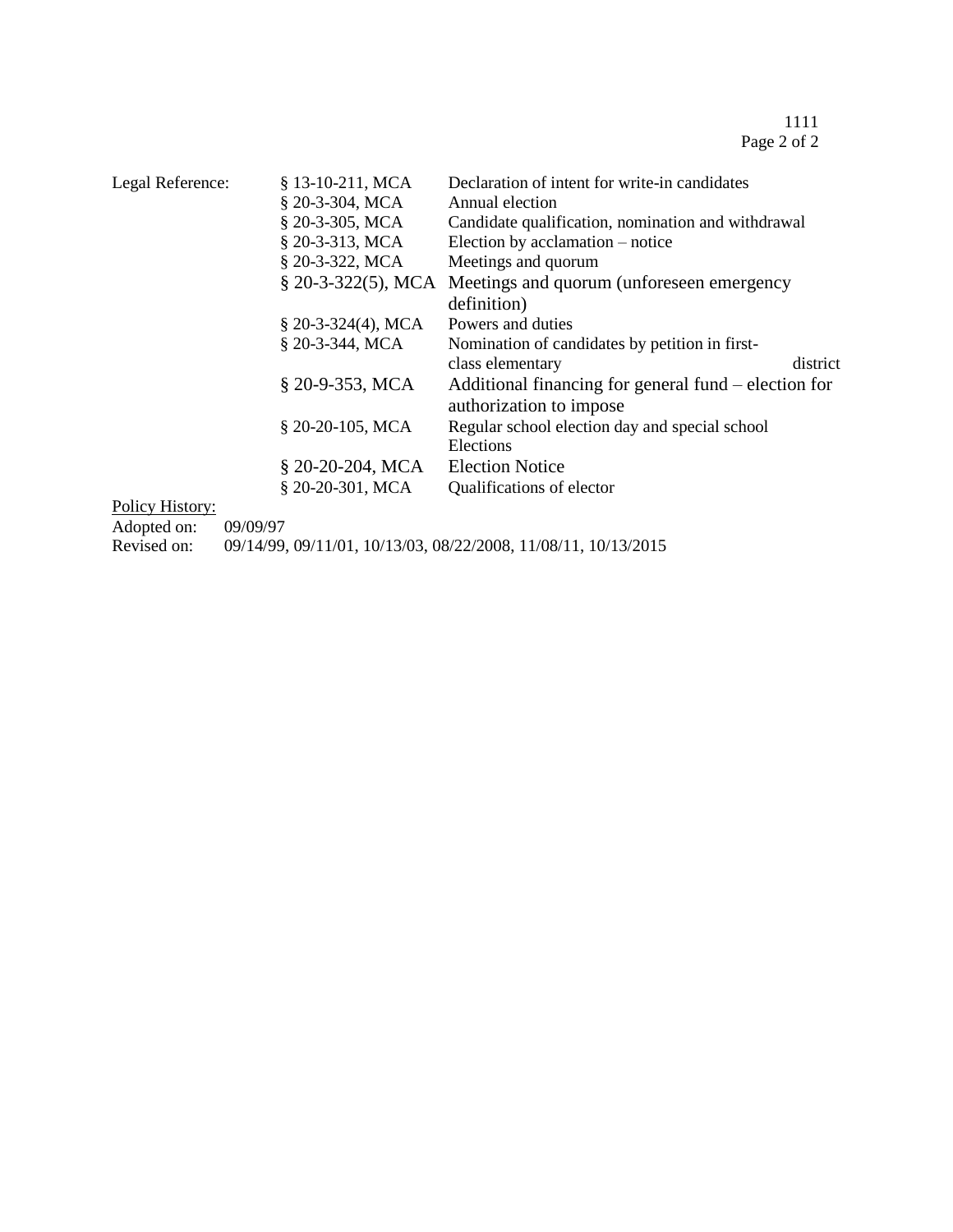## **THE BOARD OF TRUSTEES** 1112

### **Resignation**

The resignation of a trustee of the District must be in writing, must stipulate an effective date, and must be submitted to the Clerk of the District.

[Trustees retiring from the Board may be recognized for their service to the District by presentation of a service plaque or other appropriate activities.]

| Legal Reference: | $\S$ 2-16-502, MCA | Resignations                |
|------------------|--------------------|-----------------------------|
|                  | $$20-3-308, MCA$   | Vacancy of trustee position |

Policy History: Adopted on: 09/09/97 Reviewed on: 09/14/99 Revised on: 08/18/08, 08/18/14, 10/14/19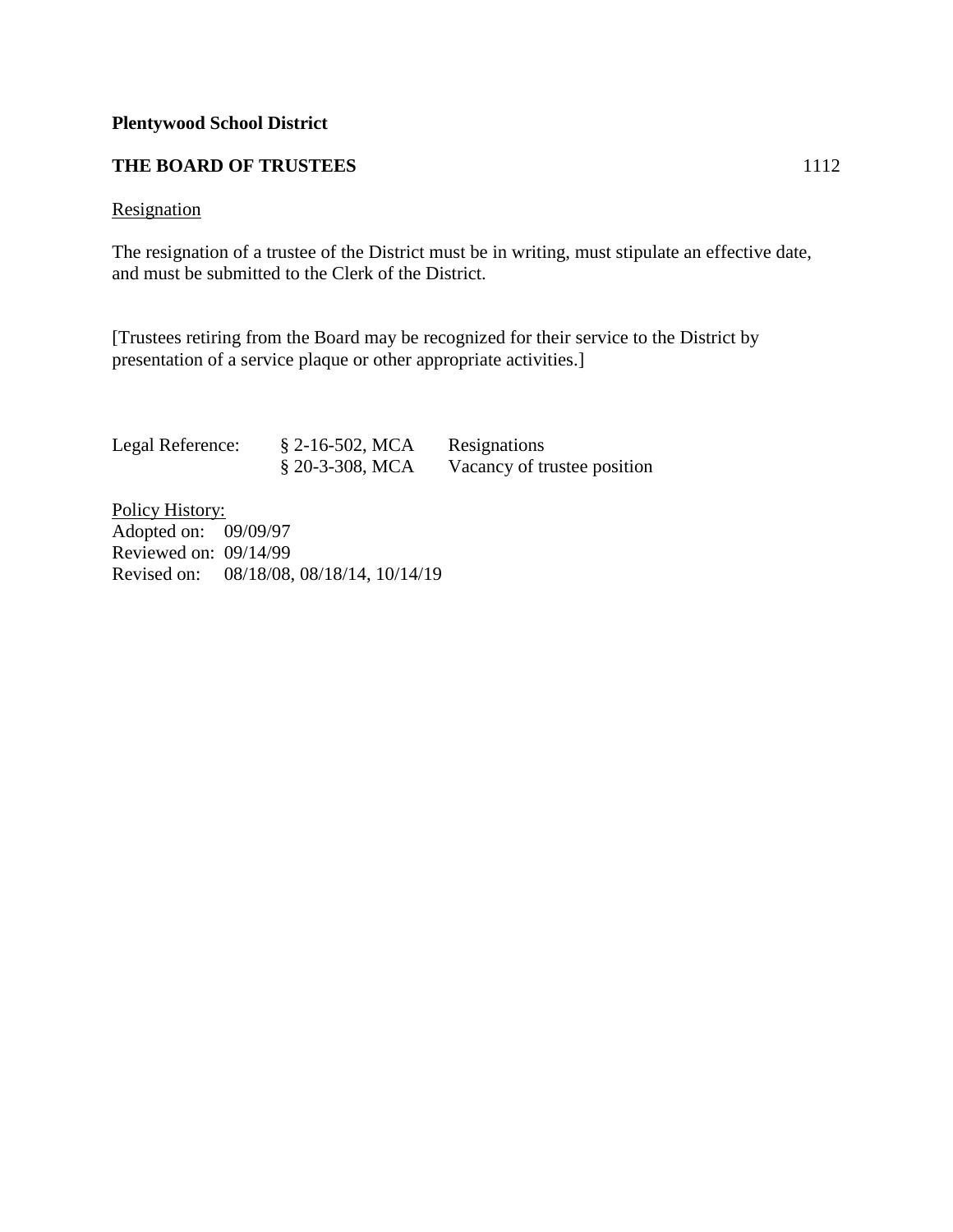## **THE BOARD OF TRUSTEES** 1113

## Vacancies

A trustee position becomes vacant before the expiration of a term, when any of the following occurs:

- 1. Death of the trustee;
- 2. The effective date stipulated in the written resignation of the trustee filed with the Clerk;
- 3. Trustee moves out of the nominating district, establishing residence elsewhere;
- 4. Trustee is no longer a registered elector of the District under the provisions of § 20-20- 301, MCA;
- 5. Trustee is absent from the District for sixty (60) consecutive days;
- 6. Trustee fails to attend three (3) consecutive meetings of the trustees without good excuse;
- 7. Trustee has been removed under the provisions of § 20-3-310, MCA; or
- 8. Trustee ceases to have the capacity to hold office under any other provision of law.
- 9. A trustee position also shall be vacant when an elected candidate fails to qualify.

When a trustee vacancy occurs, the remaining trustees shall declare such position vacant and fill such vacancy by appointment. The Board will receive applications from any qualified persons seeking to fill the position after suitable public notice. The Board will appoint one (1) candidate to fill the position.

Should the Board fail to fill a vacancy within sixty (60) days from the creation of a vacancy, the county superintendent shall appoint, in writing, a competent person to fill such vacancy. An appointee shall qualify by completing and filing an oath of office with the county superintendent within fifteen (15) days after receiving notice of the appointment and shall serve until the next regularly scheduled school election and a successor has qualified.

| <b>Cross Reference:</b> | 1240 Duties of Individual Trustees<br>1112 Resignations                         |                                                                                                                 |
|-------------------------|---------------------------------------------------------------------------------|-----------------------------------------------------------------------------------------------------------------|
| Legal References:       | $$2-16-501(3)$ , MCA Vacancies created<br>$$20-3-308, MCA$<br>$$20-3-309$ , MCA | Vacancy of trustee position<br>Filling vacated trustee position – appointee<br>qualification and term of office |

Policy History: Adopted on: 09/09/97 Reviewed on: 08/18/08 Revised on: 10/13/03, 08/18/14, 10/14/19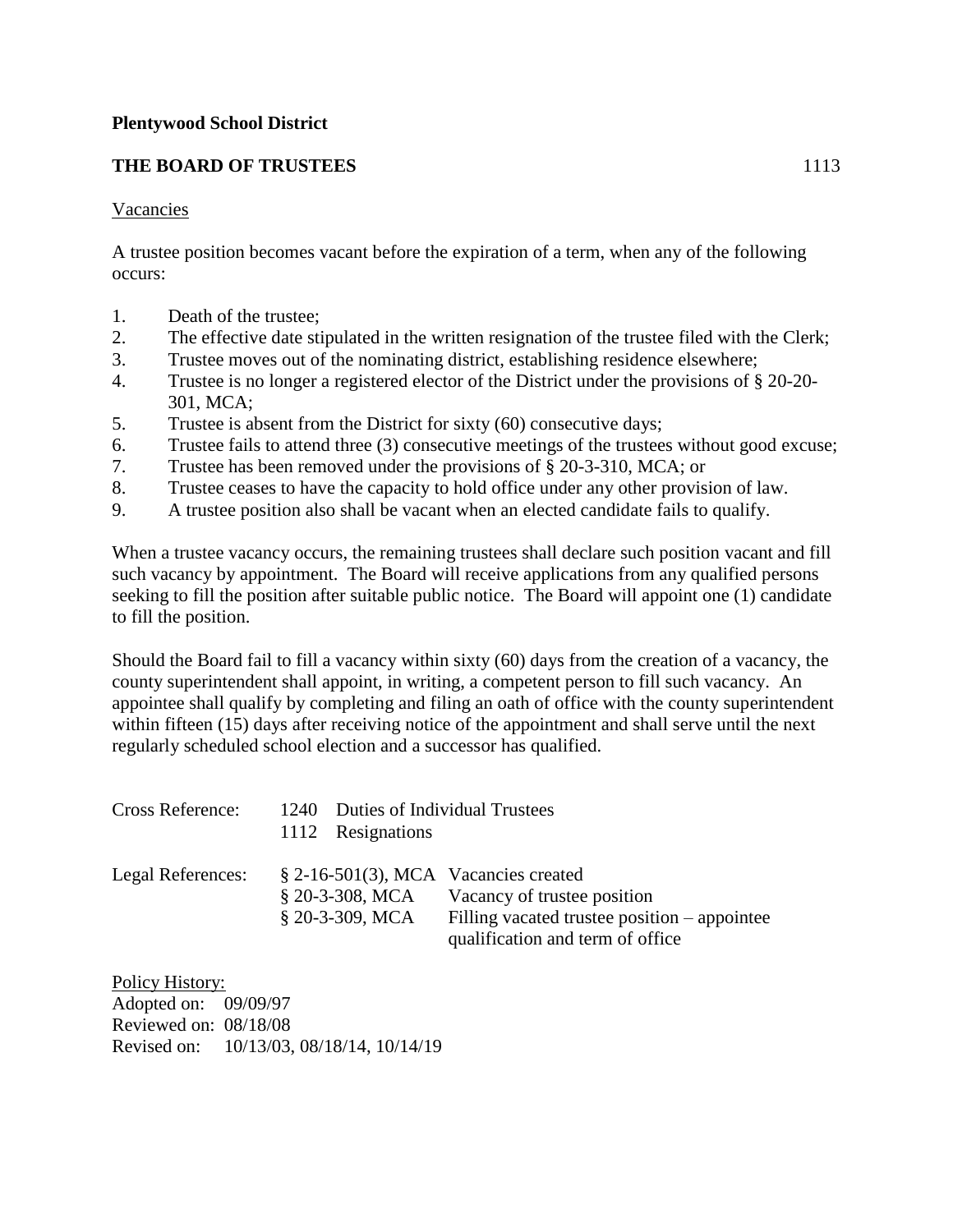## **THE BOARD OF TRUSTEES** 1113P

#### Vacancies

When a vacancy occurs on the Board, it is in the best interest of the District to encourage as many citizens as possible to consider becoming a trustee. To that end, the following procedures shall be used to identify and appoint citizens to fill Board vacancies:

- 1. Announcement of the vacancy and the procedure for filling it shall be made in the local newspaper as well as general District publications to patrons.
- 2. All citizens shall be invited to nominate qualified candidates for the position. A letter of application will be required of interested candidates.
- 3. The Board shall individually interview the finalists in a regular or special meeting and appoint the candidate who, in the judgment of the Board, is most likely to contribute to the growth and development of the District's education programs and operations. All trustees shall vote on the candidate of their choice.
- 4. If no one (1) candidate receives a majority of the votes, the Board may:
	- a. Discuss all candidates and vote again;
	- b. Discuss all candidates and vote only on those candidates with the most votes; or
	- c. Continue voting until one (1) candidate receives a majority vote.
- 5. The Board Clerk shall prepare, for the signatures of all trustees, a letter thanking all candidates for the position and commending them for their interest in the District.

Procedure History: Promulgated on:  $10/13/03$ Revised on: Reviewed on: 08/18/2008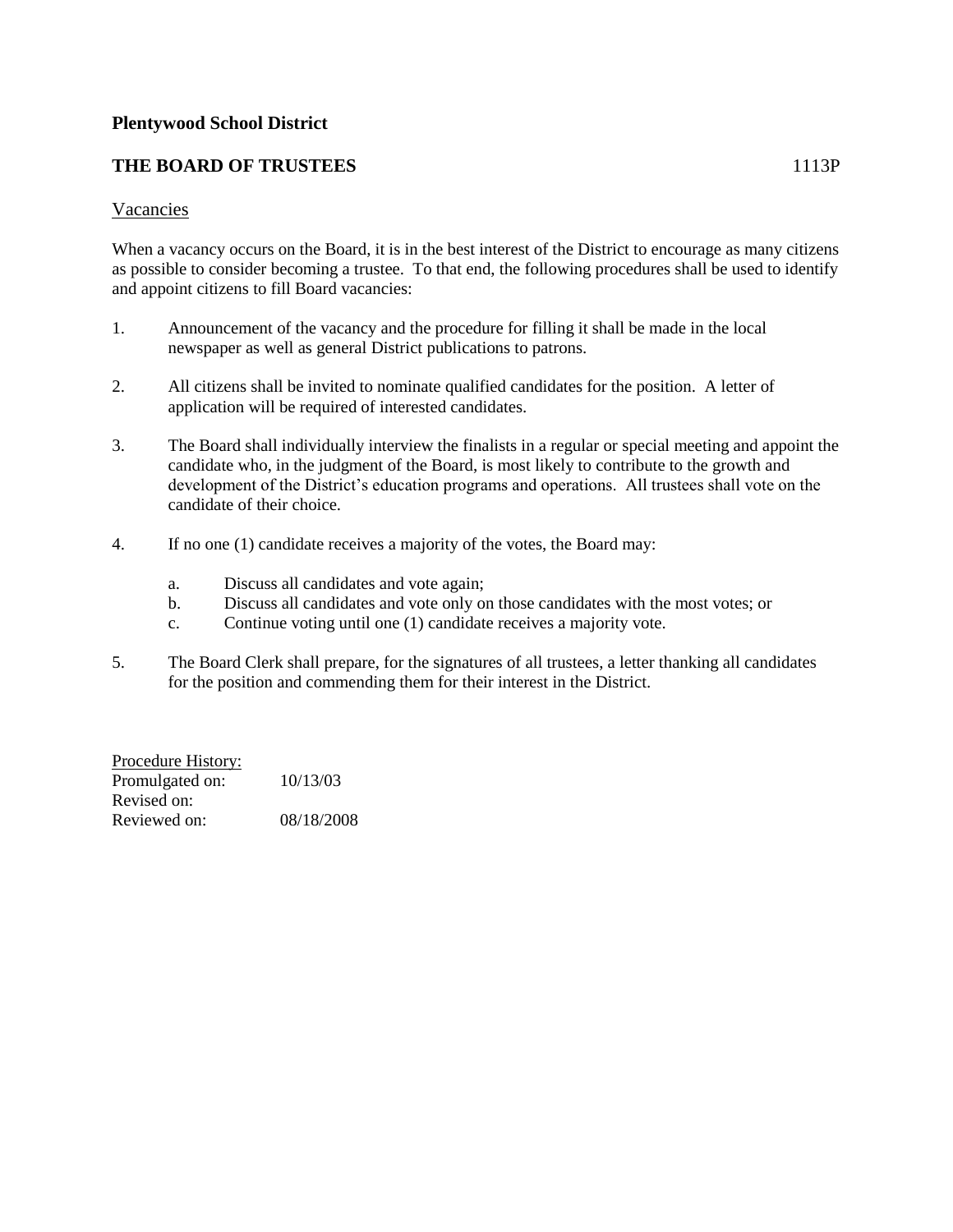## **THE BOARD OF TRUSTEES** 1120

## Annual Organization Meeting

After issuance of election certificates to newly elected trustees, but no later than 25 days after the election, the Board shall elect from among its members a Chairperson and a Vice Chairperson to serve until the next annual organizational meeting. If a Board member is unable to continue to serve as an officer, a replacement shall be elected at the earliest opportunity to serve the remainder of the term. In the absence of both the Chairperson and the Vice Chairperson, the Board shall elect a Chairperson *pro tempore*, who shall perform the functions of the Chairperson during the latter's absence. The Clerk shall act as Board secretary.

The normal order of business shall be modified for the annual organizational meeting by considering the following matters after the approval of the minutes of the previous meeting:

- 1. Welcome and introduction of newly elected Board members by the current Chairperson
- 2. Swearing in of newly elected trustees
- 3. Call for nominations for Chairperson to serve during the ensuing year
- 4. Election of a Chairperson
- 5. Assumption of office by the new Chairperson
- 6. Call for nominations for Vice Chairperson to serve during the ensuing year
- 7. Election of a Vice Chairperson
- 8. Appointment of a Clerk

| Legal References: | $$20-3-321, MCA$       | Organization and officers          |
|-------------------|------------------------|------------------------------------|
|                   | $$20-3-322(a), MCA$    | Meetings and quorum                |
|                   | $$1-5-416(1)(b)$ , MCA | Powers and duties of Notary Public |

Policy History: Adopted on: 09/09/97 Reviewed on: 09/14/99 Revised on: 08/18/08, 11/08/11, 08/18/14, 12/09/19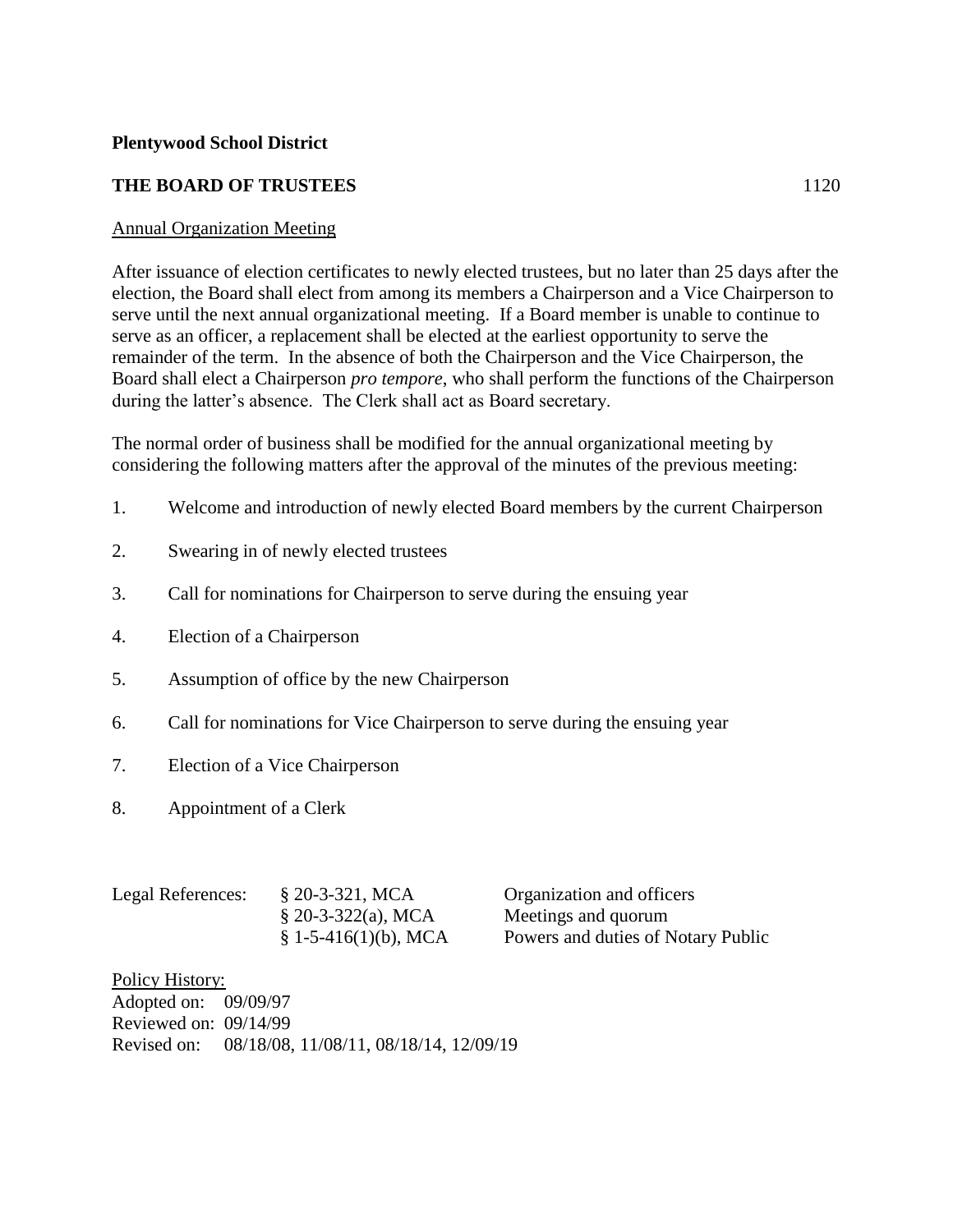## **THE BOARD OF TRUSTEES** 1130

#### Committees

Generally, trustees will function as a whole and will not form committees of the Board. Nevertheless the Board may create Board committees as deemed necessary or useful. All committees created by the Board shall comply with the open meeting laws and all other laws applicable to school board meetings.

Committees of the Board may be created and their purposes defined by a majority of the Board. The Board Chairperson shall appoint trustees to serve on such committees. Trustees serving on committees shall be limited to fewer than one-half (½) of the Board.

Legal Reference: § 2-3-203, MCA Meetings of public agencies and certain associations of public agencies to be open to public – exceptions *Bryan v. Yellowstone* (2002), 2002 MT 264 *Crofts v. Associated Press* (2004), 2004 MT 120

Policy History: Adopted on: 09/09/97 Reviewed on: 08/18/08 Revised on: 10/09/01, 04/09/02, 10/13/03, 01/11/05, 11/14/06, 08/18/14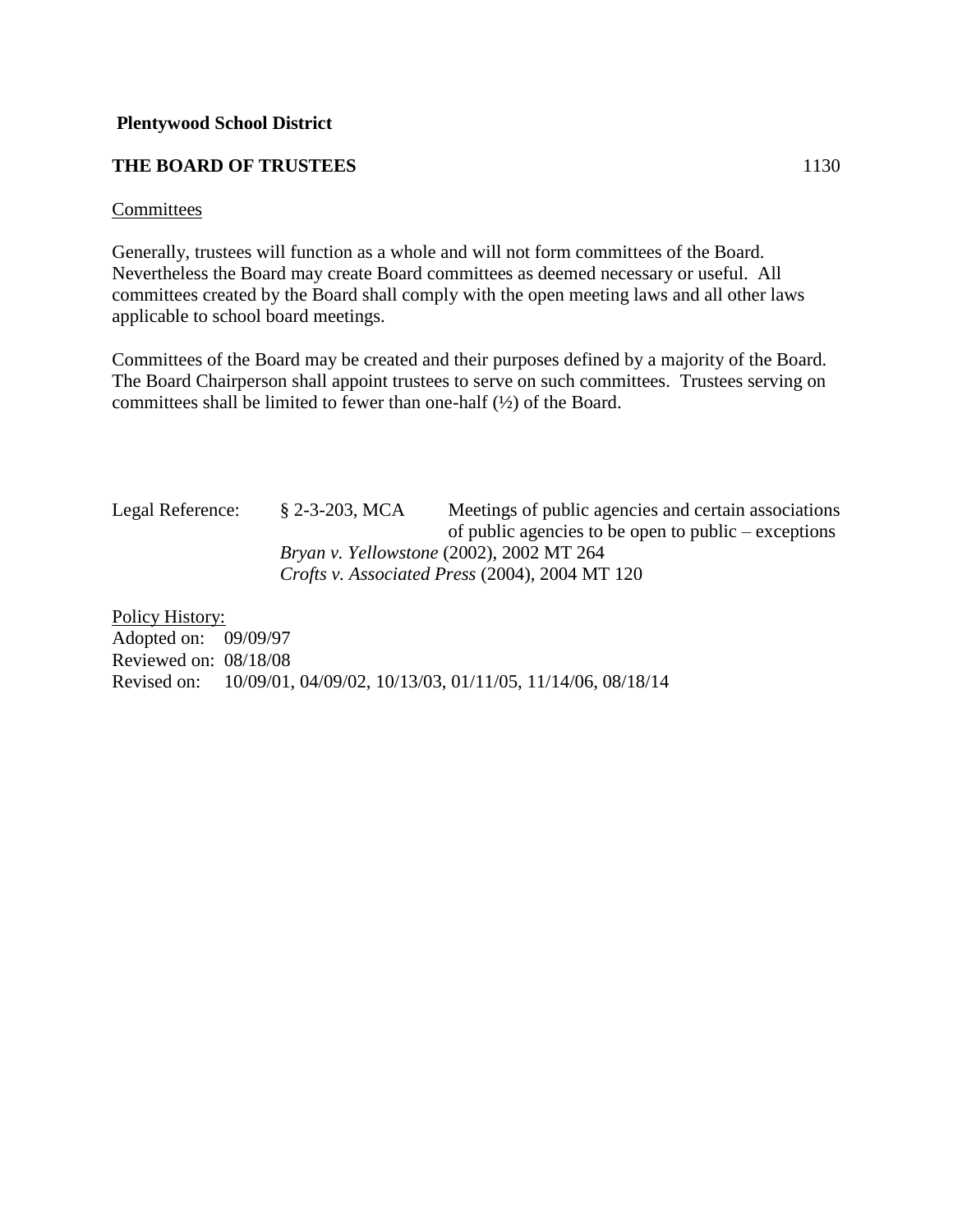## **THE BOARD OF TRUSTEES** 1135

### School Board Advocacy

The Board of Trustees believes it has a responsibility to the students, parents, and community to advocate for student achievement and quality education. In order to meet these responsibilities, the District will work vigorously for the passage of new laws designed to advance the cause of good schools and for the repeal or modification of existing laws that impede this cause.

Trustees must keep themselves and community members informed of pending legislation and actively communicate board positions and concerns to elected representatives at both the state and national level. The Board must work with legislative representatives (both state and federal), the Montana School Boards Association, national advocacy groups aligned with Montana school districts' interest in advocating for excellence in public education through school board leadership, and other concerned groups and organizations in developing an annual as well as long-range legislative program.

Each Trustee is encouraged to participate in the MTSBA Delegate Assembly, the MTSBA Board Legislative Contact Program and the caucuses. The District also encourages the board and each trustee to be aware of the importance of building a relationship with the community and local legislators, to be used to increase student success.

In doing so, the Trustees will:

- a. Review MTSBA legislative correspondence;
- b. Respond to MTSBA legislative calls to action;
- c. Participate in Day of Advocacy during each legislative session;
- d. Attend other state and regional association meetings as approved by the Board; and
- e. Advise MTSBA of the Board's views regarding MTSBA's legislative positions and activities.
- 2. At least once each month in accordance with Policy 1420, the Board meeting agenda will include an opportunity for the trustees to discuss educational issues pending on the state and federal levels.
- 3. Work with the MTSBA, national advocacy groups aligned with Montana school districts' interest in advocating for excellence in public education through school board leadership, and other concerned groups and organizations on matters of mutual interest.

Policy History: Adopted on: 08/08/14 Reviewed on: Revised on: 11/08/21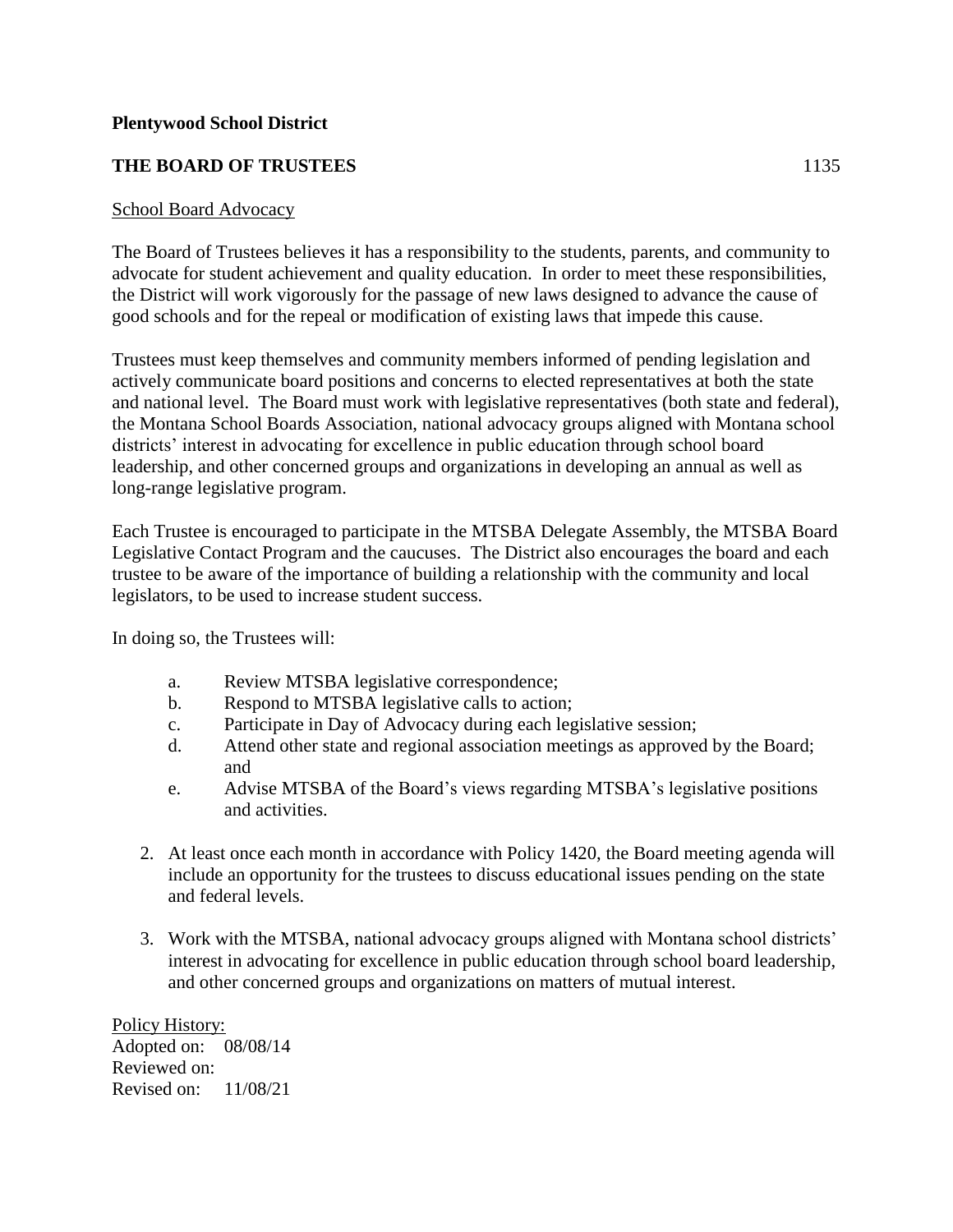## **THE BOARD OF TRUSTEES** 1210

#### Qualifications, Terms, and Duties of Board Officers

The Board officers are the Chairperson and Vice Chairperson. These officers are elected at the annual organizational meeting.

#### **Chairperson**

The Chairperson may be any trustee of the board, including an additional trustee as provided for in 20-3- 352(2). If an additional trustee is chosen to serve as the Chairperson of an elementary district described in 20-3-351(1)(a), the additional trustee may not vote on issues pertaining only to the elementary district. The duties of the Chairperson include the following:

- Preside at all meetings and conduct meetings in the manner prescribed by the Board's policies;
- Make all Board committee appointments, subject to Board approval;
- Sign all papers and documents as required by law and as authorized by action of the Board;
- Close Board meetings as authorized by Montana law; and
- Act as spokesperson for the Board.

The Chairperson is permitted to participate in all Board meetings in a manner equal to all other Board members, including the right to participate in debate and to vote. The Chairperson may not make a motion, but may second motions.

#### Vice Chairperson

The Vice Chairperson shall preside at all Board meetings in the absence of the Chairperson and shall perform all the duties of the Chairperson during the Chairperson's absence or unavailability. The Vice Chairperson shall work closely with the Chairperson and shall assume whatever duties the Chairperson may delegate.

| Cross Reference:                                           | Policy 1120            | <b>Annual Organizational Meeting</b>                                                                               |
|------------------------------------------------------------|------------------------|--------------------------------------------------------------------------------------------------------------------|
| Legal References:                                          | $$2-3-203$ , MCA       | Meetings of public agencies and certain<br>associations of public agencies to be open to<br>$public - exceptions$  |
|                                                            | $$20-3-321(2), MCA$    | Organization and officers                                                                                          |
|                                                            | $$20-3-351(1)(a), MCA$ | Number of trustee positions in high school<br>districts                                                            |
|                                                            | $$20-3-352(2)$ , MCA   | Request and determination of number of high<br>school district additional trustee positions -<br>nonvoting trustee |
| Policy History:<br>Adopted on:<br>09/09/97<br>Reviewed on: |                        |                                                                                                                    |

Revised on: 08/22/08, 11/08/11, 08/18/14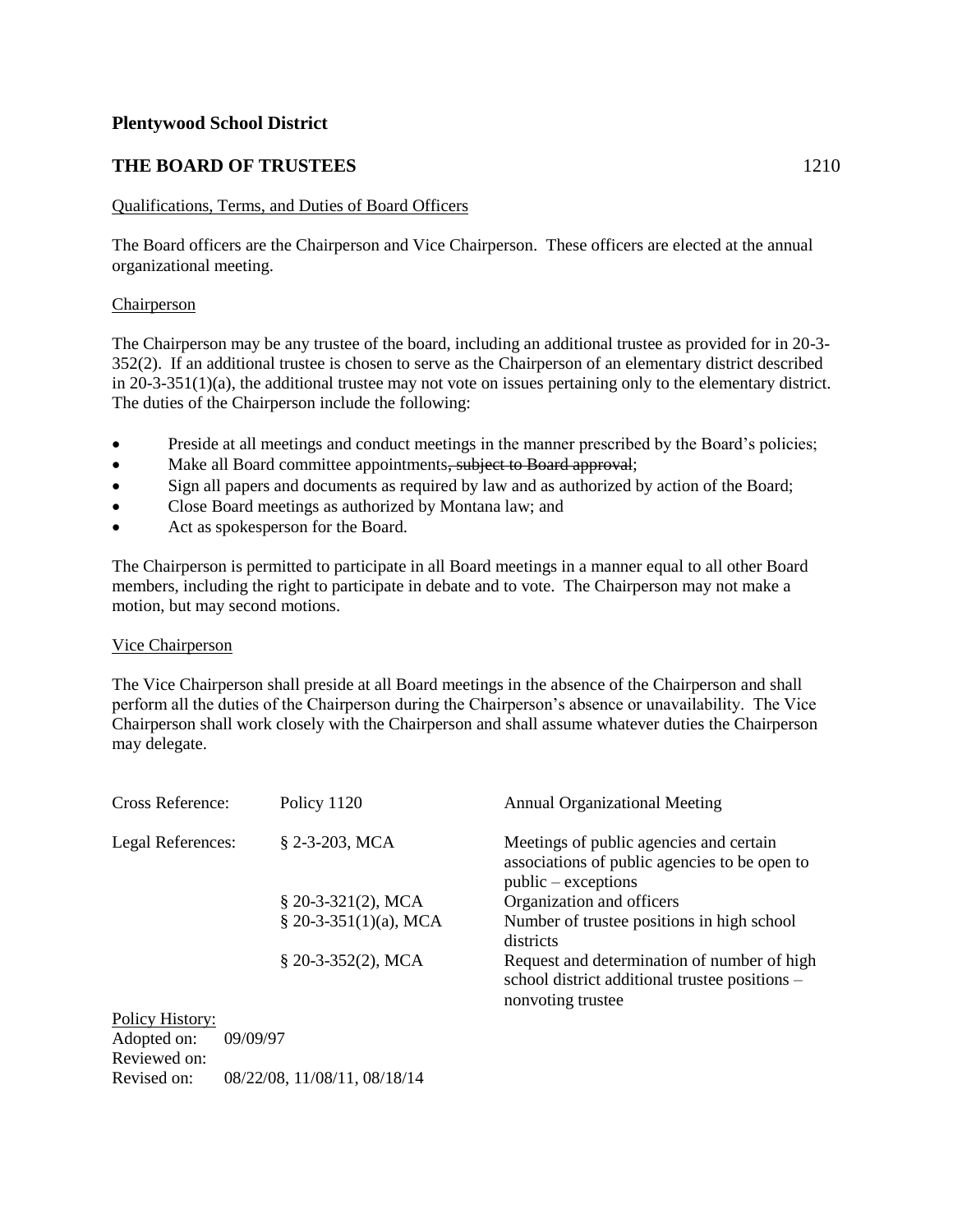## **THE BOARD OF TRUSTEES** 1230

## Clerk

The Clerk of the Board shall attend all meetings of the Board, unless excused by the Chairperson, and shall keep an accurate and permanent record of all proceedings. The Clerk shall have custody of the records, books, and documents of the Board. In the absence or inability of the Clerk to attend a Board meeting, the trustees will have one (1) of their members or a District employee act as clerk for the meeting, and said person will supply the Clerk with a certified copy of the proceedings.

The Clerk will keep accurate and detailed accounts of all receipts and disbursements made by the District. The Clerk shall draw and countersign all warrants for expenditures that have been approved by the Board.

The Clerk will make the preparations legally required for the notice and conduct of all District elections.

The Clerk shall prepare and submit to the Board a financial report of receipts and disbursements of all school funds on an annual basis, unless the Board requests such reports on a more frequent basis. The Clerk shall perform all functions pertaining to the preparation of school elections. The Clerk shall perform other duties as prescribed by state law or as directed by the Board and the Superintendent.

| § 20-3-321, MCA   | Organization and officers                                               |
|-------------------|-------------------------------------------------------------------------|
| § 20-3-325, MCA   | Clerk of district                                                       |
| § 20-4-201, MCA   | Employment of teachers and specialists by contract                      |
| § 20-9-133, MCA   | Adoption and expenditure limitations of final                           |
|                   | budget                                                                  |
| $$20-9-165$ , MCA | Budget amendment limitation, preparation, and                           |
|                   | adoption procedures                                                     |
| § 20-9-221, MCA   | Procedure for issuance of warrants                                      |
|                   | $\S$ 20-20-401(2), MCA Trustees' election duties – ballot certification |
|                   |                                                                         |

Policy History: Adopted on: 09/09/97 Reviewed on: Revised on: 08/22/08, 08/14/08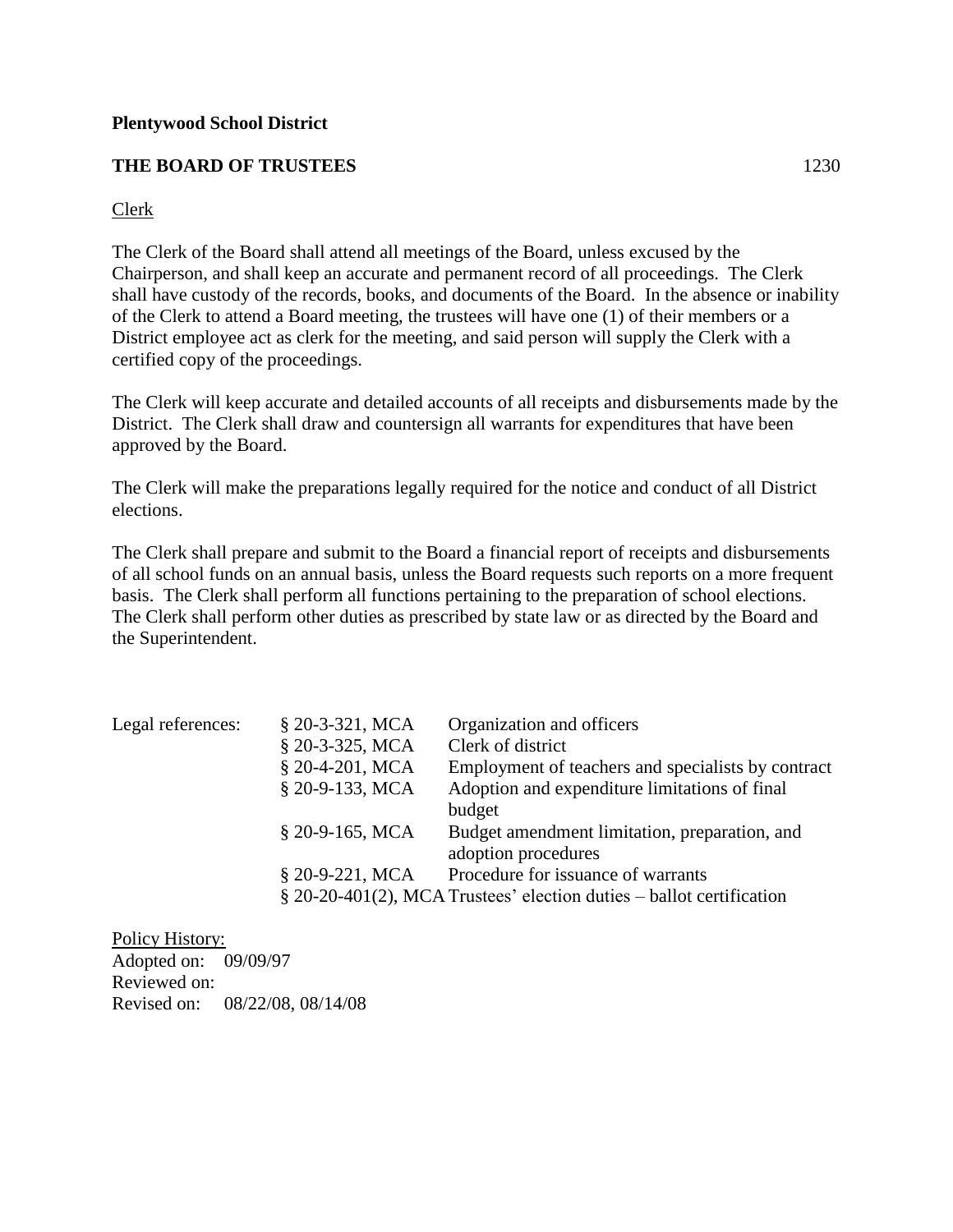## **THE BOARD OF TRUSTEES** 1240

### Duties of Individual Trustees

The authority of individual trustees is limited to participating in actions taken by the Board as a whole when legally in session. Trustees shall not assume responsibilities of administrators or other staff members. The Board or staff shall not be bound by an action taken or statement made by an individual trustee, except when such statement or action is pursuant to specific instructions and official action taken by the Board.

Each trustee shall review the agenda and attendant materials in advance of a meeting and shall be prepared to participate in discussion and decision making for each agenda item. Each trustee shall visit every school (except in 1st class districts) at least once per year to examine its management, conditions, and needs.

All trustees are obligated to attend Board meetings regularly. Whenever possible, a trustee shall give advance notice to the Chairperson or Superintendent, of the trustee's inability to attend a Board meeting. A majority of the Board may excuse a trustee's absence from a meeting if requested to do so.

Board members, as individuals, have no authority over school affairs, except as provided by law or as authorized by the Board.

| Cross Reference:  | 1113<br><b>Vacancies</b> |                                             |
|-------------------|--------------------------|---------------------------------------------|
| Legal References: | $$20-3-301, MCA$         | Election and term of office.                |
|                   | § 20-3-308, MCA          | Vacancy of trustee position                 |
|                   | $$20-3-324(22), MCA$     | Powers and duties                           |
|                   | § 20-3-332, MCA          | Personal immunity and liability of trustees |
| Policy History:   |                          |                                             |

Adopted on: 09/09/97

Reviewed on: 08/18/08 Revised on: 08/18/14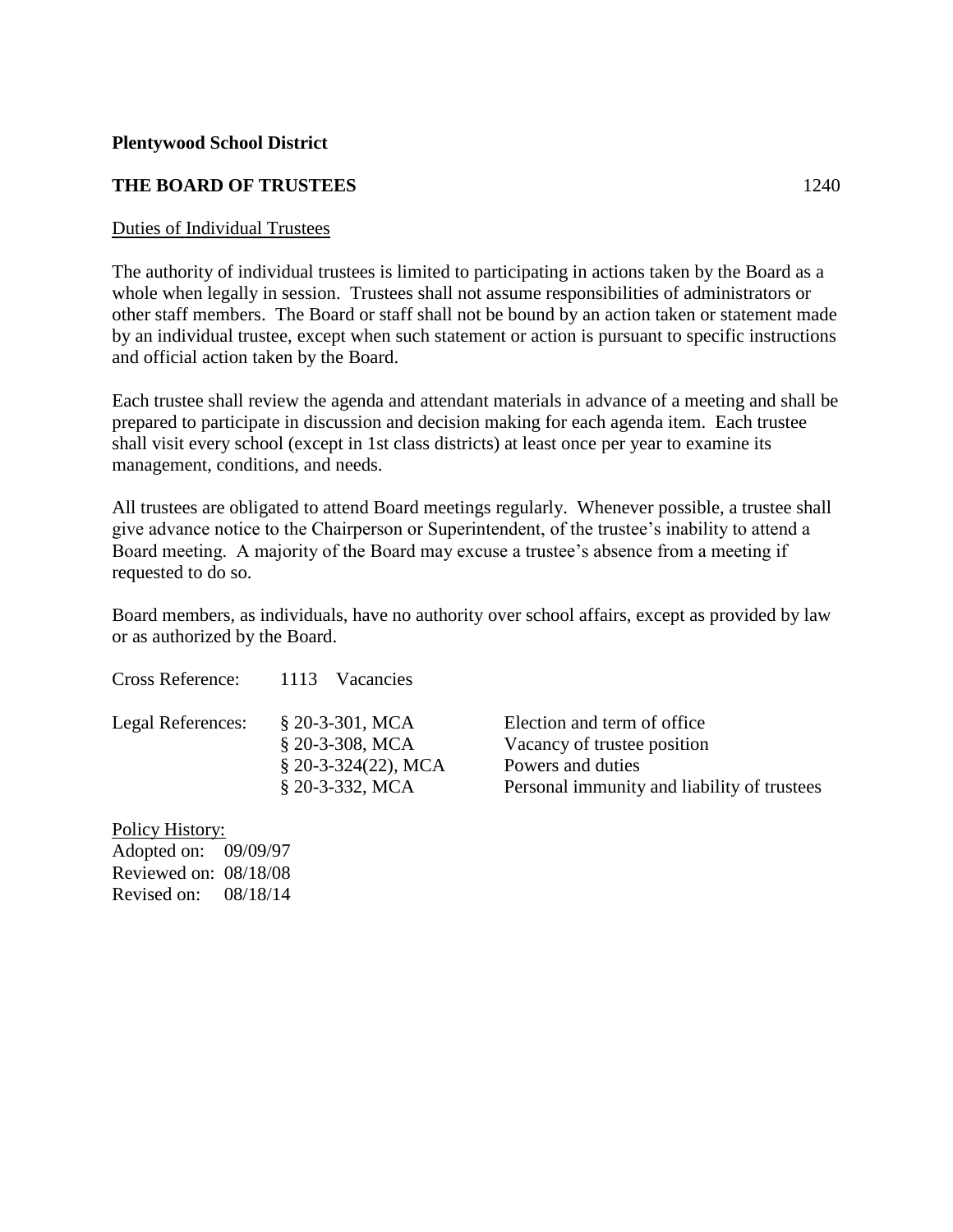#### **THE BOARD OF TRUSTEES** 1310

#### District Policy and Procedures

#### Adoption and Amendment of Policies

Proposed new policies and proposed changes to existing policies shall be presented in writing for reading and discussion at a regular or special Board meeting. Interested parties may submit views, present data or arguments, orally or in writing, in support of or in opposition to proposed policy. Any written statement by a person, relative to a proposed policy or amendment, should be directed to the District Clerk prior to the second  $(2<sup>nd</sup>)$  reading [final reading]. The final vote for adoption shall take place not earlier than at the second  $(2<sup>nd</sup>)$  reading of the particular policy. [New or revised policies that are required, or have required language changes based on State or Federal law, or are required changes by administrative rule, may be adopted after the first  $(1<sup>st</sup>)$  reading if sufficient notice has been given through the board agenda.]

All new or amended policies shall become effective on adoption; unless a specific effective date is stated in the motion for adoption.

Policies, as adopted or amended, shall be made a part of the minutes of the meeting at which action was taken and also shall be included in the District's policy manual. Policies of the District shall be reviewed on a regular basis.

#### Policy Manuals

The Superintendent shall develop and maintain a current policy manual which includes all policies of the District. Every administrator, as well as staff, students, and other residents, shall have ready access to District policies.

#### Suspension of Policies

Under circumstances that require waiver of a policy, the policy may be suspended by a majority vote of the trustees present. To suspend a policy, however, all trustees must have received written notice of the meeting, which includes the proposal to suspend a policy and an explanation of the purpose of such proposed suspension.

#### Administrative Procedures

The Superintendent shall develop such administrative procedures as are necessary to ensure consistent implementation of policies adopted by the Board.

When a written procedure is developed, the Superintendent shall submit it to the Board as an information item.

Legal References: § 20-3-323, MCA District policy and record of acts 10.55.701, ARM Board of Trustees Policy History: Adopted on: 09/09/97 Reviewed on: Revised on: 08/18/08, 08/18/14, 03/09/15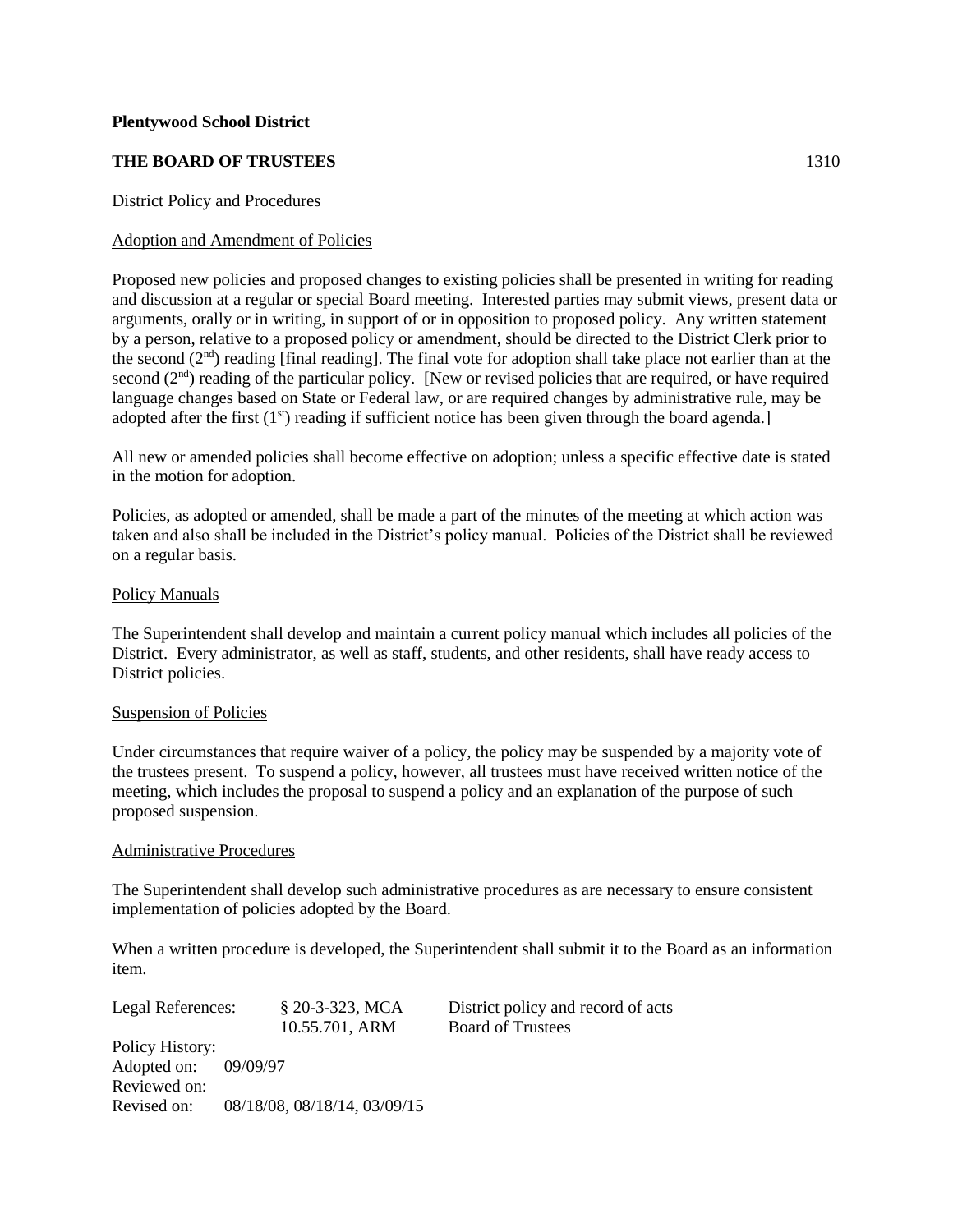## **THE BOARD OF TRUSTEES** 1312

#### Administrative Procedures

The Superintendent shall develop such administrative procedures as are necessary to ensure consistent implementation of policies adopted by the Board.

When a written procedure is developed, the Superintendent shall submit it to the Board as an information item. Such procedures need not be approved by the Board, though they may be revised, when it appears that they are not consistent with the Board's intentions as expressed in its policies. On controversial topics, the Superintendent may request prior Board approval.

Policy History: Adopted on: 09/09/97 Revised on: Reviewed on: 08/18/2008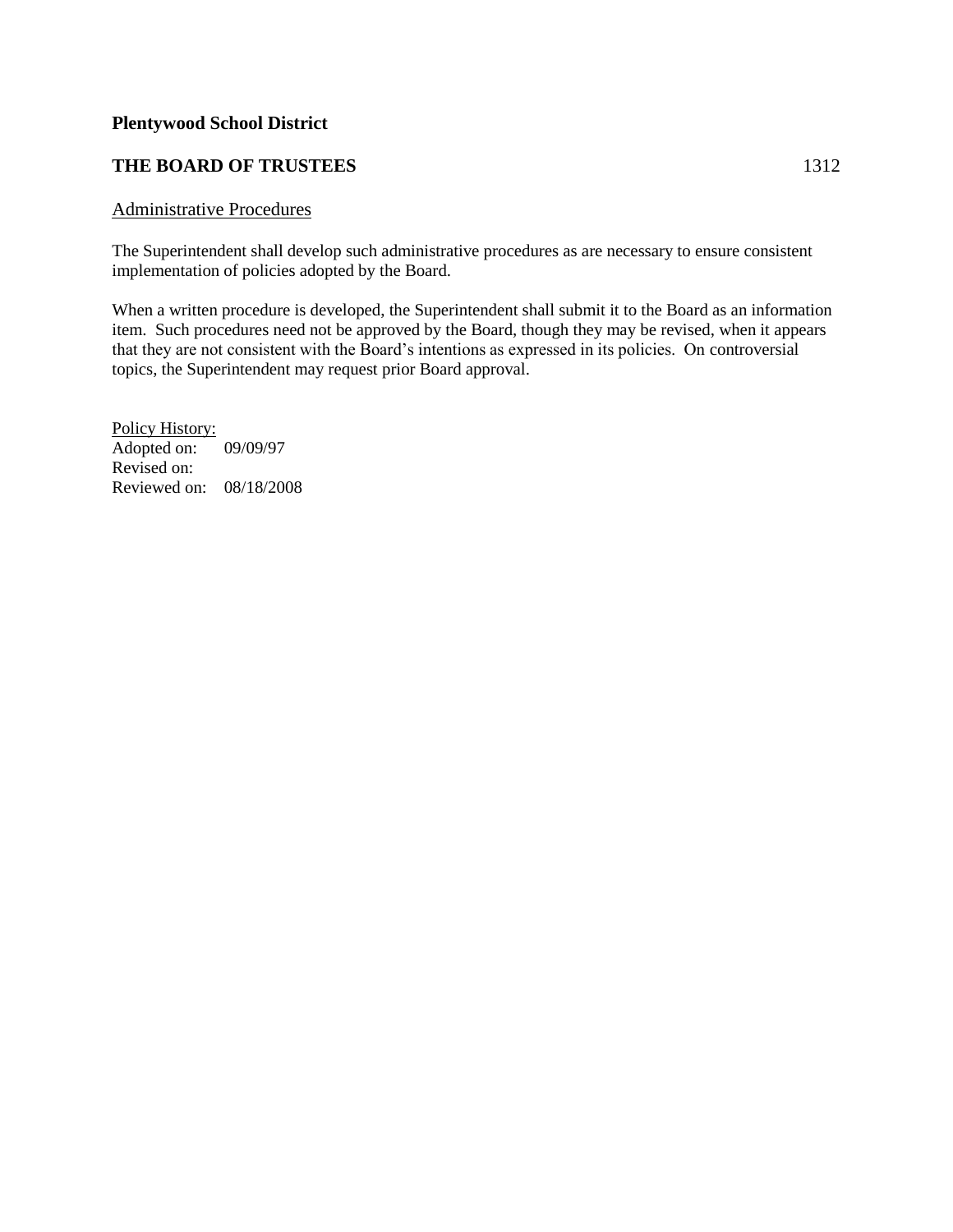#### **THE BOARD OF TRUSTEES** 1332

#### Authorization of Signatures

For the conduct of the business of the District, the Board may grant authority to specific staff to sign certain documents on behalf of the District. The Chairman and Clerk are authorized to use a facsimile signature plate or stamp. All such plates must be filed under oath with the Secretary of State. The use and security of a signature stamp for use by the Chairperson and clerk shall be controlled in accordance with 20-9-221(2), MCA.

Warrants: The Chairman or Vice-Chairperson and clerk are authorized to sign all District warrants by facsimile signature on behalf of the Board.

Claim Forms: The Superintendent is authorized to certify voucher or invoice claims against or for the District.

Checks: The Superintendent is designated as the custodian of each school building's extracurricular fund account. The Superintendent is designated as the custodian of all District petty cash accounts.

Contracts for Goods and Services and Leases: The Superintendent is authorized to sign, on behalf of the Board, contracts, leases, and/or contracts for goods and services for amounts under \$12,500.00 without prior approval of the Board. The types of goods and services contracted for must be pre-approved by the Board.

Personnel Contracts: The Board Chairman and Clerk are authorized to sign personnel contracts and agreements of employment on behalf of the Board, by facsimile signature.

Negotiated Agreements: Negotiated agreements shall be signed for the District by the Board Chairman and the Clerk.

| Legal Reference: | 2-16-114, MCA       | Facsimile signatures                      |
|------------------|---------------------|-------------------------------------------|
|                  | 20-9-201, MCA       | Conflicts of interest, letting contracts, |
|                  |                     | calling for bids                          |
|                  | 20-9-213, MCA       | <b>Duties of Trustees</b>                 |
|                  | $20-9-221(2)$ , MCA | Procedure for issuance of warrants        |

Policy History: Adopted on: 09/09/97 Revised on: 07/09/02, 08/13/03 Reviewed on: 08/18/2008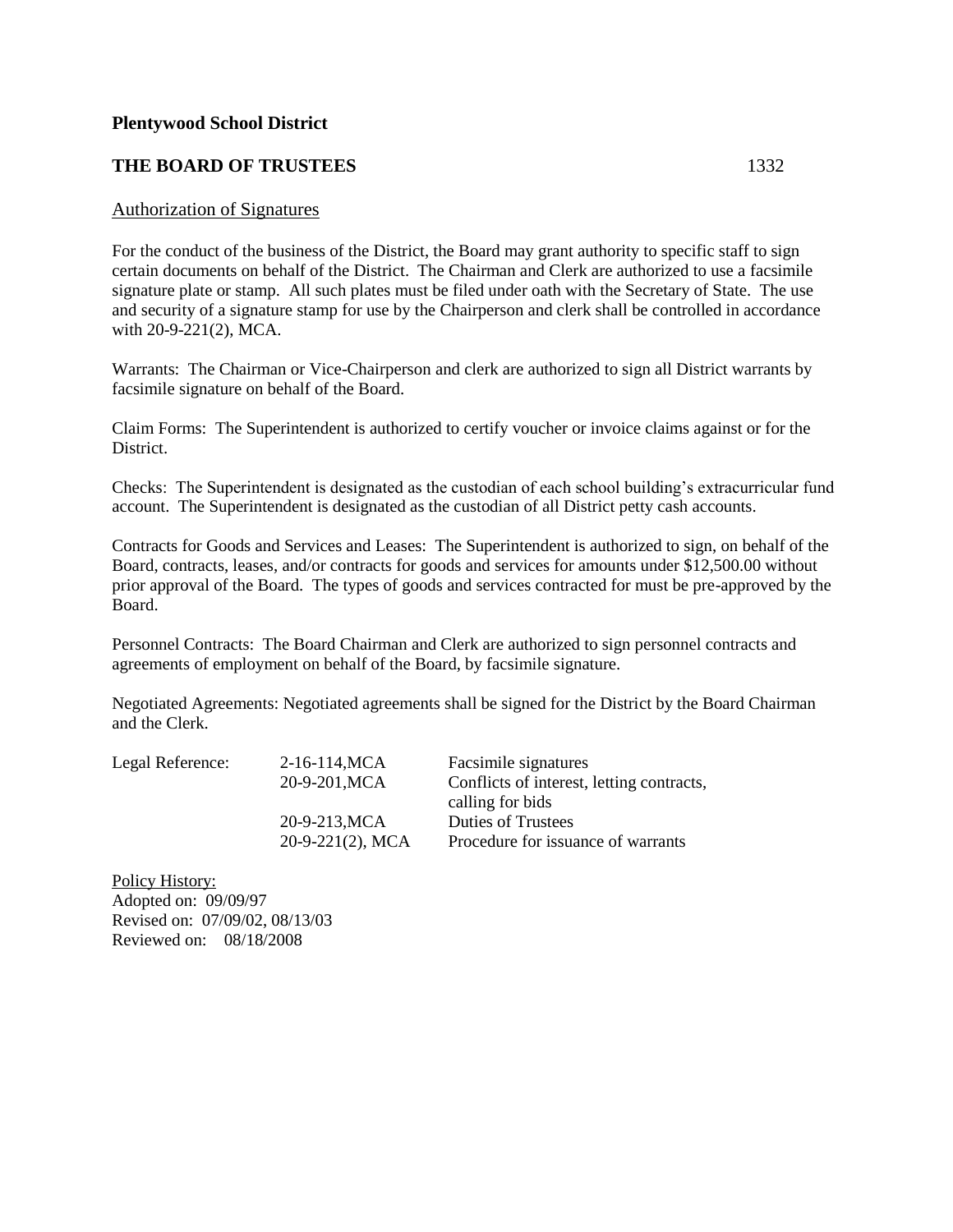## **THE BOARD OF TRUSTEES** 1400

#### Board Meetings

Meetings of the Board must occur at a duly called and legally conducted meeting. "Meeting" is defined as the convening of a quorum of the constituent membership of the Board, whether in person or by means of electronic equipment, to hear, discuss, or act upon a matter over which the Board has supervision, control, jurisdiction, or advisory power.

#### Regular Meetings

Unless otherwise specified, all meetings will take place in the Plentywood School Library. Regular meetings shall take place at 5:30 p.m. on the second Monday of each month, or at other times and places determined by a majority vote. Except for an unforeseen emergency, meetings must be held in school buildings or, upon the unanimous vote of the trustees, in a publicly accessible building located within the District. If regular meetings are scheduled at places other than as stated above or are adjourned to times other than the regular meeting time, notice of the meeting shall be made in the same manner as provided for special meetings. The trustees may meet outside the boundaries of the District for collaboration or cooperation on educational issues with other school boards, educational agencies, or cooperatives. Adequate notice of the meeting, as well as an agenda, must be provided to the public in advance. Decision making may only occur at a properly noticed meeting held within the District's boundaries. When a meeting date falls on a school holiday, the meeting may take place the next business day.

#### Emergency Meetings

In the event of an emergency involving possible personal injury or property damage, the Board may meet immediately and take official action without prior notification.

#### Budget Meetings

Between July 1 and August 10 of each year, the Clerk shall publish a notice stating the date, time, and place trustees will meet for the purpose of considering and adopting a final budget for the District, stating that the meeting of the trustees may be continued from day to day until final adoption of a District budget and that any taxpayer in the District may appear at the meeting and be heard for or against any part of the budget. This notice shall be published in the The Sheridan County News.

On the date and at the time and place stated in the published notice (on or before August 20), trustees shall meet to consider all budget information and any attachments required by law. The meeting may continue from day to day; however, the Board must adopt a final budget not later than August 25.

page 1 of 2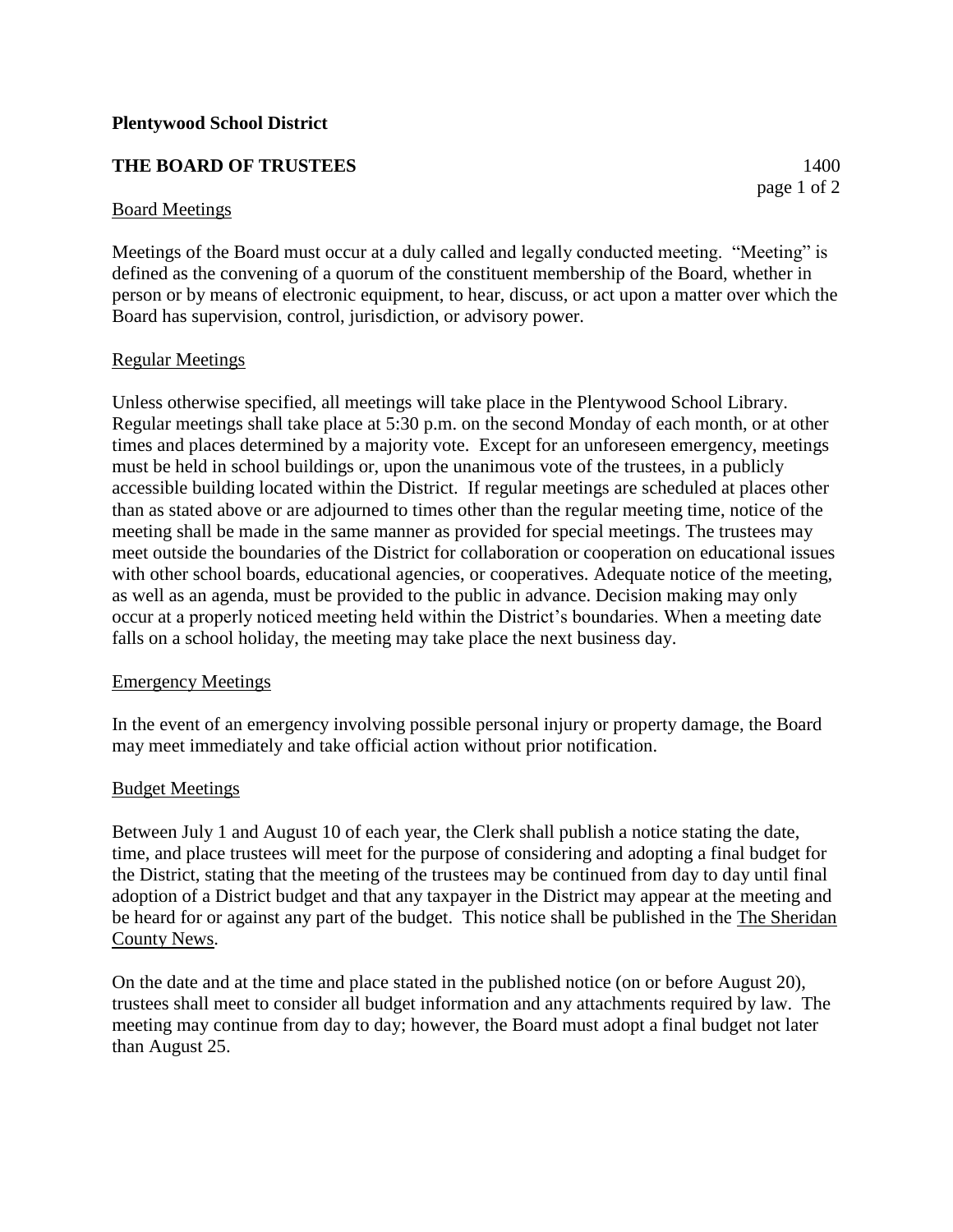## Special Meetings

Special meetings may be called by the Chairperson or by any two (2) trustees. A written notice of a special meeting, stating the purpose of the meeting, shall be delivered to every trustee not less than forty-eight (48) hours before the time of the meeting, except that the forty-eight-(48) hour notice is waived in an unforeseen emergency as stated in § 20-3-322(5), MCA. Such written notice shall be posted conspicuously within the District in a manner that will receive public attention. Written notice also shall be sent not less than twenty-four (24) hours prior to the meeting, to each newspaper and radio or television station that has filed a written request for such notices. **Business transacted at a special meeting will be limited to that stated in the notice of the meeting**.

## Closed Sessions

Under Montana law, the Board may meet in closed sessions to consider matters of individual privacy. Before closing a meeting, the presiding officer must determine that the demands of individual privacy exceed the merits of public disclosure and so state publicly before going into closed session. The Board also may go into closed session to discuss a strategy to be followed with respect to litigation, when an open meeting would have a detrimental effect on the litigating position of the District. This exception does not apply if the litigation involves only public bodies or associations as parties. Before closing a meeting for litigation purposes, the District may wish to consult legal counsel on the appropriateness of this action. No formal action shall take place during any closed session.

| Legal References: | $$2-3-103$ , MCA | Public participation $-$ governor to ensure guidelines<br>adopted                                                    |
|-------------------|------------------|----------------------------------------------------------------------------------------------------------------------|
|                   | $$2-3-104$ , MCA | Requirements for compliance with notice provisions                                                                   |
|                   | $$2-3-105$ , MCA | Supplemental notice by radio or television                                                                           |
|                   | $$2-3-201, MCA$  | Legislative intent – liberal construction                                                                            |
|                   | $$2-3-202, MCA$  | Meeting defined                                                                                                      |
|                   | § 2-3-203, MCA   | Meetings of public agencies and certain associations<br>of public agencies to be open to public $-\text{exceptions}$ |
|                   | § 20-3-322, MCA  | Meeting and quorum                                                                                                   |
|                   | § 20-9-115, MCA  | Notice of final budget meeting                                                                                       |
|                   | § 20-9-131, MCA  | Final budget meeting                                                                                                 |
|                   | 10.55.701, ARM   | <b>Board of Trustees</b>                                                                                             |

Policy History:

| Adopted on: $09/09/97$ |                                                             |
|------------------------|-------------------------------------------------------------|
|                        | Reviewed on: 09/11/01, 10/11/05, 11/08/11                   |
|                        | Revised on: 08/18/08, 4/10/12, 08/18/14, 11/14/16, 12/09/19 |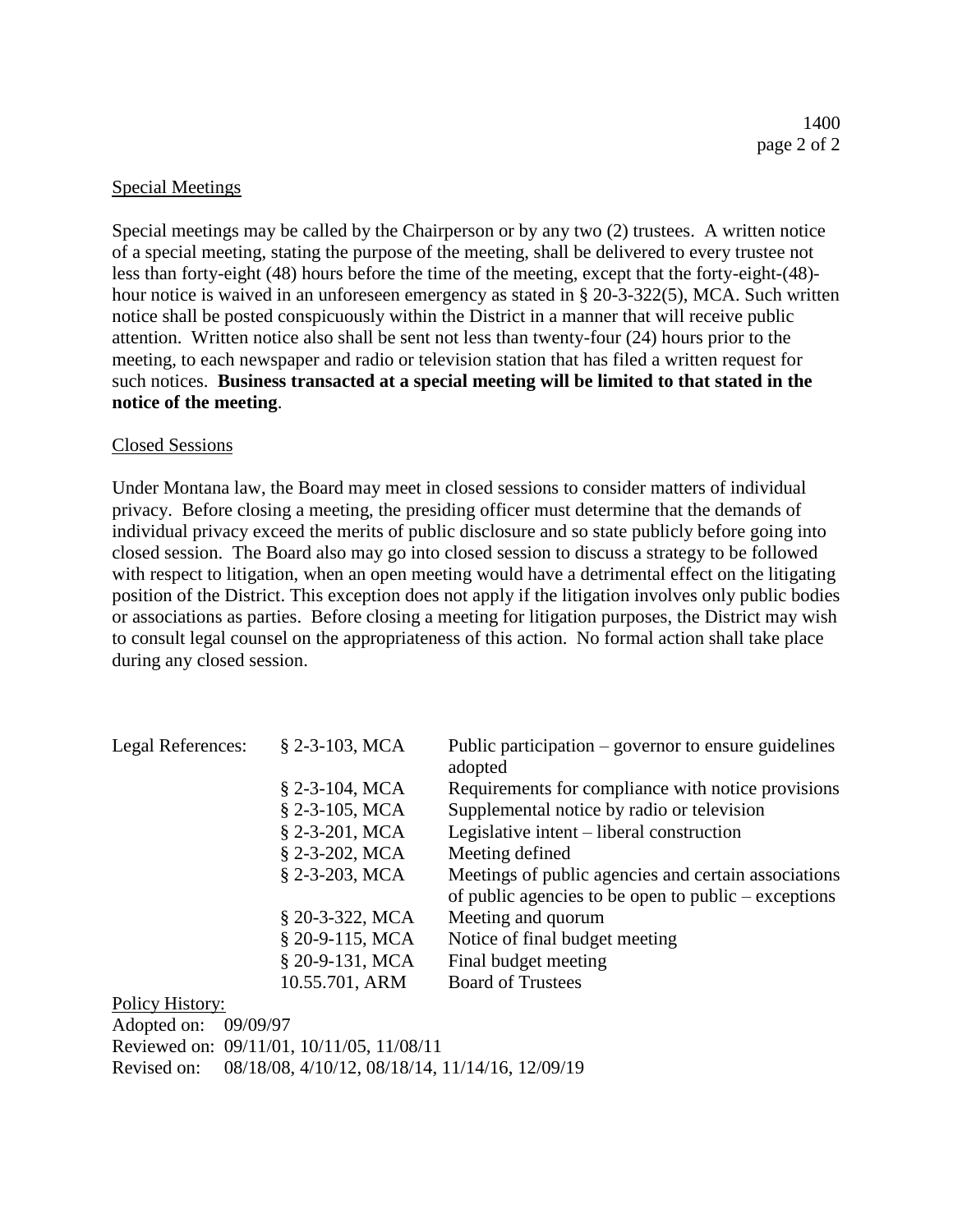## **THE BOARD OF TRUSTEES** 1401

## Records Available to Public

All District records, except those restricted by state and federal law, shall be available to citizens for inspection at the Clerk's office.

Any individual may request public information from the district. The district shall make the means of requesting public information accessible to all persons.

Upon receiving a request for public information, the district shall respond in a timely manner to the requesting person by:

- (a) Making the public information available for inspection and copying by the requesting person; or
- (b) Providing the requesting person with an estimate of the time it will take to fulfill the request if the public information cannot be readily identified and gathered and any fees that maybe charged.

The district may charge a fee for fulfilling a public information request. The fee may not exceed the actual costs directly incident to fulfilling the request in the most cost-efficient and timely manner possible. The fee must be documented. The fee may include the time required to gather public information. The district may require the requesting person to pay the estimated fee prior to identifying and gathering the requested public information.

The district is not required to alter or customize public information to provide it in a form specified to meet the needs of the requesting person. If the district agrees to a request to customize a records request response, the cost of the customization may be included in the fees charged by the district.

In accordance with § 20-9-213(1), MCA, the record of the accounting of school funds shall be open to public inspection at any meeting of the trustees. A fee may be charged for any copies requested. Copies will be available within a reasonable amount of time following a request.

A written copy of Board minutes shall be available to the general public within five (5) working days following approval of the minutes by the Board. If requested, one (1) free copy of minutes shall be provided to local media within five (5) working days following approval by the Board.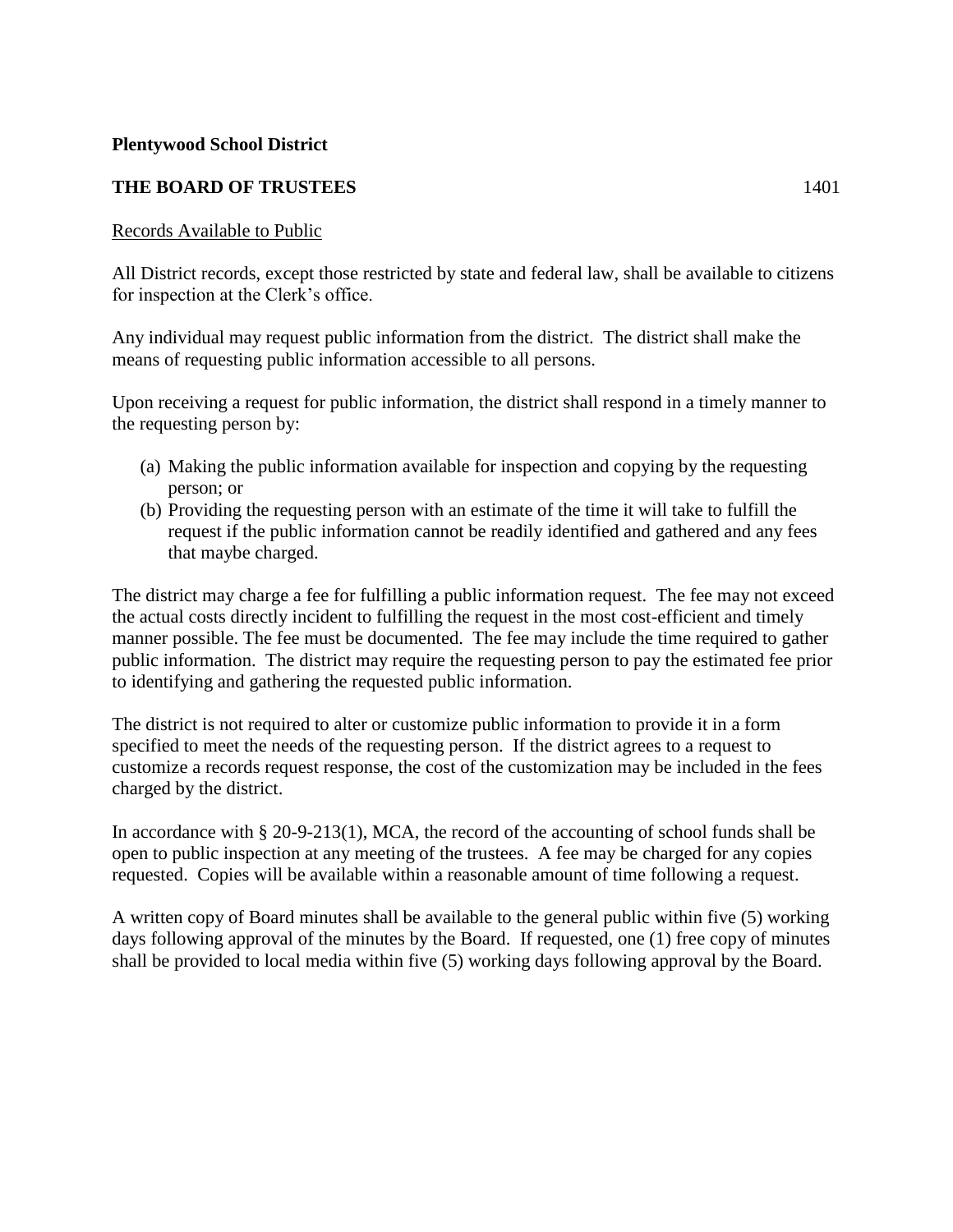| $\S$ 2-6-1003, MCA | Access to Public Information       |
|--------------------|------------------------------------|
| $\S$ 2-6-1006, MCA | Public Information requests - fees |
| $\S$ 20-3-323, MCA | District policy and record of acts |
| $$20-9-213$ , MCA  | Duties of trustees                 |
|                    |                                    |

Policy History: Adopted on: 09/09/97 Reviewed on: Revised on: 08/18/08, 07/13/10, 07/08/19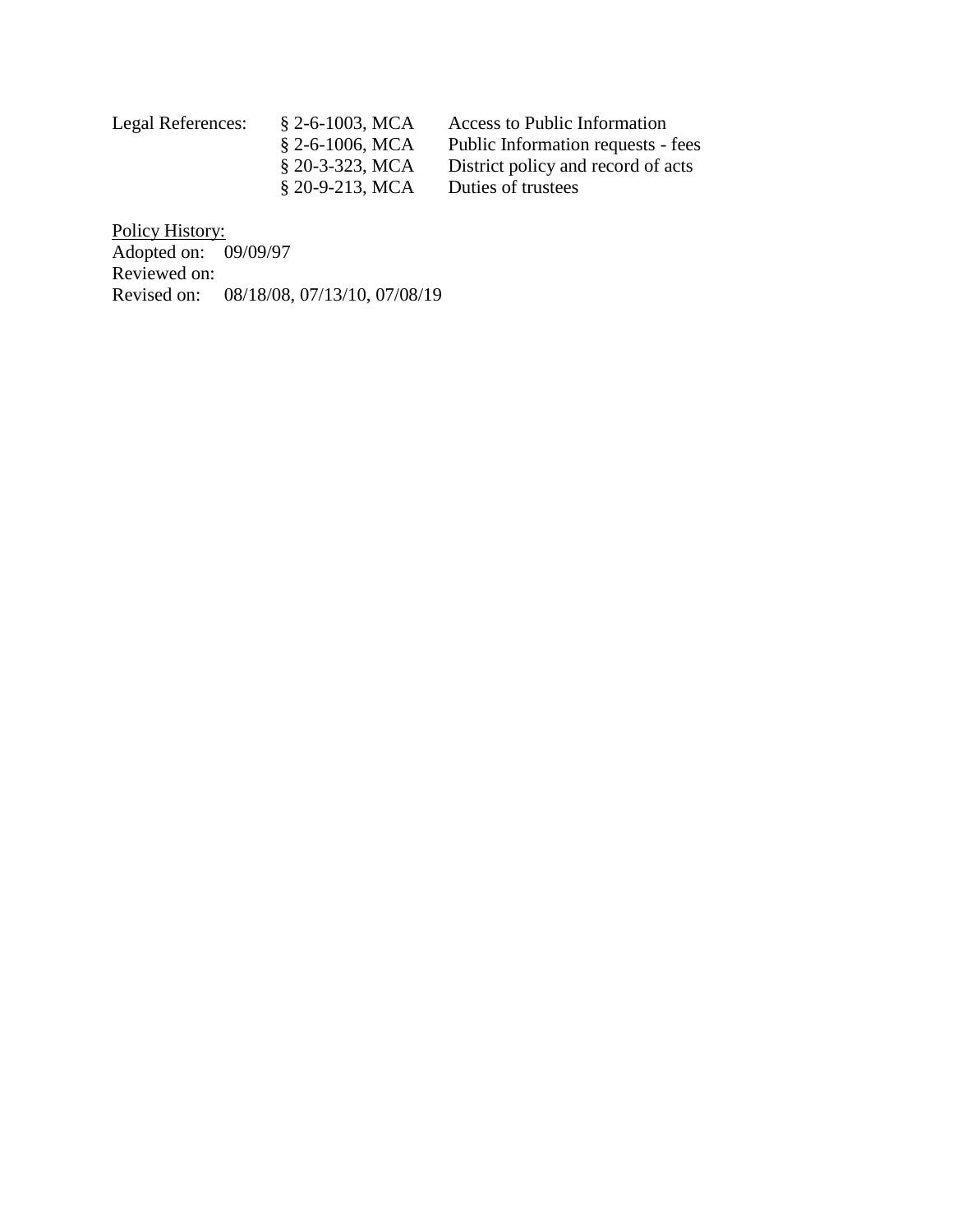## **THE BOARD OF TRUSTEES** 1402

### School Board Use of Electronic Mail

Use of e-mail and mobile messaging by members of the Board will conform to the same standards of judgment, propriety, and ethics as other forms of school board-related communication. Board members will comply with the following guidelines when using e-mail in the conduct of Board responsibilities:

- 1. The Board will not use e-mail or mobile messaging as a substitute for deliberations at Board meetings or for other communications or business properly confined to Board meetings.
- 2. Board members will be aware that mobile messages, e-mail and e-mail attachments received or prepared for use in Board business or containing information relating to Board business may be regarded as public records, which may be inspected by any person upon request, unless otherwise made confidential by law.
- 3. Board members will avoid reference to confidential information about employees, students, or other matters in e-mail communications and mobile communications, because of the risk of improper disclosure. Board members will comply with the same standards as school employees, with regard to confidential information.

| Cross Reference: | <b>Board Meetings</b><br>1400 |                                                  |                                                                                                                |
|------------------|-------------------------------|--------------------------------------------------|----------------------------------------------------------------------------------------------------------------|
|                  | 1401                          | Records Available to Public                      |                                                                                                                |
| Legal Reference: |                               | $$2-3-103$ , MCA<br>to insure guidelines adopted | Public participation $-$ governor                                                                              |
|                  | $$2-3-201, MCA$               | Legislative intent – liberal construction        |                                                                                                                |
|                  | § 2-3-203, MCA                |                                                  | Meetings of public agencies and certain associations of<br>public agencies to be open to public $-$ exceptions |
|                  | § 20-3-322, MCA               | Meeting and quorum                               |                                                                                                                |
|                  |                               |                                                  |                                                                                                                |

## Policy History:

| Adopted on:  | 01/11/05 |
|--------------|----------|
| Revised on:  | 12/09/19 |
| Reviewed on: | 08/18/08 |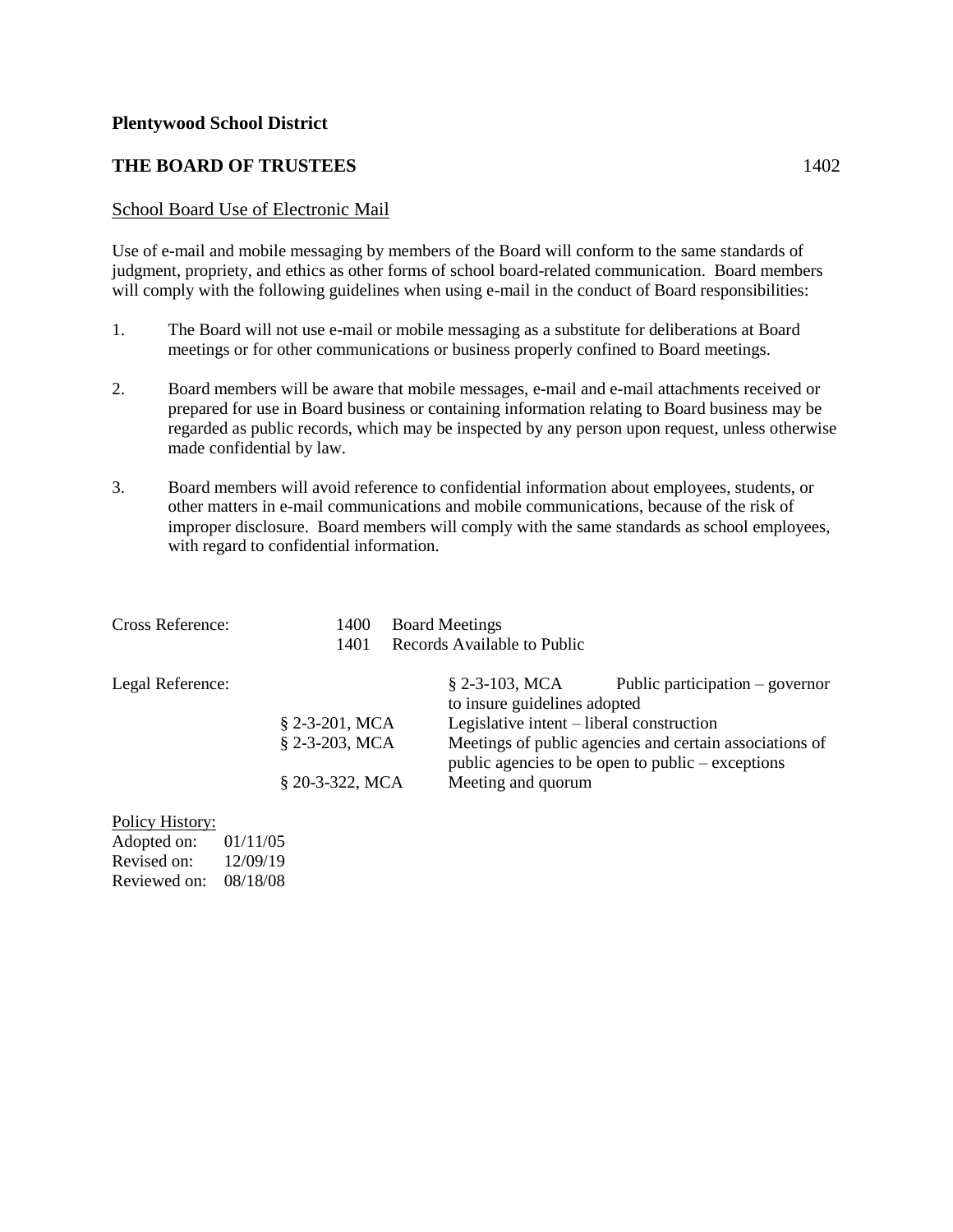## **THE BOARD OF TRUSTEES** 1420

### School Board Meeting Procedure

### Agenda

The authority to set the board agenda lies with the Board Chair in consultation with board members and the administration. The act of preparing the board meeting agendas can be delegated to the Superintendent. The Board Chairperson must approve any items submitted by Board members or members of the public, to be placed on the agenda. Citizens wishing to make brief comments about school programs or procedures will follow the public comment procedures in district policy.

The agenda also must include a "public comment" portion to allow members of the general public to comment on any public matter under the jurisdiction of the District which is not specifically listed on the agenda, except that no member of the public will be allowed to comment on contested cases, other adjudicative proceedings, or personnel matters. The Board Chairperson may place reasonable time limits on any "public comment" period to maintain and ensure effective and efficient operations of the Board. The Board shall not take any action on any matter discussed, unless the matter is specifically noticed on the agenda, and the public has been allowed opportunity to comment.

With consent of a majority of members present, the order of business at any meeting may be changed. Copies of the agenda for the current Board meeting, minutes of the previous Board meeting, and relevant supplementary information will be prepared and distributed to each trustee at least twenty-four (24) hours in advance of a Board meeting and will be available to any interested citizen at the Superintendent's office twenty-four (24) hours before a Board meeting. An agenda for other types of Board meetings will be prepared, if circumstances require an agenda.

#### Consent Agenda

To expedite business at its meetings, the Board approves the use of a consent agenda, which includes those items considered to be routine in nature. Any item that appears on the consent agenda may be removed by a member of the Board. Any Board member who wishes to remove an item from the consent agenda must give advance notice in a timely manner to the Superintendent. Remaining items will be voted on by a single motion. The approved motion will be recorded in the minutes, including a listing of all items appearing on the consent agenda.

#### Minutes

Appropriate minutes of all meetings required to be open must be kept and must be available for inspection by the public. If an audio recording of a meeting is made and designated as official, the recording constitutes the office record of the meeting. If an official recording is made, a written record of the meeting must also be made and must also include:

page 1 of 3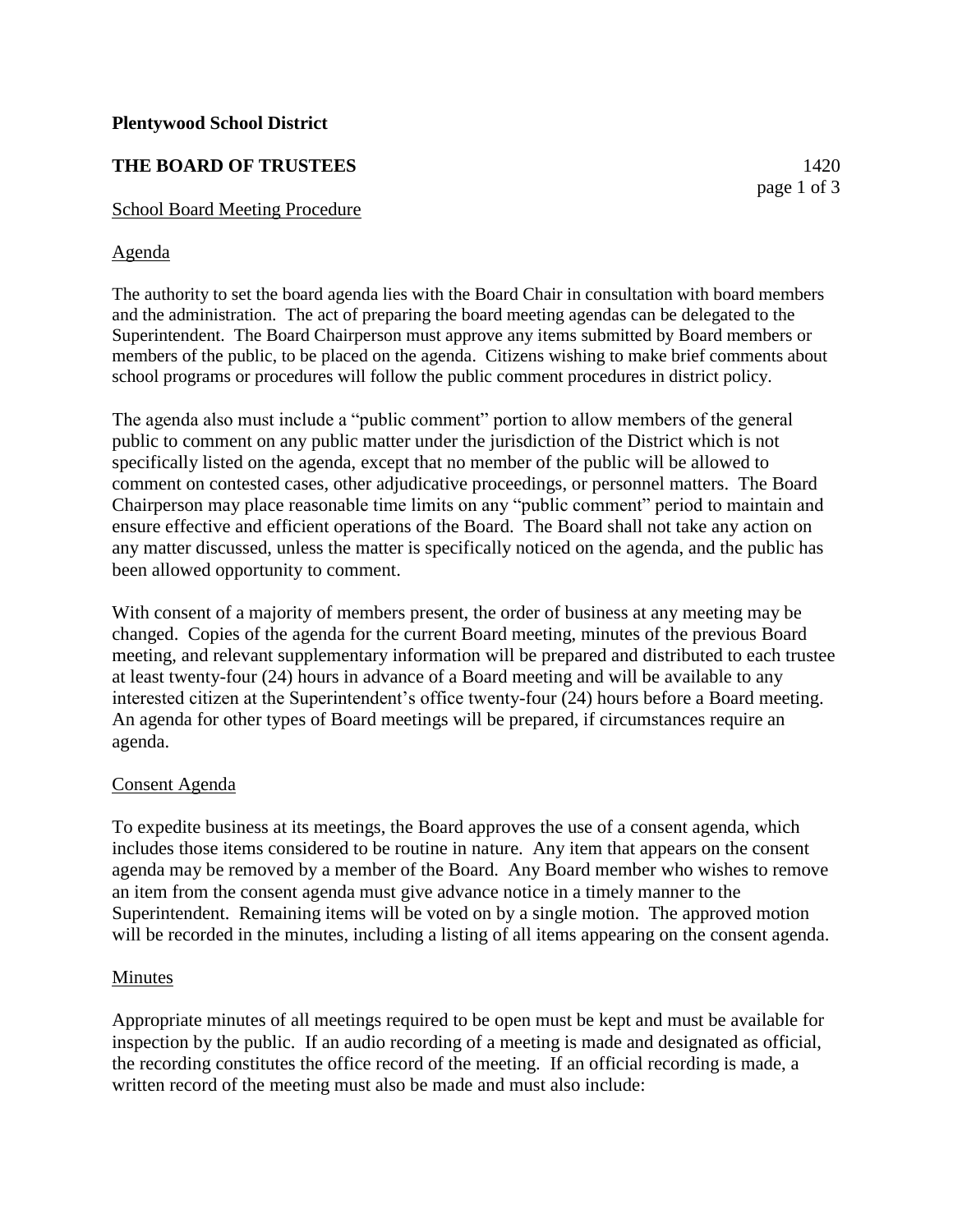- Date, time, and place of the meeting;
- Presiding officer;
- Board members recorded as absent or present;
- Summary of discussion on all matters discussed (including those matters discussed during the "public comment" section), proposed, deliberated, or decided, and a record of any votes taken;
- Detailed statement of all expenditures;
- Purpose of recessing to closed session; and
- Time of adjournment.

If the minutes are recorded and designated as the official record, a log or time stamp for each main agenda item is required for the purpose of providing assistance to the public in accessing that portion of the meeting.

Unofficial minutes shall be delivered to Board members in advance of the next regularly scheduled meeting of the Board. Minutes need not be read publicly, provided that Board members have had an opportunity to review them before adoption. A file of permanent minutes of Board meetings shall be maintained in the office of the Clerk, to be made available for inspection upon request. A written copy shall be made available within five (5) working days following approval by the Board.

## Quorum

No business shall be transacted at any meeting of the Board unless a quorum of its members is present. A majority of the full membership of the Board shall constitute a quorum, whether the individuals are present physically or electronically. A majority of the quorum may pass a resolution, except as provided in § 20-4-203(1), MCA, and § 20-4-401(4), MCA.

## Electronic Participation

The Board may allow members to participate in meetings by telephone or other electronic means. Board members may not simply vote electronically but must be connected with the meeting throughout the discussion of business. If a Board member electronically joins the meeting after an item of business has been opened, the remotely located member shall not participate until the next item of business is opened.

If the Board allows a member to participate electronically, the member will be considered present and will have his or her actual physical presence excused. The member shall be counted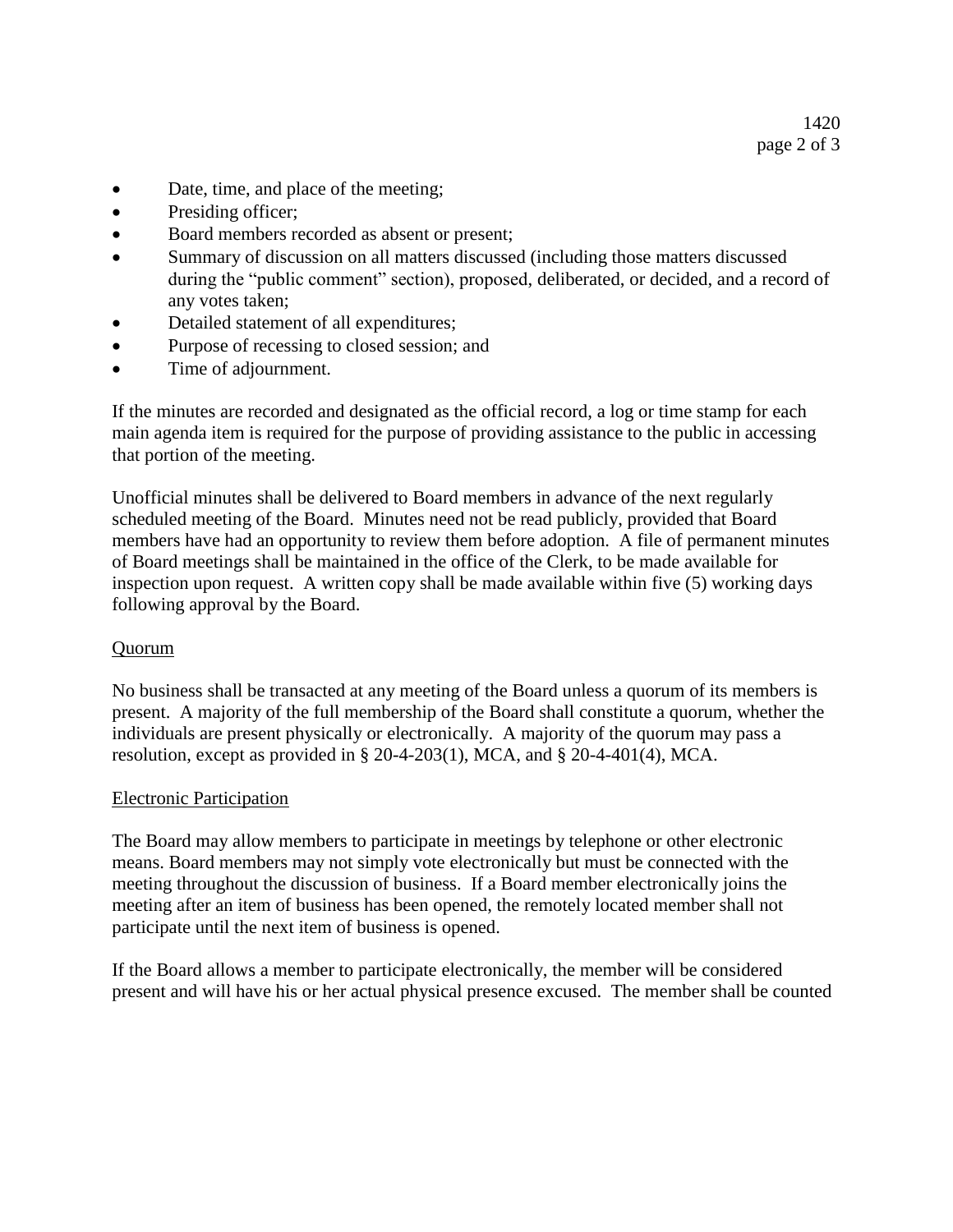present for purposes of convening a quorum. The Clerk will document it in the minutes, when members participate in the meeting electronically.

Any Board member wishing to participate in a meeting electronically will notify the Chairperson and Superintendent as early as possible. The Superintendent will arrange for the meeting to take place in a location with the appropriate equipment so that Board members participating in the meeting electronically may interact, and the public may observe or hear the comments made. The Superintendent will take measures to verify the identity of any remotely located participants.

### Meeting Conduct and Order of Business

General rules of parliamentary procedure are used for every Board meeting. *Robert's Rules of Order* may be used as a guide at any meeting. The order of business shall be reflected on the agenda. The use of proxy votes shall not be permitted. Voting rights are reserved to those trustees in attendance. Voting shall be by acclamation or show of hands.

### Rescind a Motion

A motion to rescind (cancel previous action) may be made anytime by any trustee. A motion to rescind must be properly noticed on the Board's agenda for the meeting. It is in order any time prior to accomplishment of the underlying action addressed by the motion.

| Cross Reference:  | 1441 Audience Participation |                                                                 |
|-------------------|-----------------------------|-----------------------------------------------------------------|
| Legal References: | $$2-3-103$ , MCA            | Public participation - governor to ensure guidelines<br>adopted |
|                   | $$2-3-202$ , MCA            | Meeting defined                                                 |
|                   | $$2-3-212$ , MCA            | Minutes of meetings – public inspection                         |
|                   | § 20-1-212, MCA             | Destruction of records by school officer                        |
|                   | § 20-3-322, MCA             | Meetings and quorum                                             |
|                   | § 20-3-323, MCA             | District policy and record of acts                              |
|                   |                             | Jones and Nash v. Missoula Co., 2006 MT2, 330 Mont 2005         |
|                   |                             |                                                                 |

Policy History: Adopted on: 09/09/97 Revised on: 02/08/05, 08/22/2008, 10/12/2010, 11/08/11, 07/08/19, 12/12/19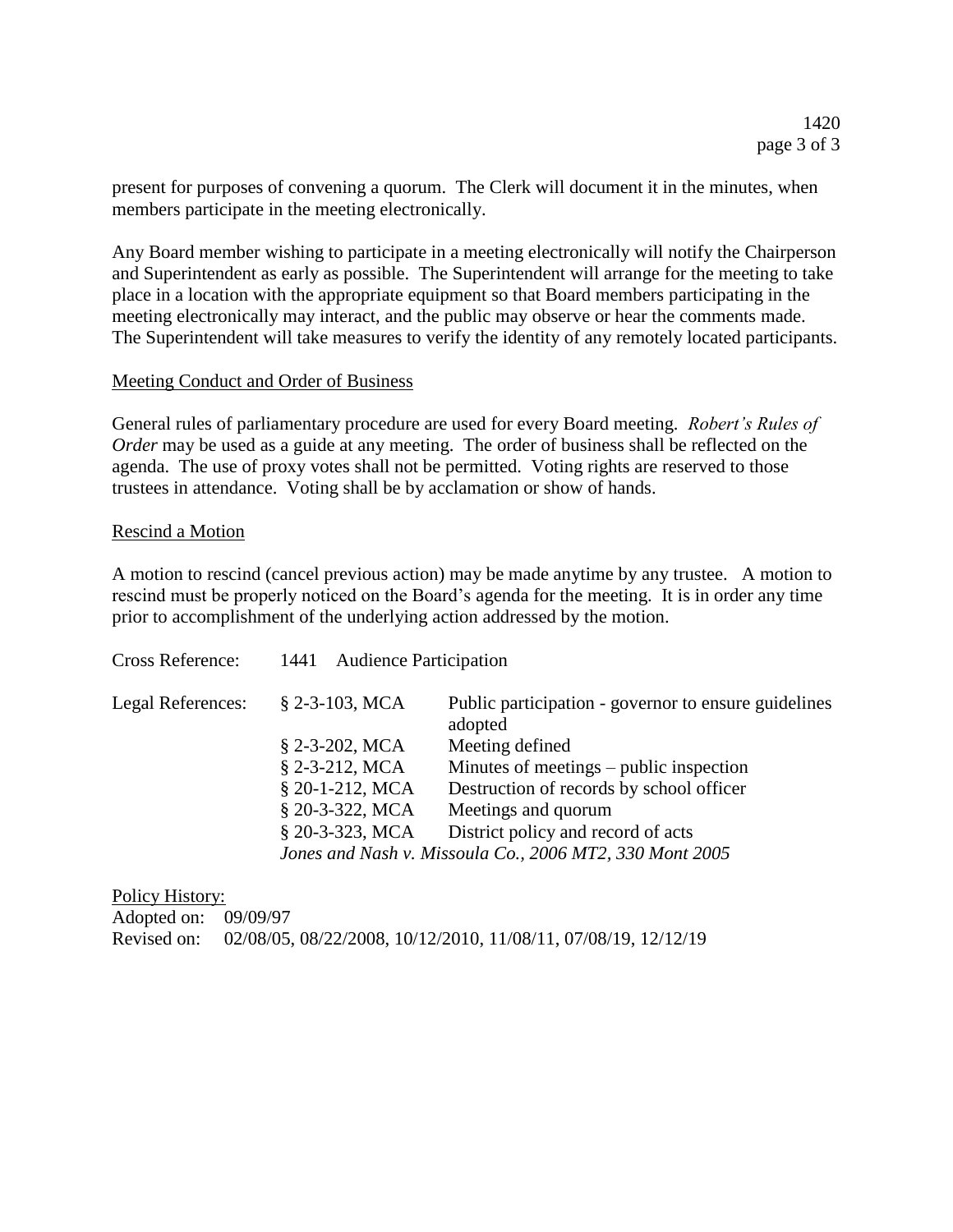## **THE BOARD OF TRUSTEES**

## Notice Regarding Public Comment

Montana law requires school districts and other public agencies to include on the agenda for public meetings an item allowing public comment on any public matter not otherwise specifically listed on the agenda that is within the jurisdiction of the agency. The public comment portion of the agenda is not the time designated to hear items that are specifically listed/identified on the agenda.

For those individuals who desire to address the Board during the public comment portion of the meeting, if you haven't already done so, please sign your name to the sheet and indicate the general topic on which you will be commenting. The Board Chairperson will call individuals to speak in the order listed on the sheet provided. Please state your name prior to beginning your comment. There will be an opportunity for citizens who have not signed in to comment at the conclusion of the comment period. The Board would like to remind everyone in attendance to avoid violations of individual rights of privacy when providing comment. The Board is not authorized to hear comments on contested cases or other adjudicative proceedings.

By law, the District cannot take any action on any matter discussed during the public comment portion of the meeting as those matters are specifically noticed on the agenda. The Board may take a matter raised during the public comment period under consideration for inclusion on a future agenda.

In accordance with Montana law, citizens have the right to comment on an item that is specifically listed on the agenda. Citizens will be permitted to do so when the item comes up for discussion and action. The board chair will indicate when the public has the opportunity to comment prior to board action on a particular agenda item.

The Board Chair has the authority to manage all public comment periods and will do so in accordance with state law and district policy.

Policy History: Adopted on: 07/05/05 Reviewed on: 08/18/08 Revised on: 12/09/19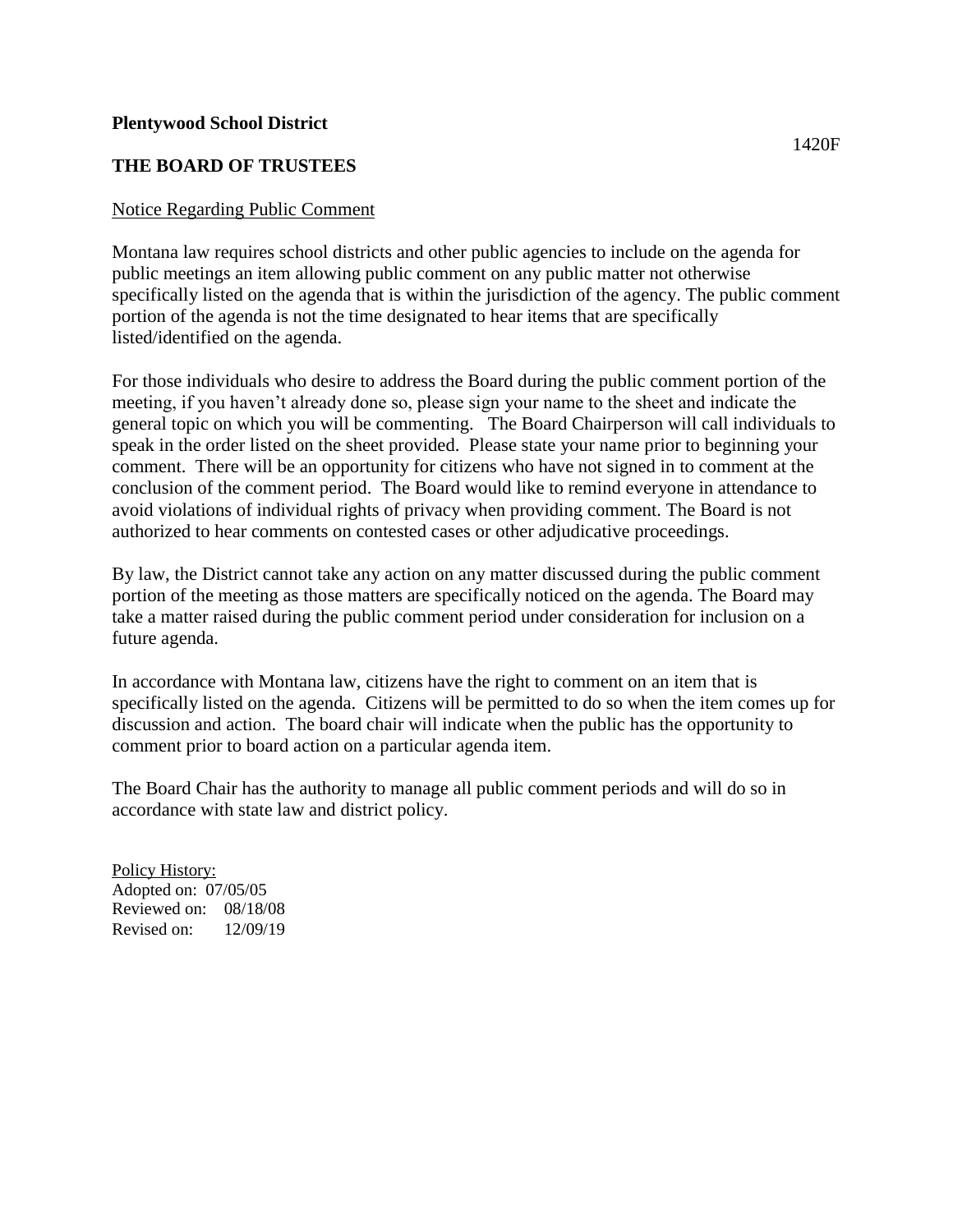## **THE BOARD OF TRUSTEES**

#### Abstentions From Voting

Section 20-3-323(2), MCA, requires the minutes of each Board meeting to include the voting records of each trustee present. As a general rule trustees should vote on all issues, unless casting a vote would be a violation of law. Under Montana law, instances in which it would be unlawful or inappropriate for a trustee to cast a vote on a particular issue include, but are not necessarily limited to situations when the Board is considering hiring the relative of a trustee.

In addition, a trustee shall be allowed to abstain from voting to avoid the appearance of impropriety or the appearance of a perceived conflict. If a trustee abstains from voting, the abstention should be recorded in the minutes and may include an explanation of the reasons for the abstention. The Board discourages abstentions, unless the reasons are substantiated as provided herein.

| Legal References: | $$2-2-302$ , MCA  | Appointment of relative to office of trust or  |
|-------------------|-------------------|------------------------------------------------|
|                   |                   | emolument unlawful – exceptions –              |
|                   |                   | publication of notice                          |
|                   | § 20-3-323, MCA   | District policy and record of acts             |
|                   | $$2-2-121$ , MCA  | Rules of conduct for public officers and       |
|                   |                   | public employees                               |
|                   | $$2-2-105$ , MCA  | Ethical requirements for public officers and   |
|                   |                   | public employees                               |
|                   | § 20-9-204, MCA   | Conflicts of interests, letting contracts, and |
|                   |                   | calling for bids                               |
|                   | $$20-1-201$ , MCA | School officers not to act as agents           |

Policy History: Adopted on: October 11, 2005 Revised on: 10/14/19 Reviewed on: 08/18/2008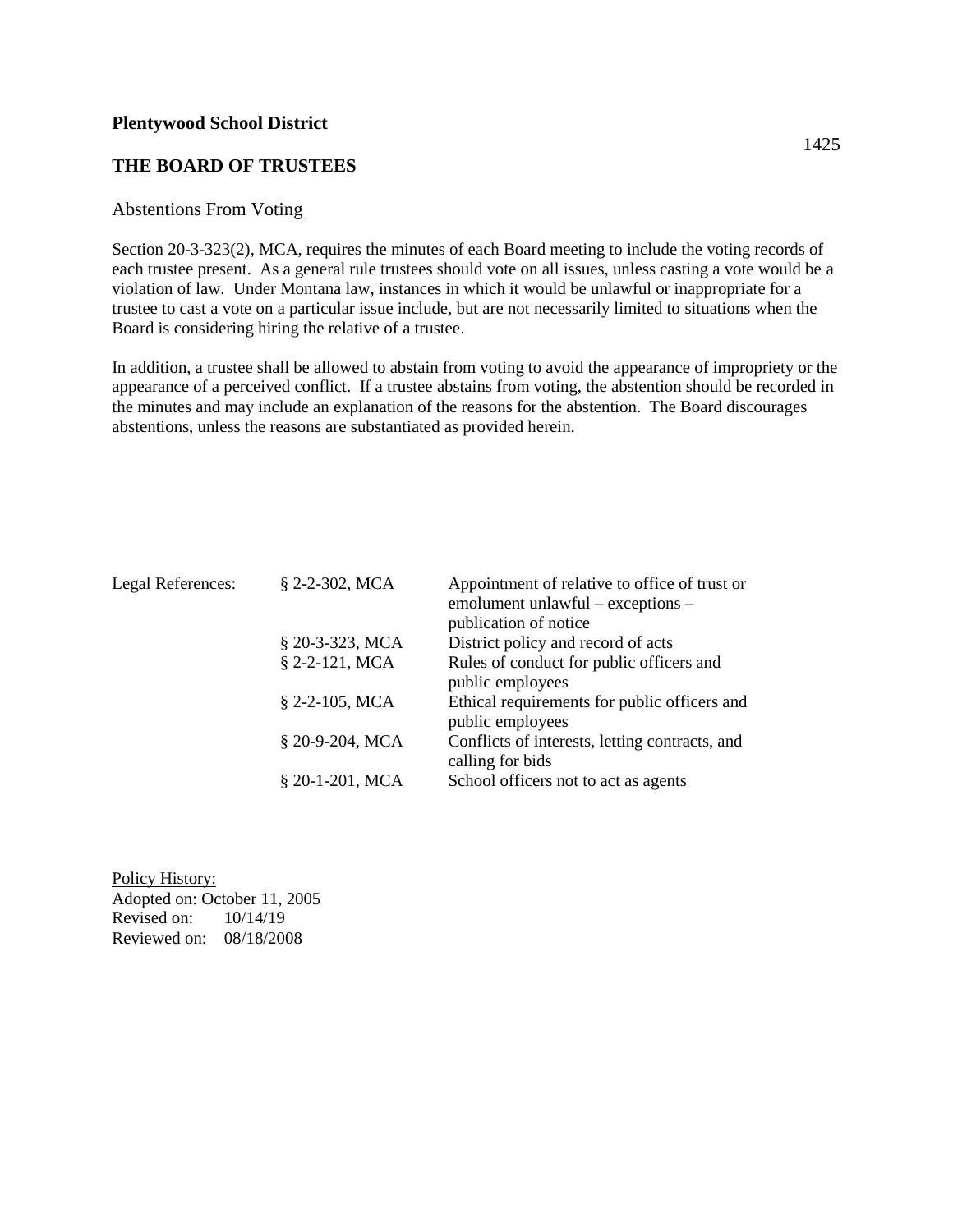## **THE BOARD OF TRUSTEES** 1441

### Audience Participation

The Board recognizes the value of public comment on educational issues and the importance of involving members of the public in its meetings. The Board also recognizes the statutory and constitutional rights of the public to participate in governmental operations. To allow fair and orderly expression of public comments, the Board will permit public participation through oral or written comments during the "public comment" section of the Board agenda and prior to a final decision on a matter of significant interest to the public. The Chairperson may control such comment to ensure an orderly progression of the meeting in the manner described in Policy 1420F.

| Cross Reference: | 1420 | <b>School Board Meeting Procedure</b>                                                                                                                                                                |
|------------------|------|------------------------------------------------------------------------------------------------------------------------------------------------------------------------------------------------------|
| Legal Reference: |      | Article II, Section 8, Montana Constitution – Right of participation<br>Article II, Section 10, Montana Constitution – Right of privacy<br>Chapter 2, Part 1, MCA Notice and Opportunity to Be Heard |

Policy History:

Adopted on: 03/31/01<br>Revised on: 08/22/20 08/22/2008, 12/09/19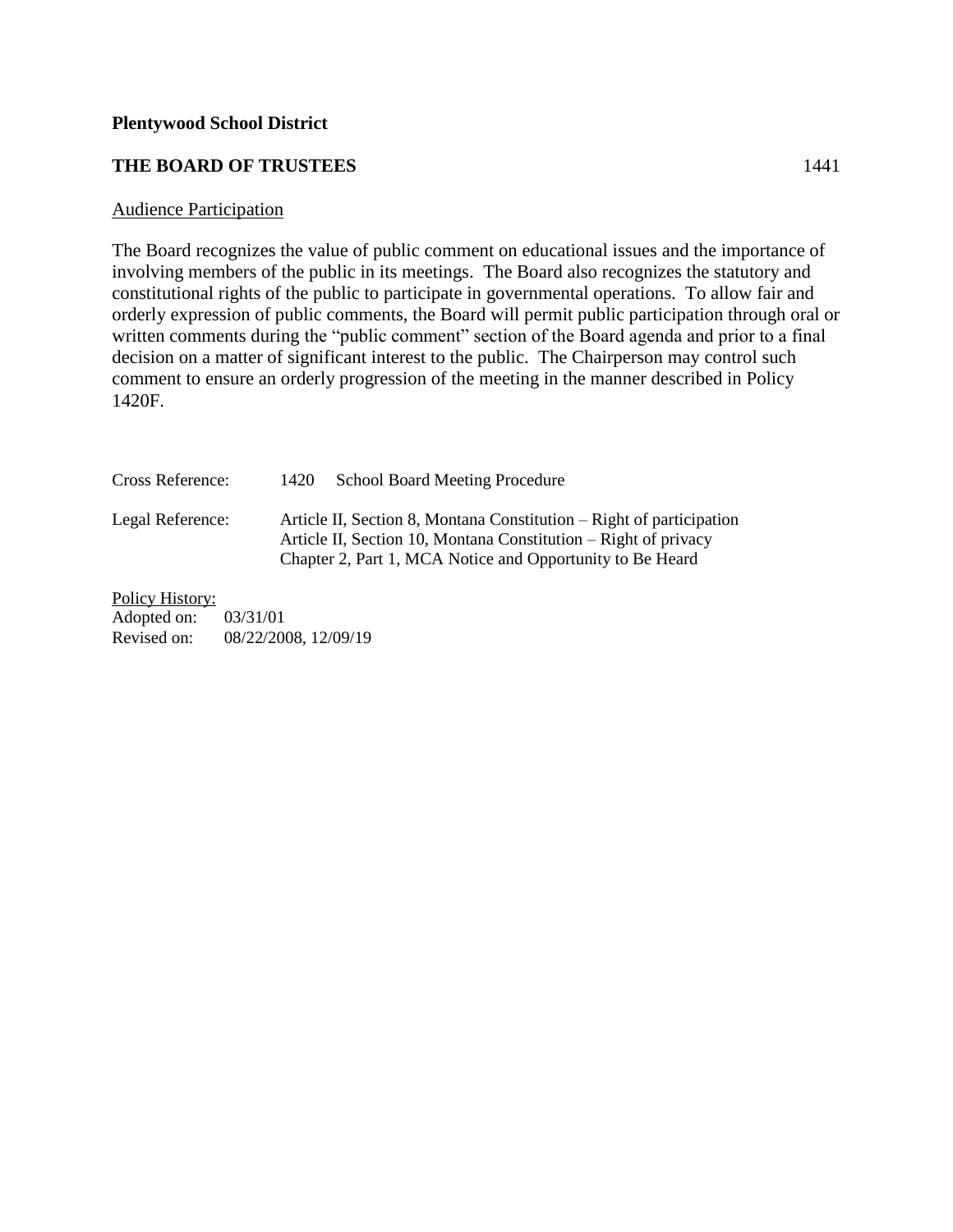## **THE BOARD OF TRUSTEES**

#### The Mission of the Board

As trustee for the community schools, the Board is responsible for:

representing the community: learning about the concerns and aspirations that all segments of the community have for the schools, and attempting to find ways to accommodate them where possible, so that the schools will accurately respond to the needs of the community;

adopting policy: developing and implementing policies that will guide the District toward compliance with federal and state statutes, rules, and regulations;

monitoring operations: reviewing District operations to insure compliance with District policies;

controlling expenditures: formulating the District's annual budget and approving expenditures pursuant to that budget; and

resolving disputes: resolving complaints or grievances brought by students, staff or patrons, except those which by law or contract are assigned elsewhere for resolution *shall be resolved by following the District's Uniform Complaint Procedure under Policy 1700.* 

Cross Reference: 1700 Uniform Complaint Procedure

Policy History:

Adopted on: 09/09/97 Revised on: 05/09/07 Reviewed on: 08/18/2008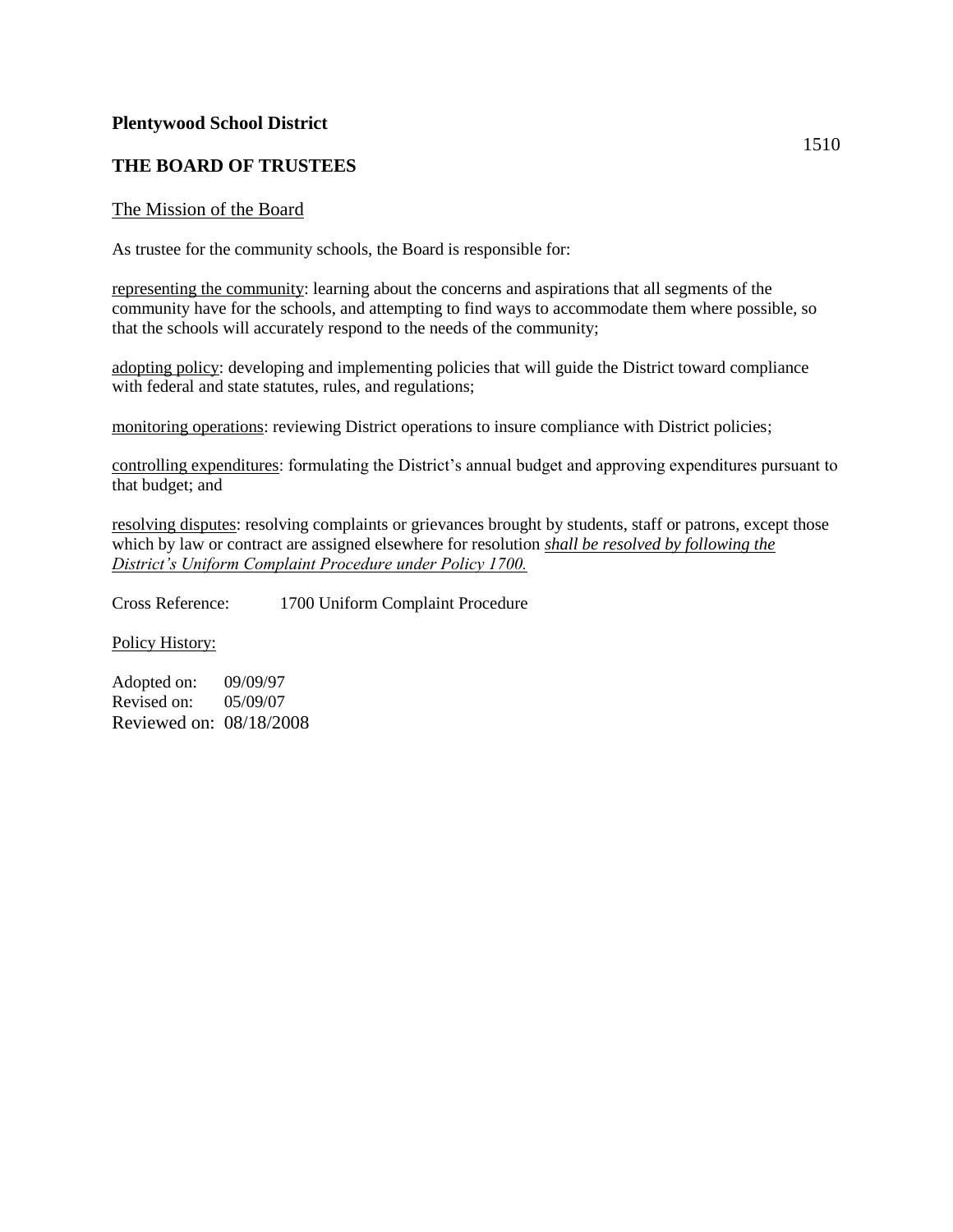## **THE BOARD OF TRUSTEES** 1512

### Conflict of Interest

A trustee may not:

- 1. Engage in a substantial financial transaction for the trustee's private business purpose, with a person whom the trustee inspects or supervises in the course of official duties.
- 2. Perform an official act directly and substantially affecting, to its economic benefit, a business or other undertaking in which the trustee either has a substantial financial interest or is engaged as counsel, consultant, representative, or agent.
- 3. Act as an agent or solicitor in the sale or supply of goods or services to a district.
- 4. Have a pecuniary interest, directly or indirectly, in any contract made by the Board, when the trustee has more than a ten percent (10%) interest in the corporation. A contract does not include: 1) merchandise sold to the highest bidder at public auctions; 2) investments or deposits in financial institutions that are in the business of loaning or receiving money, when such investments or deposits are made on a rotating or ratable basis among financial institutions in the community or when there is only one (1) financial institution in the community; or 3) contracts for professional services other than salaried services or for maintenance or repair services or supplies when the services or supplies are not reasonably available from other sources, if the interest of any Board member and a determination of such lack of availability are entered in the minutes of the Board meeting at which the contract is considered.
- 5. Be employed in any capacity by the District, with the exception of officiating at athletic competitions under the auspices of the Montana officials association.
- 6. Perform an official act directly and substantially affecting a business or other undertaking to its economic detriment when the officer or employee has a substantial personal interest in a competing firm or undertaking.
- 7. Perform an official act directly and substantially affecting to its economic benefit a business or other undertaking in which the officer or employee either has a substantial financial interest or is engaged as counsel, consultant, representative, or agent.
- 8. Appoint to a position of trust or emolument any person related or connected by consanguinity within the fourth  $(4<sup>th</sup>)$  degree or by affinity within the second  $(2<sup>nd</sup>)$  degree.
	- a. This prohibition does not apply to the issuance of an employment contract to a person as a substitute teacher who is not employed as a substitute teacher for more than thirty (30) consecutive school days.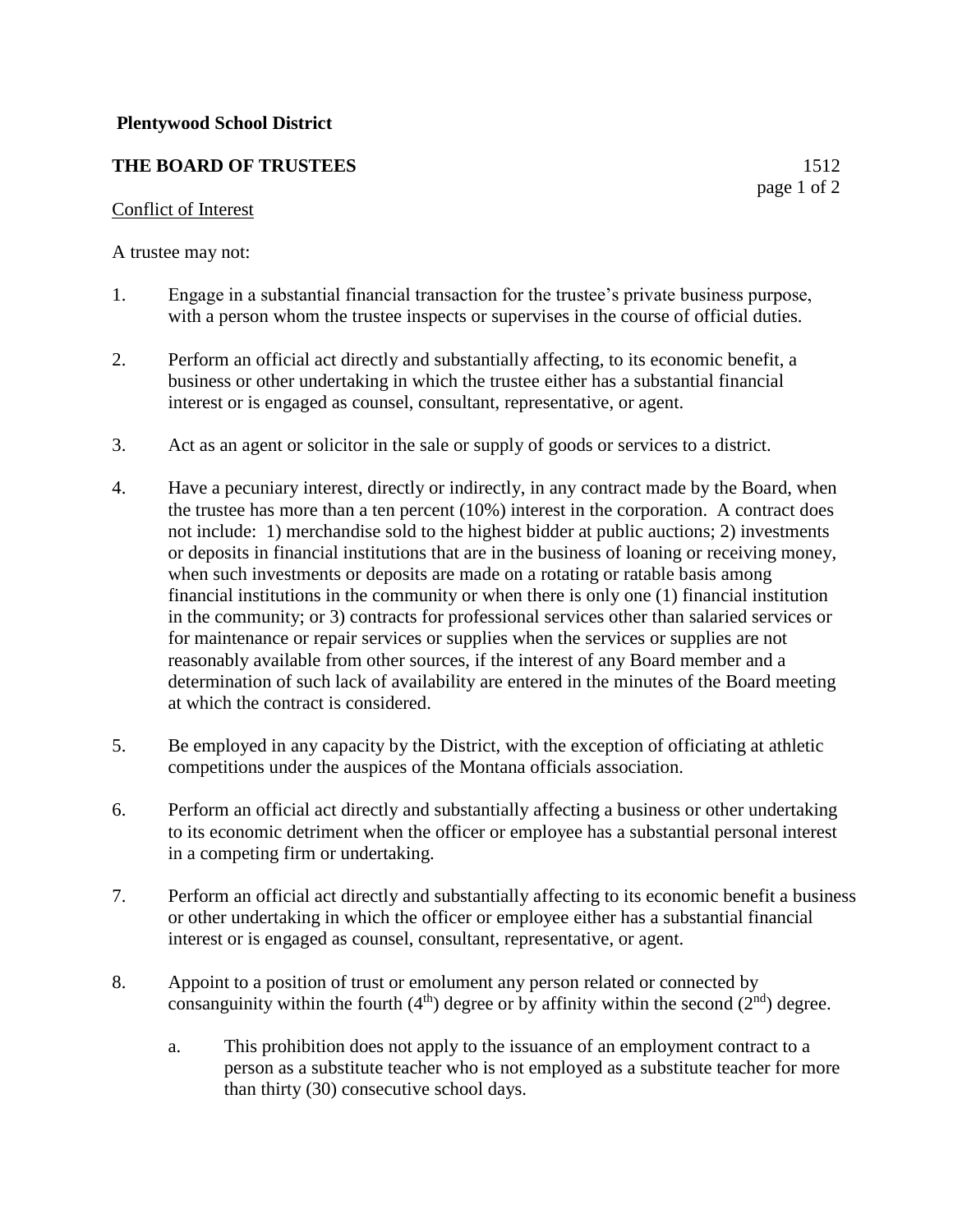- b. This prohibition does not apply to the renewal of an employment contract of a person related to a Board member, who was initially hired before the Board member assumed the trustee position.
- c. This prohibition does not apply if trustees comply with the following requirements: 1) **All trustees**, except the trustee related to the person to be employed or appointed, vote to employ the related person; 2) the trustee related to the person to be employed abstains from voting; and 3) the trustees give fifteen (15) written notice of the time and place of their intended action in a newspaper of general circulation in the county where the school is located.

Policy History: Adopted on: 09/09/97 Reviewed on:

Revised on: 05/09/07, 10/12/2010, 10/14/19, 12/09/19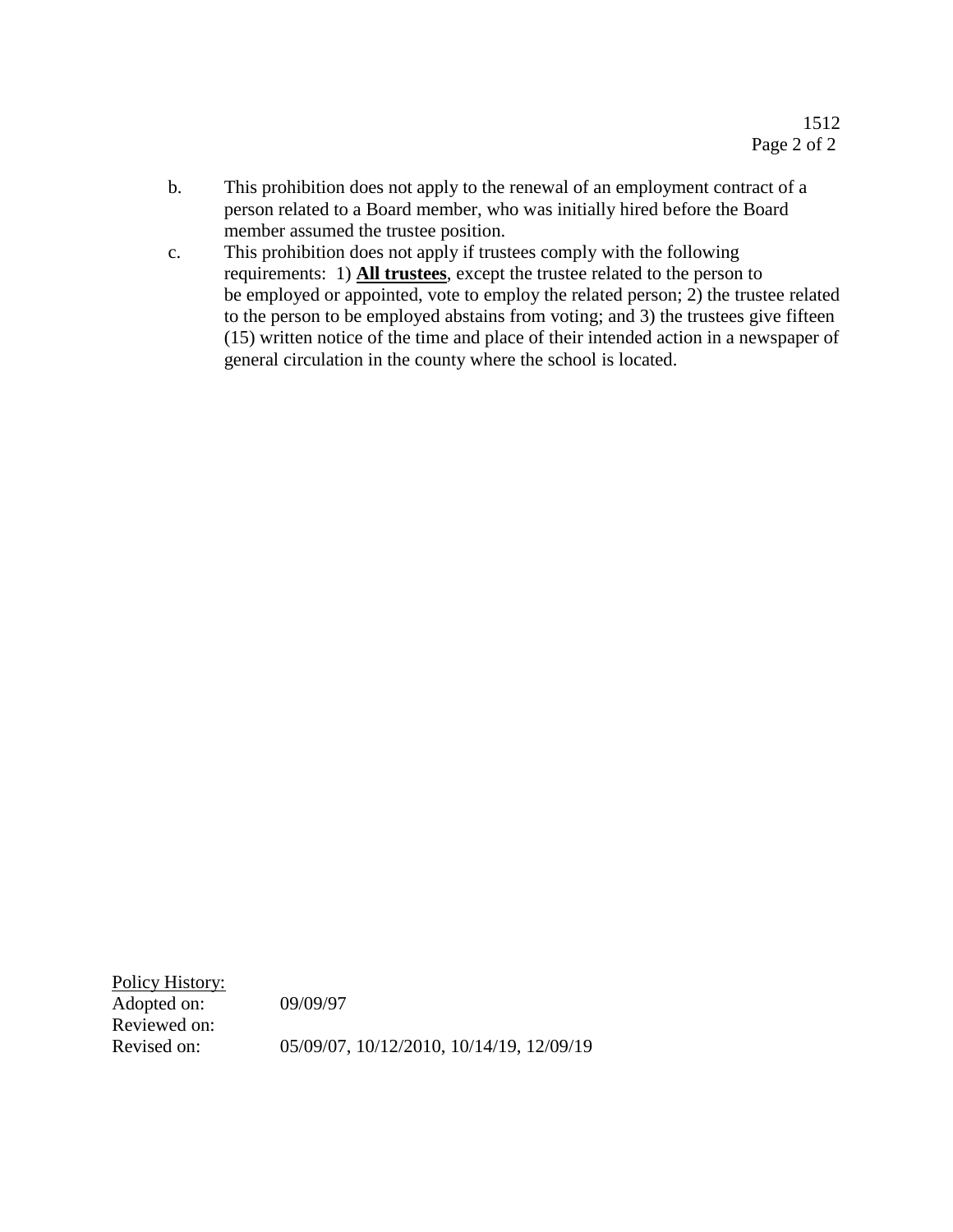## **THE BOARD OF TRUSTEES** 1512F

## Relationships Defined and Chart

### **Definitions**

Affinity is the legal relationship arising as the result of marriage. Relationship by affinity terminates upon the death of one of the spouses or other dissolution of marriage, except when the marriage has resulted in issue still living.

Consanguinity is a relationship by blood relation. Relationship by consanguinity is confirmed by being descended from the same ancestor. Kinship determined by consanguinity may not be terminated.

## Degrees of Consanguinity

|                       |                               | <b>Great Great Grandparent</b> |                                   |                                                 |                                                         |
|-----------------------|-------------------------------|--------------------------------|-----------------------------------|-------------------------------------------------|---------------------------------------------------------|
|                       | <b>Great Grandparent</b>      | 3                              | 5<br>Great Great Uncle/Aunt       |                                                 |                                                         |
|                       | $\overline{2}$<br>Grandparent |                                |                                   | 6<br>Great Uncle/Aunt Child of Great Uncle/Aunt |                                                         |
| 1<br>Parent           |                               | 3<br>Uncle/Aunt                | 5                                 |                                                 | 7<br>Child of GG Uncle/Aunt Grandchild of GG Uncle/Aunt |
| <b>Trustee</b>        | 2<br>Brother/Sister           | $1st$ Cousin                   | 6<br>$2nd$ Cousin                 |                                                 | 8<br>3rd Cousin                                         |
| $\mathbf{1}$<br>Child |                               | 3<br>Nephew/Niece              | 5<br>$1st$ Cousin<br>once removed |                                                 | 7<br>$2nd$ Cousin<br>once removed                       |
|                       | $\overline{2}$<br>Grandchild  | 4<br>Grand Nephew/Niece        |                                   | 6<br>1 <sup>st</sup> Cousin<br>twice removed    |                                                         |
|                       | Great Grandchild              | 3                              | 5<br>Great Grand Nephew/Niece     |                                                 |                                                         |
|                       |                               | <b>Great Great Grandchild</b>  |                                   |                                                 |                                                         |
|                       |                               |                                |                                   |                                                 |                                                         |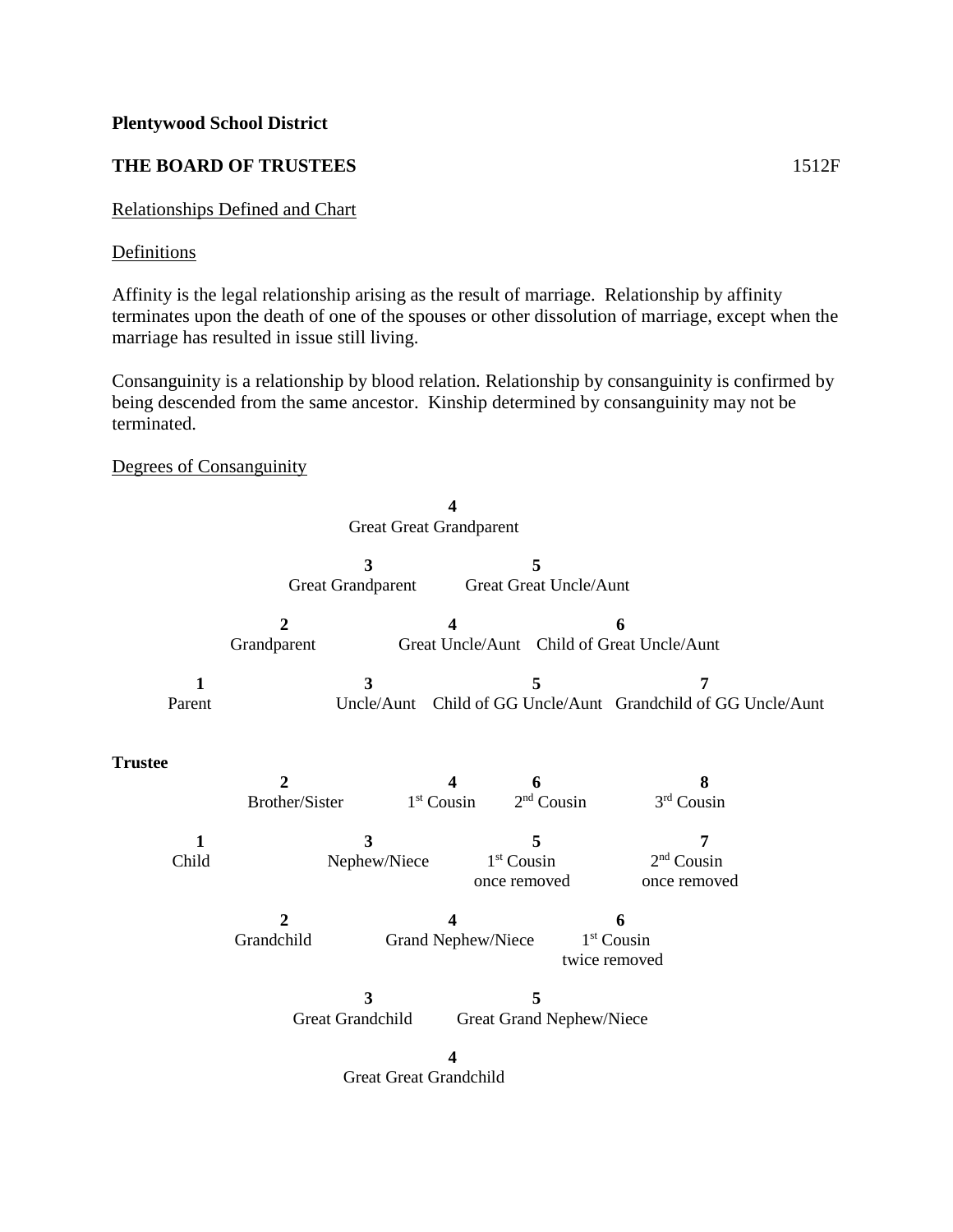### Degrees of Affinity

## **3** Great Grandparent-in-law or Step Great Grandparent

**2**

## Grandparent-in-law or Step Grandparent

**1 3** Father/Mother-in-law or

Step Parent Uncle/Aunt-in-law Or Step Uncle/Aunt

**1 2 Trustee** Spouse Brother/Sister-in-law Or Step Sibling

**1 3**

Step Child or Nephew/Niece-in-law Son/Daughter-in-law or Step Nephew/Niece

**2**

 Step Grandchild or Grandchild-in-law

#### **3**

 Step Great Grandchild or Great Grandchild-in-law

Policy History: Adopted on: 10/14/19 Reviewed on: Revised on: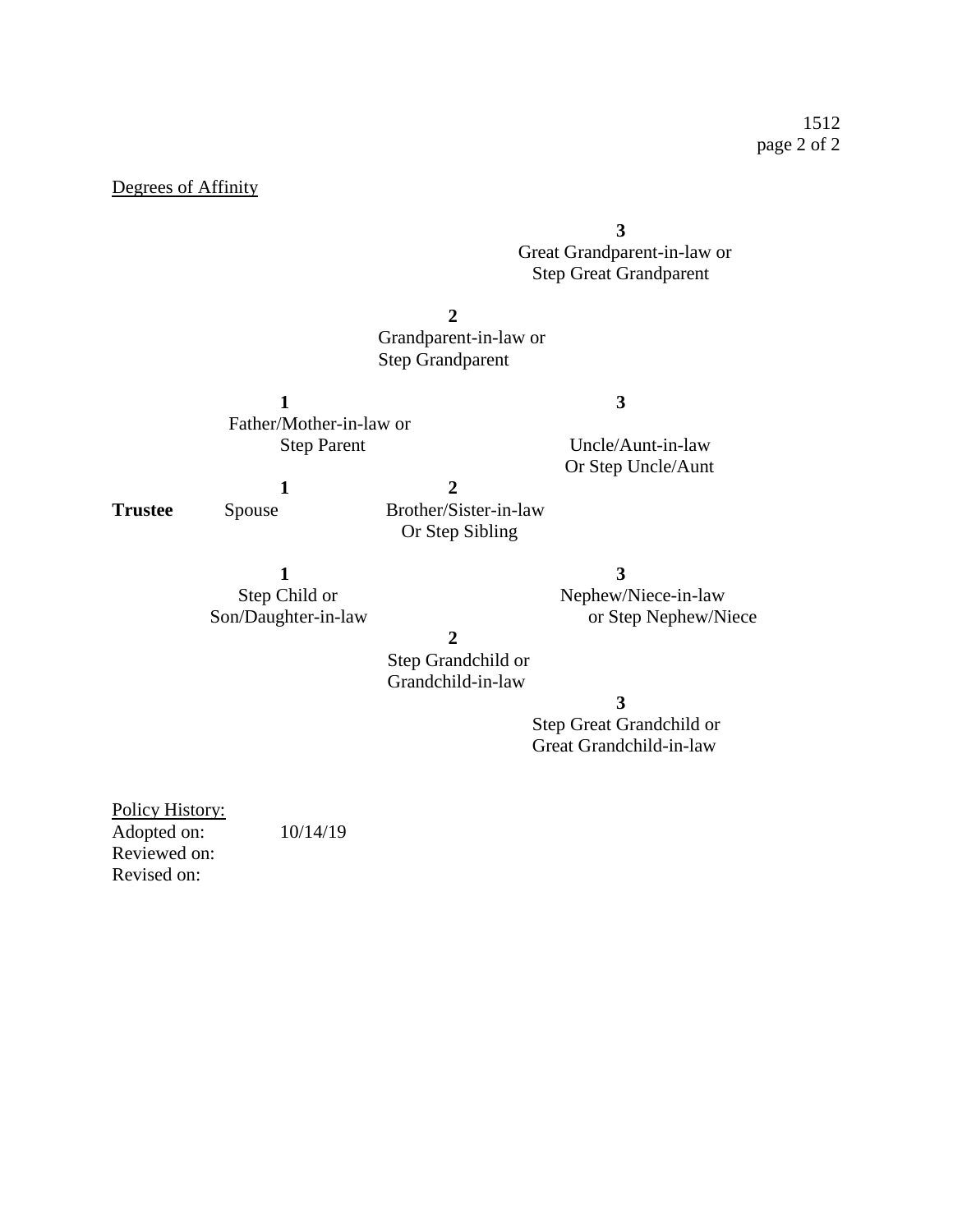## **THE BOARD OF TRUSTEES** 1513

### Management Rights

The Board retains the right to operate and manage its affairs in such areas as but not limited to:

- 1. Direct employees;
- 2. Employ, dismiss, promote, transfer, assign, and retain employees;
- 3. Relieve employees from duties because of lack of work or funds under conditions where continuation of such work would be inefficient and nonproductive;
- 4. Maintain the efficiency of District operations;
- 5. Determine the methods, means, job classifications, and personnel by which District operations are to be conducted;
- 6. Take whatever actions may be necessary to carry out the missions of the District in situations of emergency;
- 7. Establish the methods and processes by which work is performed.

The Board reserves all other rights, statutory and inherent, as provided by state law.

The Board also reserves the right to delegate authority to the Superintendent for the ongoing direction of all District programs. The successful operation of this District requires a close, effective working relationship between the Board and the Superintendent. The relationship must be one of trust, good will, and candor. As the legally designated body, the Board retains final authority within the District. The Superintendent is the Board's professional advisor to whom the Board delegates the executive responsibility.

| Cross Reference: | 6110 |                                      | <b>Superintendent-Board Relations</b>                      |
|------------------|------|--------------------------------------|------------------------------------------------------------|
| Legal Reference: |      | $$20-3-324, MCA$<br>§ 39-31-303. MCA | Powers and duties<br>Management rights of public employers |

Policy History: Adopted on: 09/09/97 Revised on: Reviewed on: 08/18/2008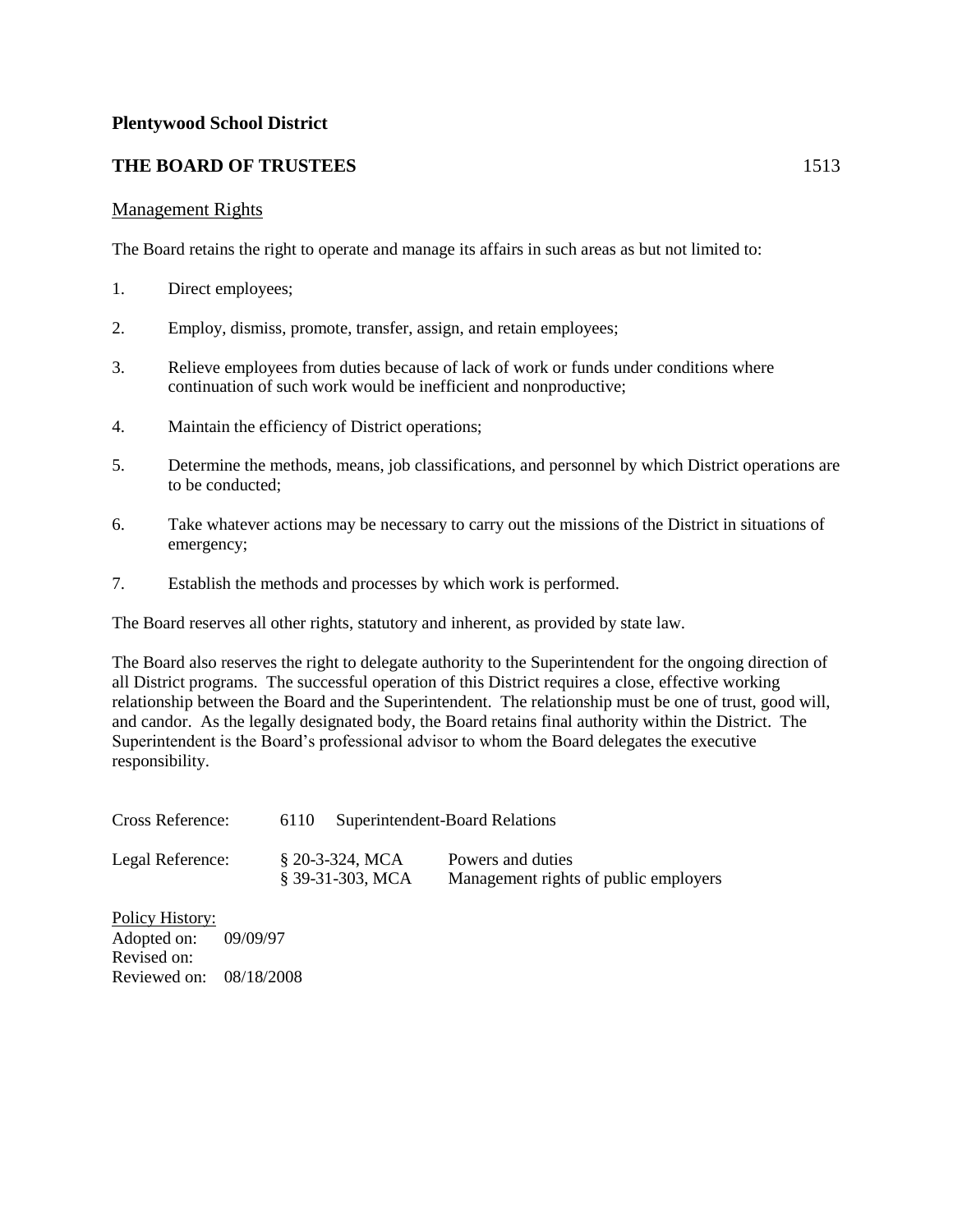## **THE BOARD OF TRUSTEES** 1520

### Board/Staff Communications

Every reasonable means of communication is encouraged throughout the education community. Nevertheless, an organization must maintain some order and structure to promote efficient and effective communications.

### Staff Communications to the Board

All official communications or reports to the Board, from supervisors, teachers, or other staff members, shall be submitted through the Superintendent. This procedure shall not deny any staff member the right to appeal to the Board from administrative decisions, provided that the Superintendent shall have been notified of the forthcoming appeal and that it is processed according to the applicable procedures for complaints and grievances. The provision does not limit or restrict employees from engaging in public comment during Board meetings as permitted by Montana law.

## Board Communications to Staff

All official communications, policies, and directives of staff interest and concern will be communicated to staff members through the Superintendent. The Superintendent will employ all such media as are appropriate to keep staff fully informed of Board concerns and actions.

### Visits to Schools

In accordance with Montana statutes, each trustee shall visit every school of the District at least once each school fiscal year to examine its condition and needs. As a courtesy, individual Board members interested in visiting schools should make arrangements for visitations through the principals of the various schools. Such visits shall be regarded as informal expressions of interest in school affairs and not as "inspections" or visits for supervisory or administrative purposes.

#### Social Interaction

Staff and Board members share a keen interest in schools and education. When they meet at social affairs and other functions, informal discussion about such matters as educational trends, issues, and innovations and general District problems can be anticipated. Discussions of personalities or staff grievances are not appropriate.

| Legal Reference: | $$20-3-324(21), MCA$ | Powers and duties           |
|------------------|----------------------|-----------------------------|
|                  | $$2-3-103$ , MCA     | <b>Public Participation</b> |

Policy History: Adopted on: 09/09/1997 Reviewed on: Revised on: 08/18/2008, 05/09/2022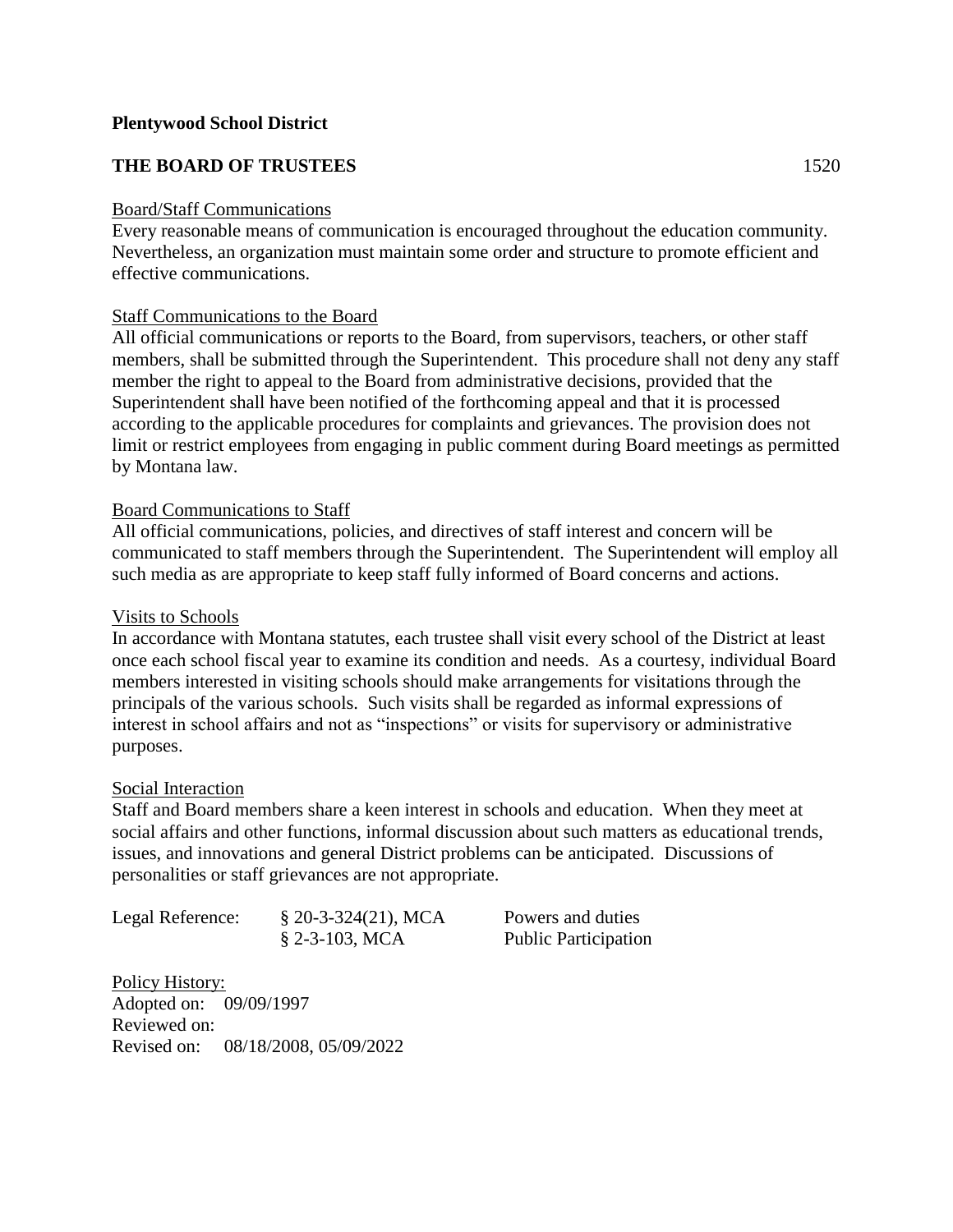## **THE BOARD OF TRUSTEES**

## Board-Superintendent Relationship

The Board-Superintendent relationship is based on mutual respect for their complementary roles. The relationship requires clear communication of expectations regarding the duties and responsibilities of both the Board and the Superintendent.

The Board hires, evaluates, and seeks the recommendations of the Superintendent as the District chief executive officer. The Board adopts policies necessary to provide the general direction for the District and to encourage achievement of District goals. The Superintendent develops plans, programs, and procedures needed to implement the policies and directs the District's day-to-day operations.

| Cross Reference: | 6110 Superintendent |                                                                                         |
|------------------|---------------------|-----------------------------------------------------------------------------------------|
| Legal Reference: | $$20-4-401$ , MCA   | Appointment and dismissal of district<br>superintendent or county high school principal |
|                  | $$20-4-402$ , MCA   | Duties of district superintendent or county high<br>school principal                    |

Policy History: Adopted on: 09/09/97 Revised on: 05/09/07 Reviewed on: 08/18/2008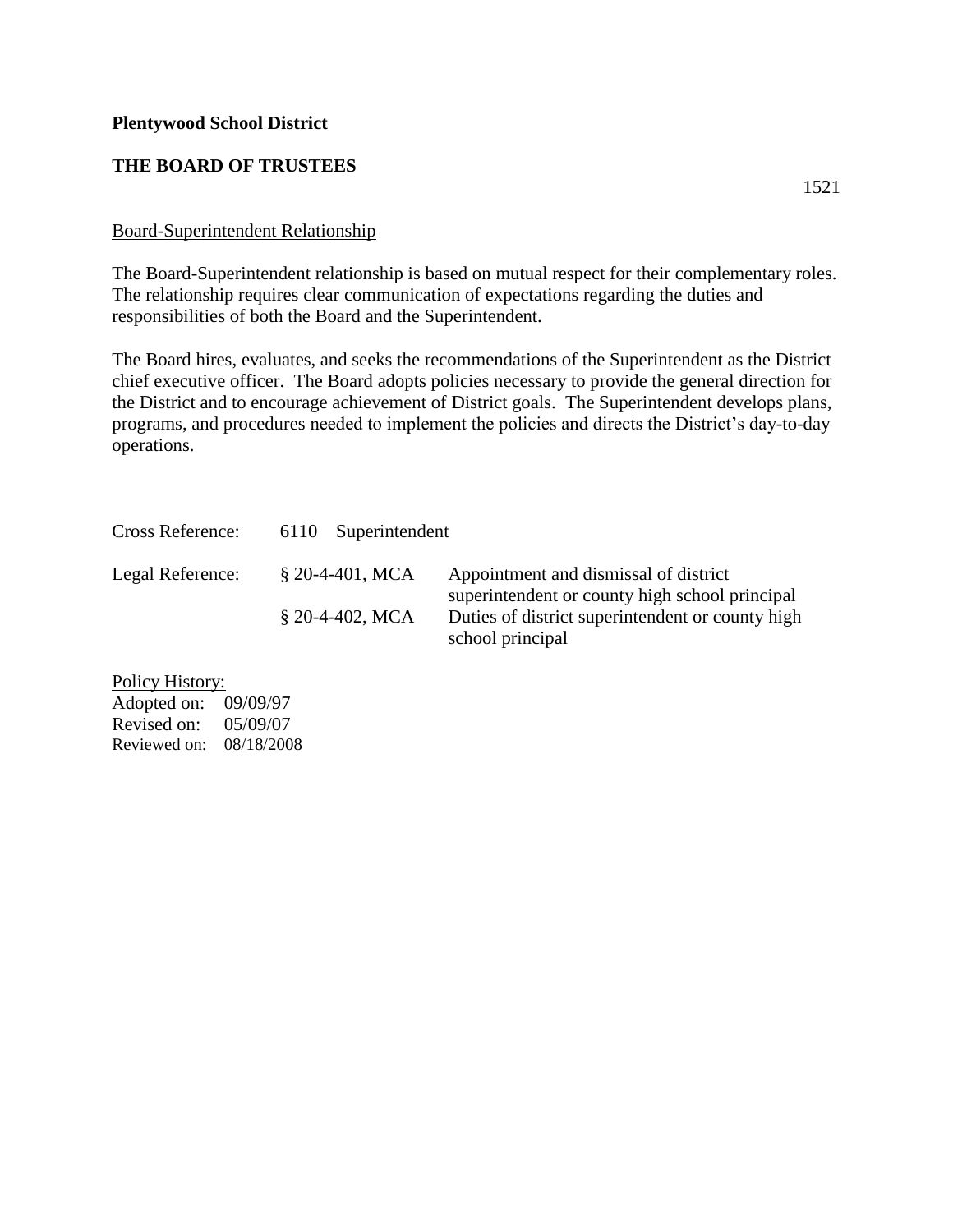## **THE BOARD OF TRUSTEES** 1531

### Trustee Expenses

#### Expenses for Board Members - In-District

The members of the trustees of any district may not receive compensation for their services as trustees. The members of the trustees who reside over 3 miles from the trustees' meeting place must be reimbursed at the rate as provided in 2-18-503 for every mile necessarily traveled between their residence and the meeting place and return in attending the regular and special meetings of the trustees, and all trustees must be similarly reimbursed for meetings called by the county superintendent. The travel reimbursement may be accumulated during the school fiscal year and paid at the end of the fiscal year, at the discretion of each trustee.

A trustee is entitled to collect mileage at a rate equal to the mileage allotment allowed by the United States internal revenue service for the current year for the first 1,000 miles and 3 cents less per mile for all additional miles traveled within a given calendar month.

A trustee must file a reimbursement for mileage form, prior to July 1 of each year, requesting reimbursement for the fiscal year. The form may be obtained from the District Clerk/Business Manager.

#### Expenses for Board Members at Out-of-District Meetings

Trustees elected by the citizens to serve on the Board that provides governance to the District, a financially large public enterprise, serve without financial compensation. To intelligently deal with numerous issues and to budget and monitor thousands of dollars in expenditures annually, training and communications are essential. Trustees normally attend workshops, training institutes, and conferences at both the state and national levels. It is appropriate that trustee expenditures at these out-of-District meetings be paid by the District:

It is the intent of the District to pay all legitimate costs for trustees to attend out-of-District meetings. The purpose of this policy is to provide for expenditure guidelines and define what is considered legitimate expenses of attendance at out-of-District meetings. The District will pay the cost for:

- 1. Transportation to and from the meeting site.
- 2. On-site transportation during the course of the meeting, i.e., bus, taxi, or rental car.
- 3. Hotel or motel costs for trustees, as necessary.
- 4. Food costs as necessary.
- 5. Telephone services shall be provided for necessary communications with business or family, resulting from the trustee being away from Plentywood.
- 6. Incidental expenditures for tips and other necessary costs attributable to the trustee's attendance at a meeting.
- 7. Registration and materials, which are a part of the meeting agenda and/or requirements.

Trustees may be asked to provide an accounting for their full expenses.

Legal References: 2-18-503, MCAMileage allowance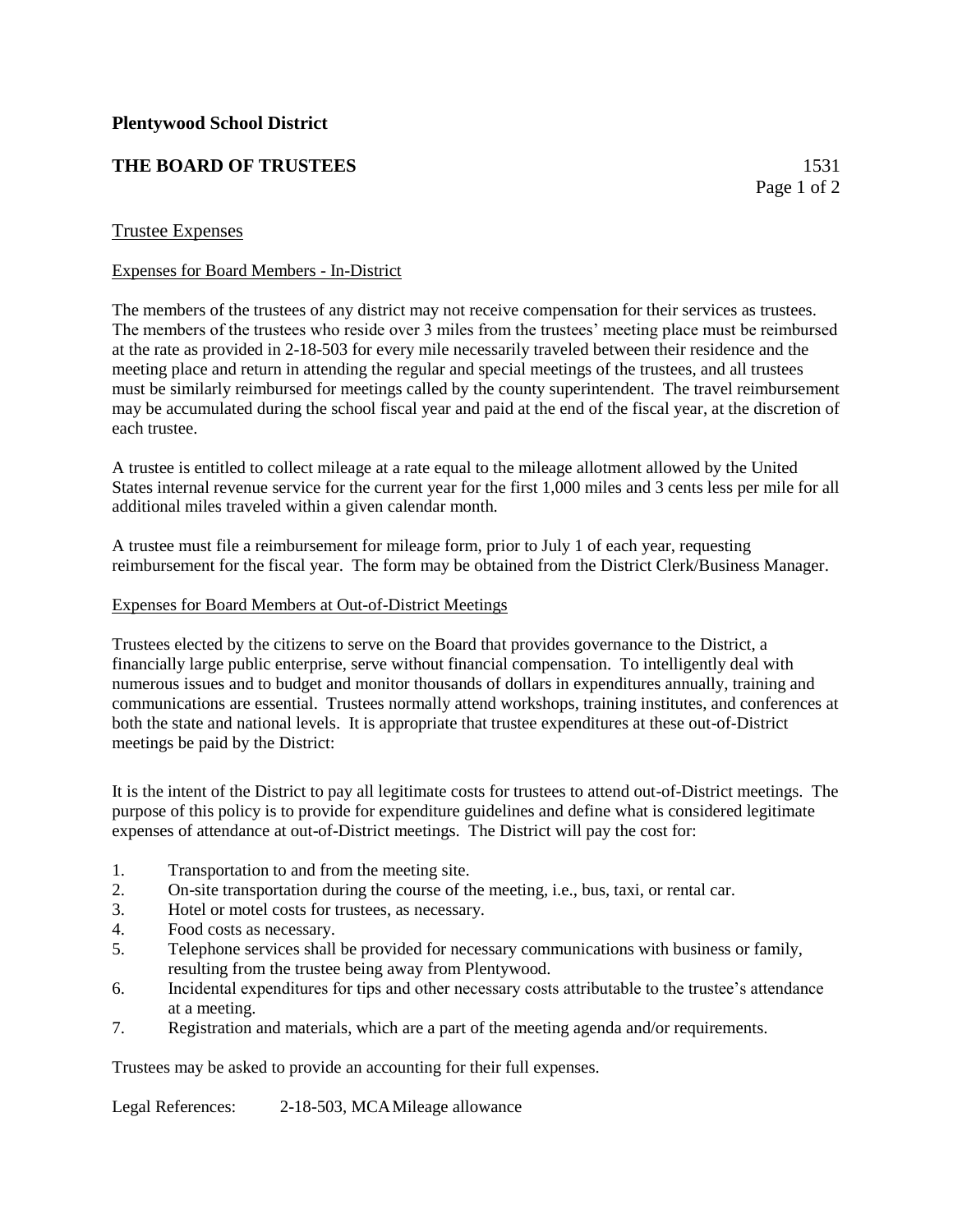## 1531 Page 2 of 2

#### 20-1-211, MCAExpenses of officers attending conferences 20-3-311, MCATrustee travel reimbursement

Policy History:

Adopted on: 09/09/97 10/9/01, 04/08/19 Reviewed on: 08/18/2008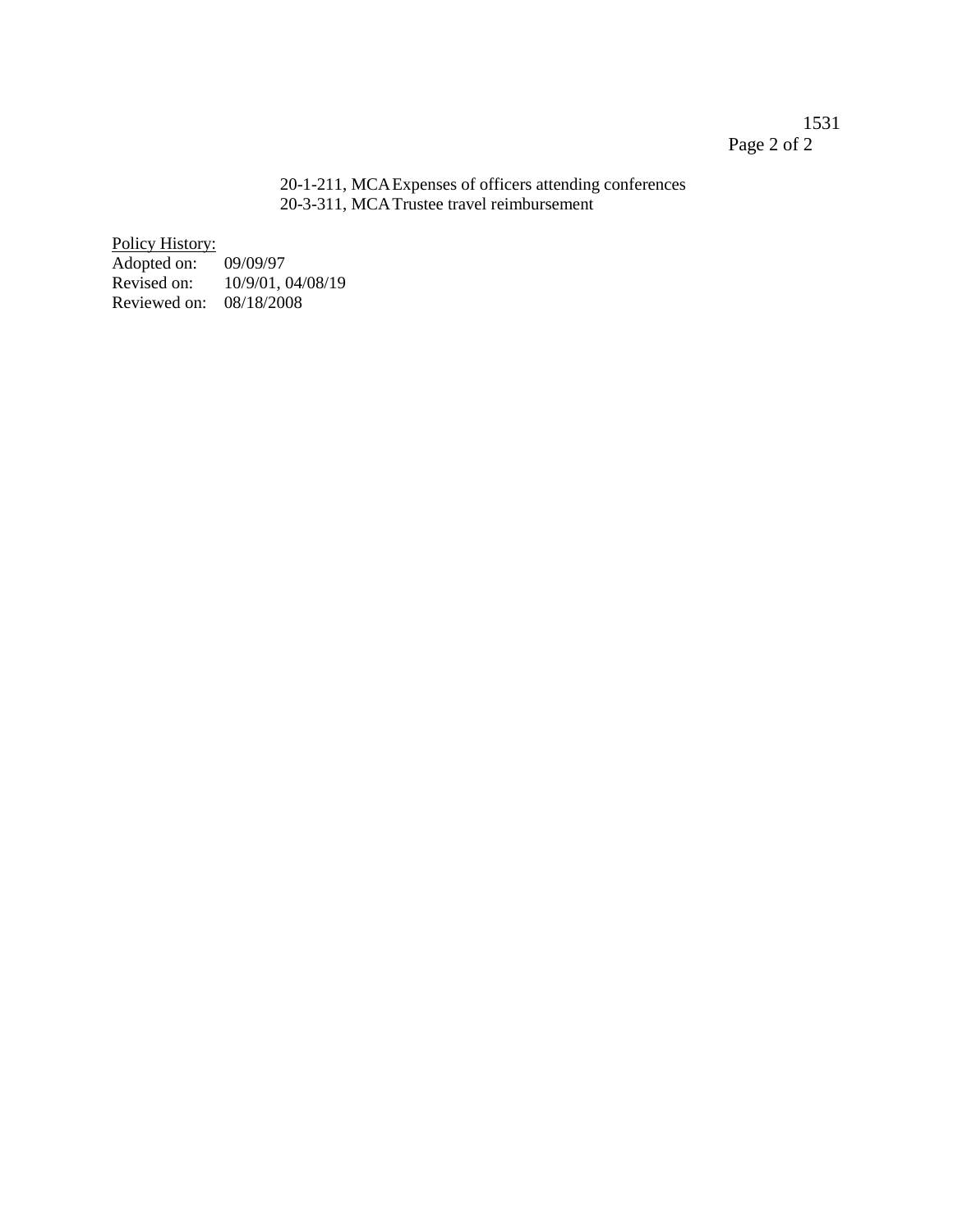## **THE BOARD OF TRUSTEES** 1532

#### Trustee Insurance

The District shall maintain sufficient insurance to protect the Board and its individual members against liability arising from actions of the Board or its individual members while each is acting on behalf of the District and within the trustee's authority.

An additional trustee, as provided for in 20-3-352(2), who is chosen as a nonvoting chairperson of the board of an elementary district is entitled to all of the immunization, defenses, and indemnifications as described in 20-3-322, MCA.

| $$20-3-331, MCA$ | Purchase of insurance – self-insurance plan                    |
|------------------|----------------------------------------------------------------|
| $$20-3-332, MCA$ | Personal immunity and liability of trustees                    |
|                  | § 20-3-352(2), MCA Request and determination of number of high |
|                  | school district additional trustee positions –                 |
|                  | nonvoting trustee                                              |
|                  |                                                                |

Policy History: Adopted on: 09/09/97 Reviewed on: 08/18/2008, 11/08/11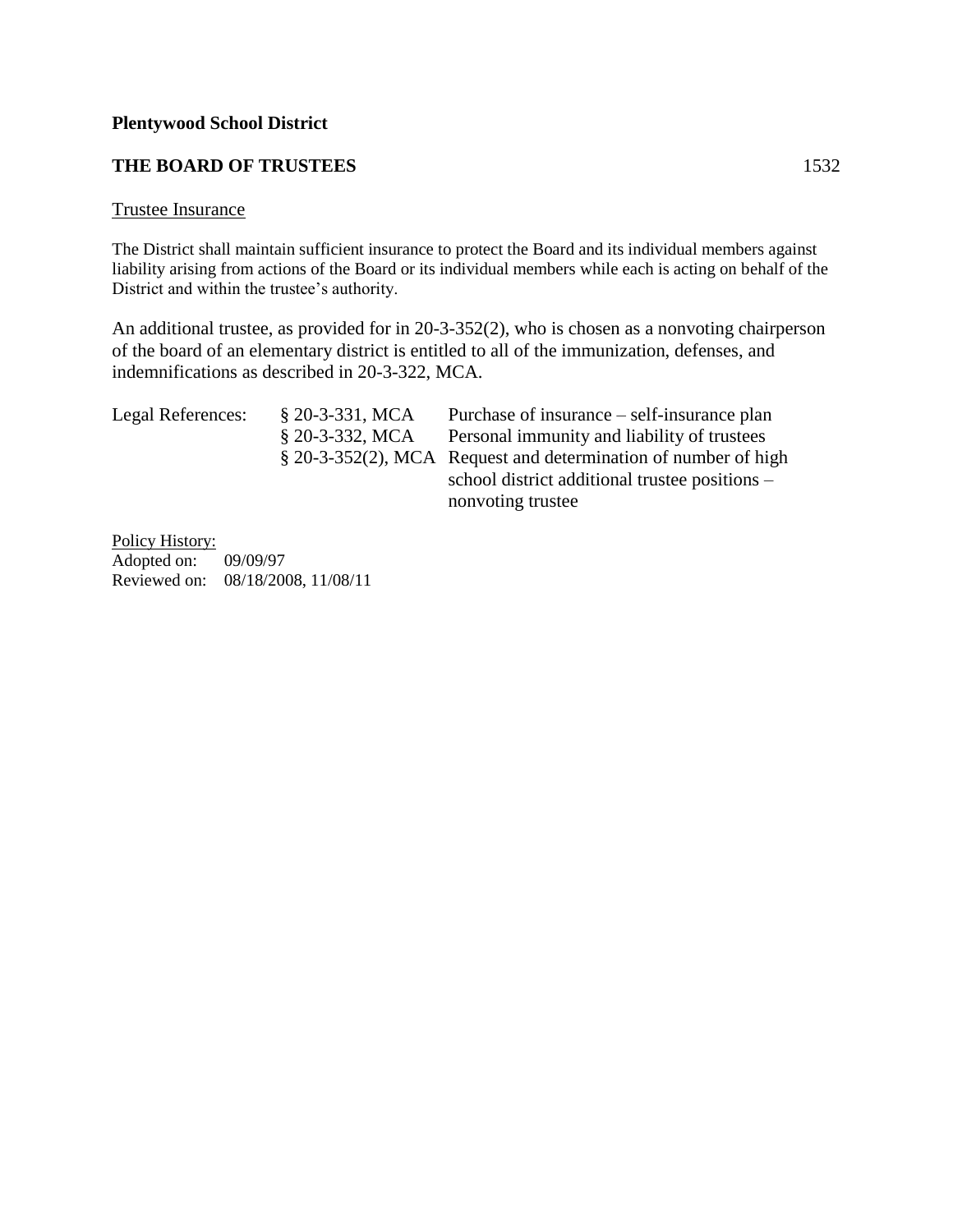### **THE BOARD OF TRUSTEES** 1610

#### Annual Goals and Objectives

Each year, the Board will formulate or review the goals of the District that reflect the district's strategic plan of education. At the conclusion of each school year, the Superintendent and/or a designee of the Superintendent shall report to the Board information which reflects the accomplishments towards the goals of the District.

The Chairperson may appoint a committee of the Board, to include the Superintendent and/or a designee of the Superintendent to annually review the goals and report to the Board.

| Cross Reference: |                         | MTSBA Strategic Governance Policy Series – 1000SG |
|------------------|-------------------------|---------------------------------------------------|
| Legal Reference: | $10.55.701(2)(a)$ , ARM | <b>Board of Trustees</b>                          |

Policy History: Adopted on: 09/09/97 Reviewed on: 08/18/2008 Revised on: 10/09/01, 11/12/2012, 11/11/2019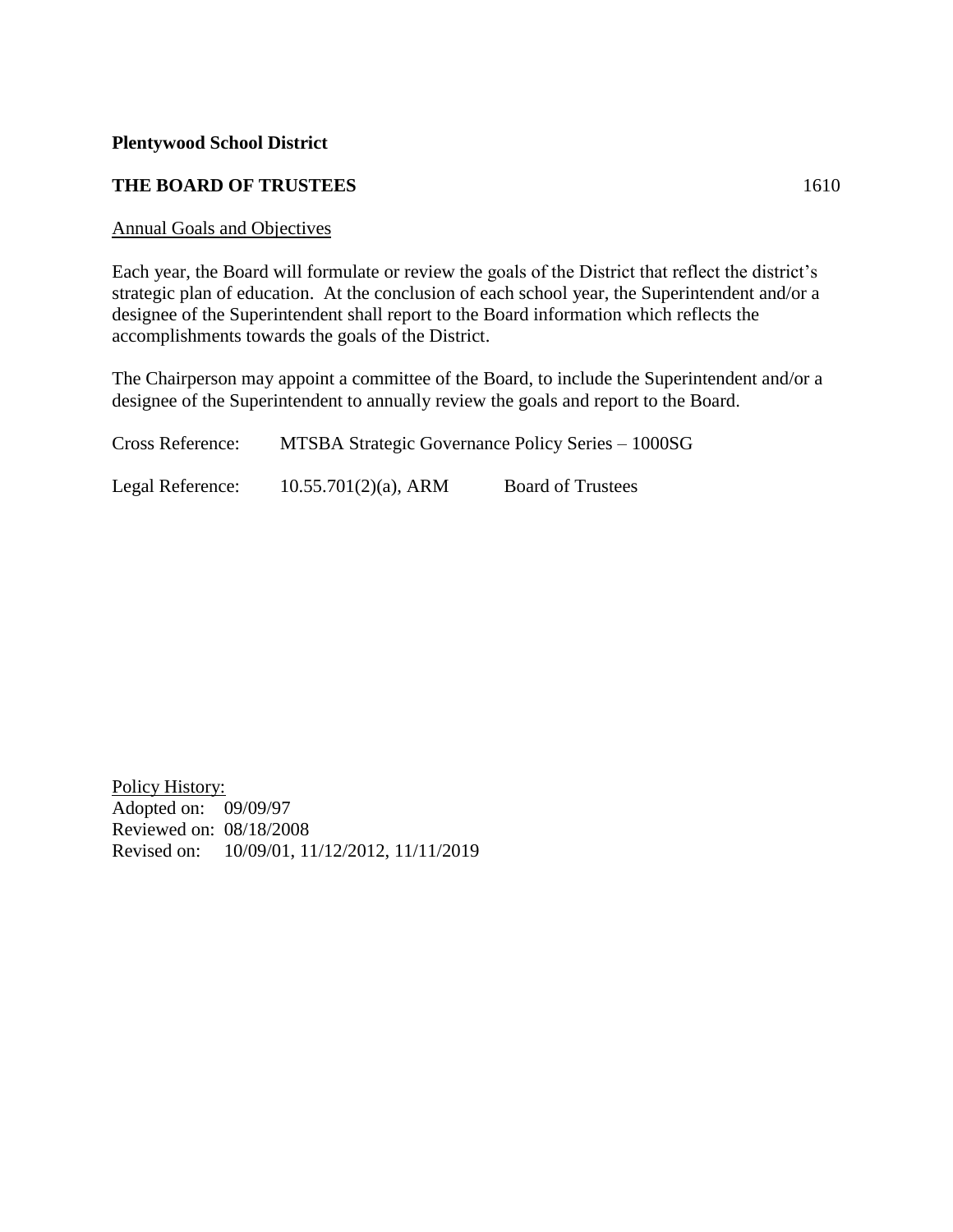## **THE BOARD OF TRUSTEES** 1620

#### Evaluation of Board

At the conclusion of each year, the Board may evaluate its own performance in terms of generally accepted principles of successful Board operations.

The Board may choose to evaluate the effectiveness of the processes it employs in carrying out the responsibilities of the District. Those processes include but are not limited to: team building, decision making, functions planning, communications, motivation, influence, and policy.

Policy History: Adopted on: 09/09/97 Revised on: Reviewed on: 08/18/2008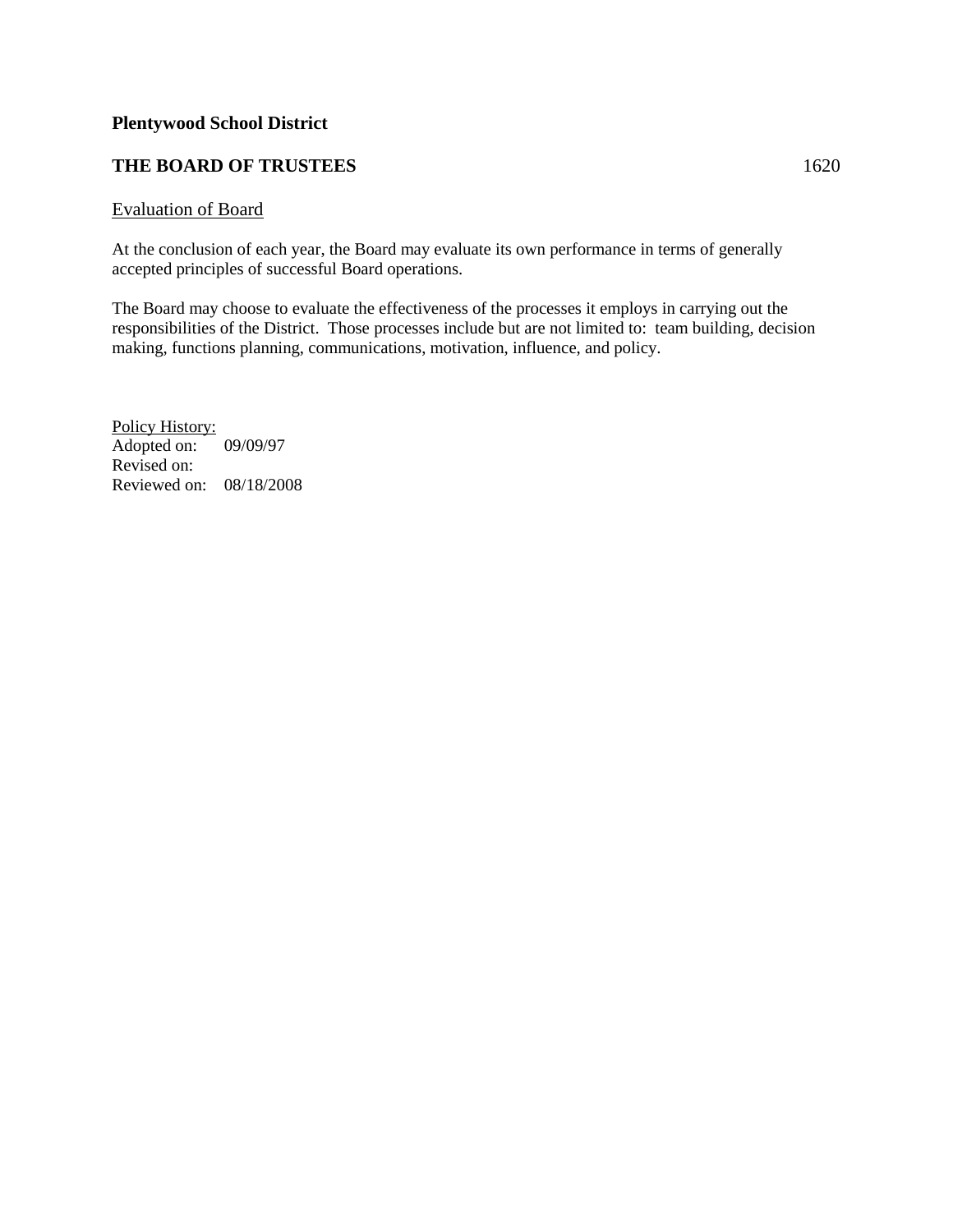## **THE BOARD OF TRUSTEES** 1621

#### In-Service Conference for Trustees

In keeping with the need for continued boardsmanship development, the Board encourages the participation of its members at appropriate Board conferences, workshops, conventions, and Districtsponsored in-service training sessions. Funds for participation at such meetings will be budgeted on an annual basis.

Policy History: Adopted on: 09/09/97 Revised on: Reviewed on: 08/18/2008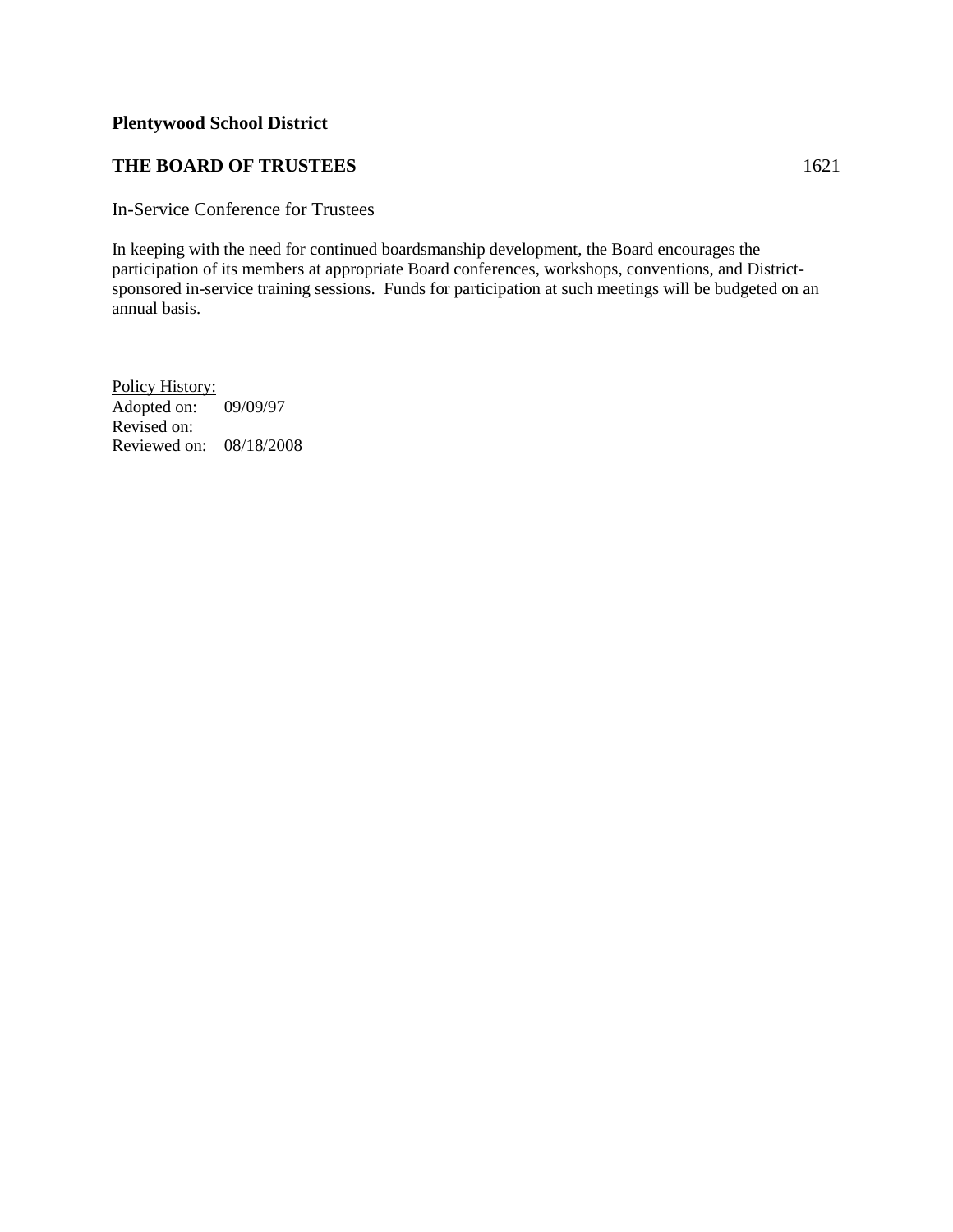## **ADMINISTRATION** 1635

## **Internships**

Internship means an agreement between a fully licensed Class 1, 2, or 3 educator, the school district, and a Montana accredited educator preparation program. Internships are permitted in endorsement areas approved by the Board of Public Education.

The Board recognizes the need to provide training opportunities for prospective teachers and administrators. Internships for those in the process of acquiring teaching endorsements and/or administrative credentials shall be considered and approved on an individual basis. The Superintendent or designee involved will review the internship proposal with the candidate and the university representative, much in the same manner as student teachers are assigned.

As part of an internship agreement, the parties must agree to the following:

(a) the intern will complete the requirements for the appropriate endorsement within three years;

(b) the school district will provide local supervision and support of the intern; and

(c) the accredited educator preparation program will approve the coursework and provide support and periodic supervision.

A superintendent intern shall be supervised throughout the year by a licensed and endorsed superintendent contracted by the district, including participation in, and review of, and written concurrence in all performance evaluations of licensed staff completed by the intern.

An emergency authorization of employment granted by the Superintendent of Public Instruction pursuant to §20-4-111, MCA is not a license; therefore is not eligible for an internship.

| Legal Reference: | $$20-4-111, MCA$<br>ARM 10.55.602 | Emergency authorization of employment<br>Definitions |
|------------------|-----------------------------------|------------------------------------------------------|
|                  | ARM 10.55.607                     | Internships                                          |
|                  | ARM 10.55.702                     | Licensure and duties of District                     |
|                  |                                   | Administrator - District Superintendent              |
|                  | ARM 10.57.412                     | Class 1 and 2 Endorsements                           |
|                  | ARM 10.57.413                     | Class 3 Administrative License                       |
|                  |                                   |                                                      |

Policy History: Adopted on: 08/18/14 Reviewed on: Revised on: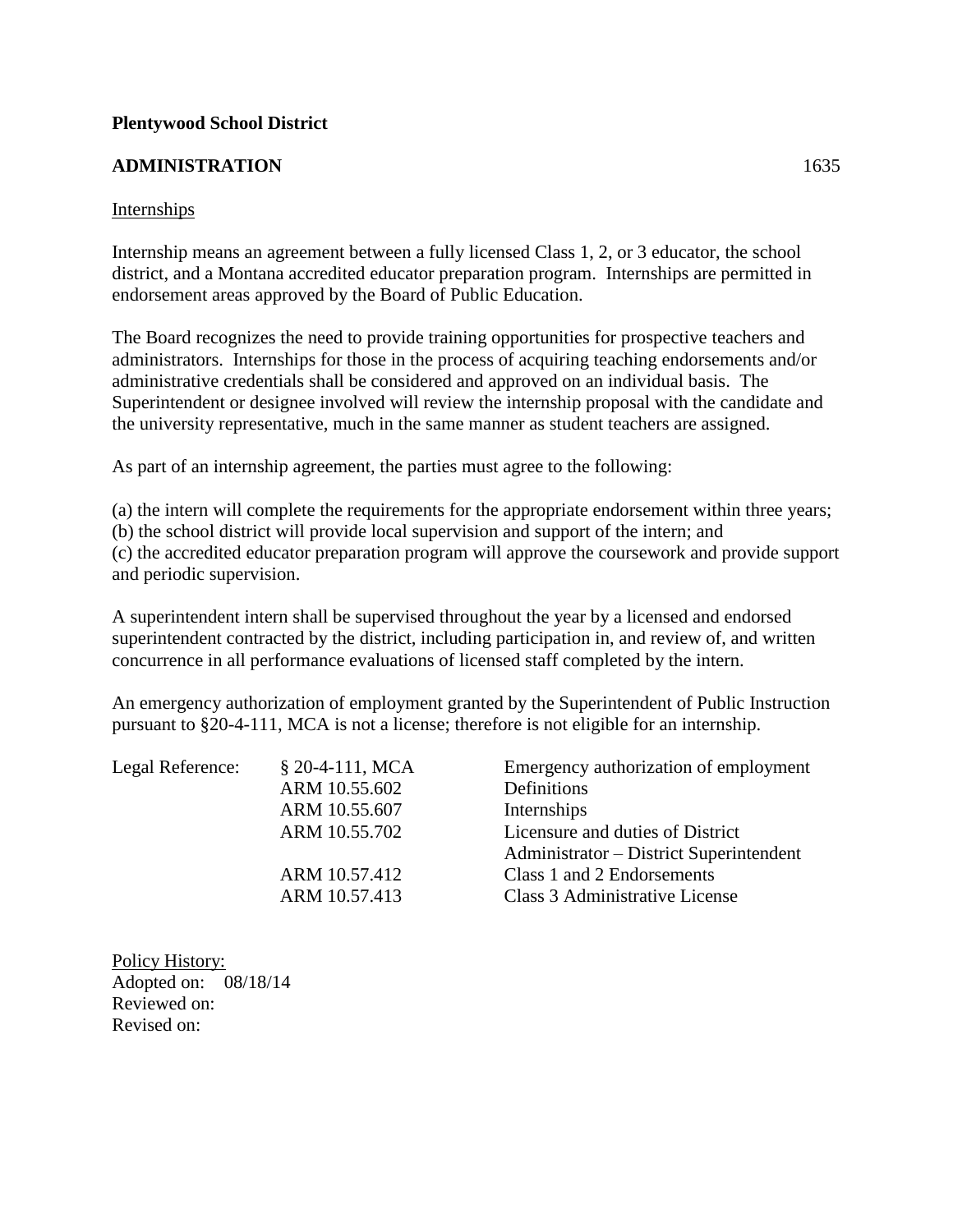## **THE BOARD OF TRUSTEES** 1640

#### Board Participation in Activities

Members of the Board, collectively and individually, are encouraged to attend school activities, social functions, and instructional programs at no cost to the trustees, in order to view and observe such functions in operation. Attendance at such programs as musical presentations, speech activities, clubs, dramatic productions, and athletic events, indicates interest in school affairs and provides opportunity for more comprehensive understanding of the total school program. Administration will provide appropriate communications to trustees to keep them informed about activities they may wish to attend.

Policy History: Adopted on: 09/09/97 Revised on: Reviewed on: 08/18/2008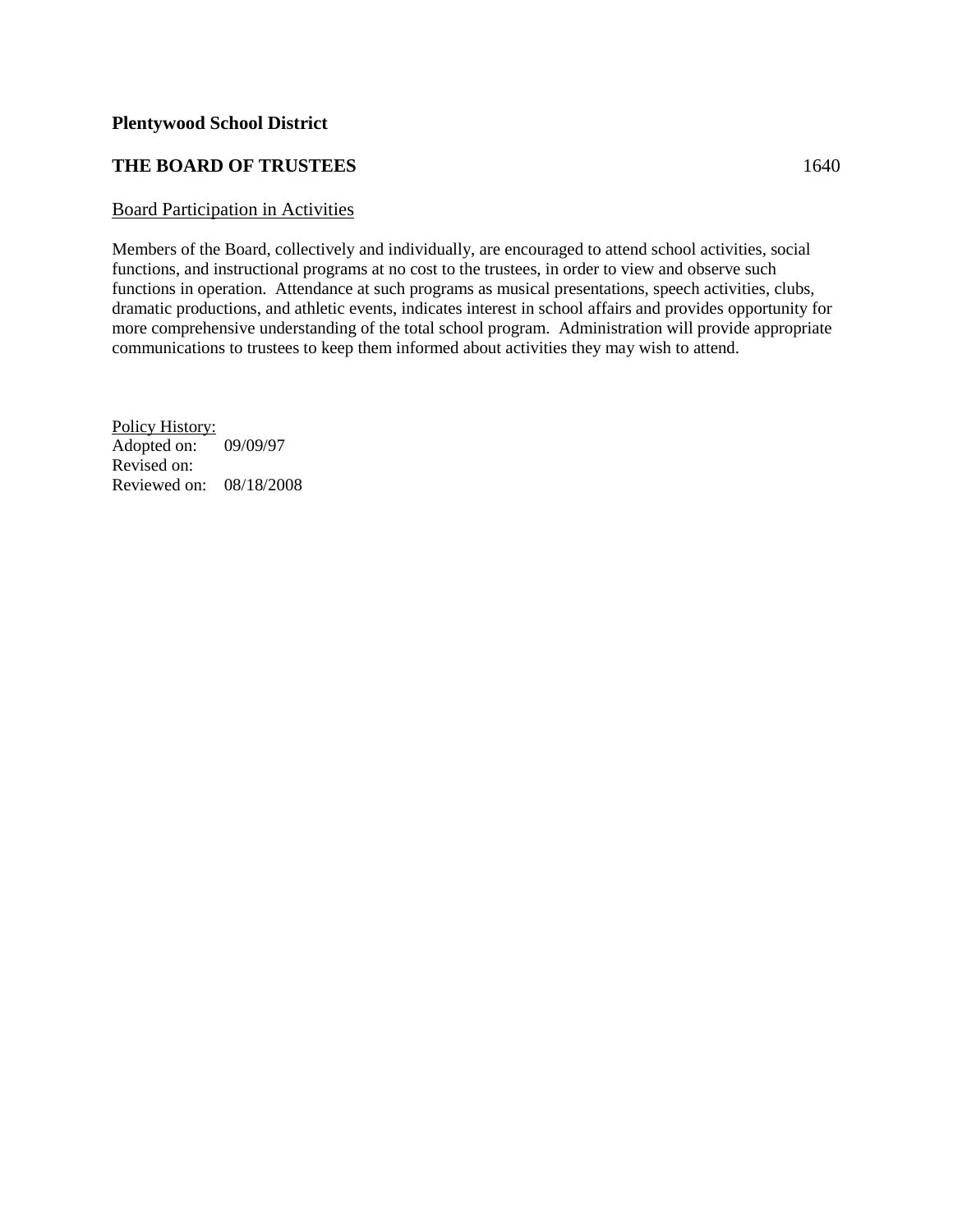## **THE BOARD OF TRUSTEES** 1700

Uniform Complaint Procedure

The Board establishes this Uniform Complaint Procedure as a means to address complaints arising within the District. This Uniform Complaint Procedure is intended to be used for all complaints except those governed by a specific process in state or federal law that supersedes this process or collective bargaining agreement. Matters covered by a collective bargaining agreement will be reviewed in accordance with the terms of the applicable agreement.

The District requests all individuals to use this complaint procedure, when the individual believes the Board or its employees or agents have violated the individual's rights under state or federal law or Board policy. Complaints against a building administrator shall be filed with the Superintendent. Complaints against the Superintendent or District administrator shall be filed with the Board.

The District will endeavor to respond to and resolve complaints without resorting to this formal complaint procedure and, when a complaint is filed, to address the complaint promptly and equitably. The right of a person to prompt and equitable resolution of a complaint filed hereunder will not be impaired by a person's pursuit of other remedies. Use of this complaint procedure is not a prerequisite to pursue other remedies and use of this complaint procedure does not extend any filing deadline related to pursuit of other remedies.

Deadlines requiring District action in this procedure may be extended for reasons related but not limited to the District's retention of legal counsel and District investigatory procedures.

## Level 1: Informal

An individual with a complaint is first encouraged to discuss it with the appropriate employee or building administrator with the objective of resolving the matter promptly and informally. An exception is that a complaint of sexual harassment should be discussed directly with an administrator not involved in the alleged harassment.

#### Level 2: Building Administrator

When a complaint has not been or cannot be resolved at Level 1, an individual may file a signed and dated written complaint stating: (1) the nature of the complaint; (2) a description of the event or incident giving rise to the complaint, including any school personnel involved; and (3) the remedy or resolution requested. The written complaint must be filed within thirty (30) calendar days of the event or incident or from the date an individual could reasonably become aware of such event or incident. The applicability of the deadline is subject to review by the Superintendent to ensure the intent of this uniform complaint procedure is honored.

When a complaint alleges violation of Board policy or procedure, the building administrator will

page 1 of 3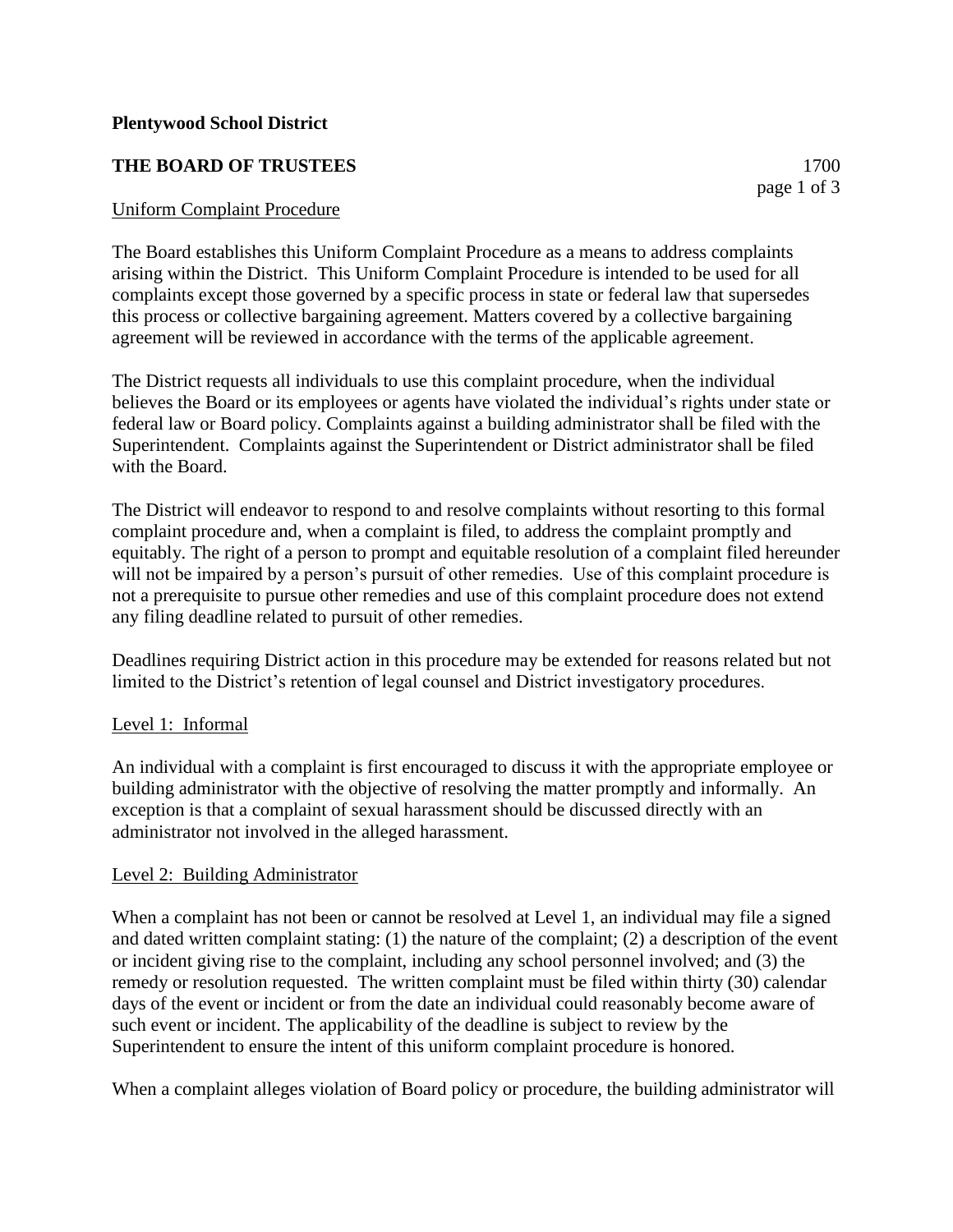investigate and attempt to resolve the complaint. The administrator will respond in writing to the complaint, within thirty (30) calendar days of the administrator's receipt of the complaint.

If the complainant has reason to believe the administrator's decision was made in error, the complainant may request, in writing, that the Superintendent review the administrator's decision. (See Level 3.) This request must be submitted to the Superintendent within fifteen (15) calendar days of the administrator's decision.

When a complaint alleges sexual harassment or a violation of Title IX of the Education Amendments of 1972 (the Civil Rights Act), Title II of the Americans with Disabilities Act of 1990, or Section 504 of the Rehabilitation Act of 1973, the Administrator shall turn the complaint over to the applicable District nondiscrimination coordinator. The coordinator shall ensure an investigation is completed in accordance with the applicable procedure. In the case of a sexual harassment or Title IX complaint the applicable investigation and appeal procedure is Policy 3225P or 5012P. In the case of a disability complaint, the coordinator shall complete an investigation and file a report and recommendation with the Administrator for decision. Appeal of a decision in a disability complaint will be handled in accordance with this policy

## Level 3: Superintendent

If the complainant appeals the administrator's decision provided for in Level 2, the Superintendent will review the complaint and the administrator's decision. The Superintendent will respond in writing to the appeal, within thirty (30) calendar days of the Superintendent's receipt of the written appeal. In responding to the appeal, the Superintendent may: (1) meet with the parties involved in the complaint; (2) conduct a separate or supplementary investigation; (3) engage an outside investigator or other District employees to assist with the appeal; and/or (4) take other steps appropriate or helpful in resolving the complaint.

If the complainant has reason to believe the Superintendent's decision was made in error, the complainant may request, in writing, that the Board consider an appeal of the Superintendent's decision. (See Level 4.) This request must be submitted in writing to the Superintendent, within fifteen (15) calendar days of the Superintendent's written response to the complaint, for transmission to the Board.

## Level 4: The Board

Upon written appeal of a complaint alleging a violation the individual's rights under state or federal law or Board policy upon which the Board of Trustees has authority to remedy, the Board may consider the Superintendent's decision in Level 2 or 3. Upon receipt of written request for appeal, the Chair will either: (1) place the appeal on the agenda of a regular or special Board meeting, (2) appoint an appeals panel of not less than three trustees to hear the appeal and make a recommendation to the Board, or (3) respond to the complaint with an explanation of why the appeal will not be heard by the Board of Trustees in accordance with this policy. If the Chair